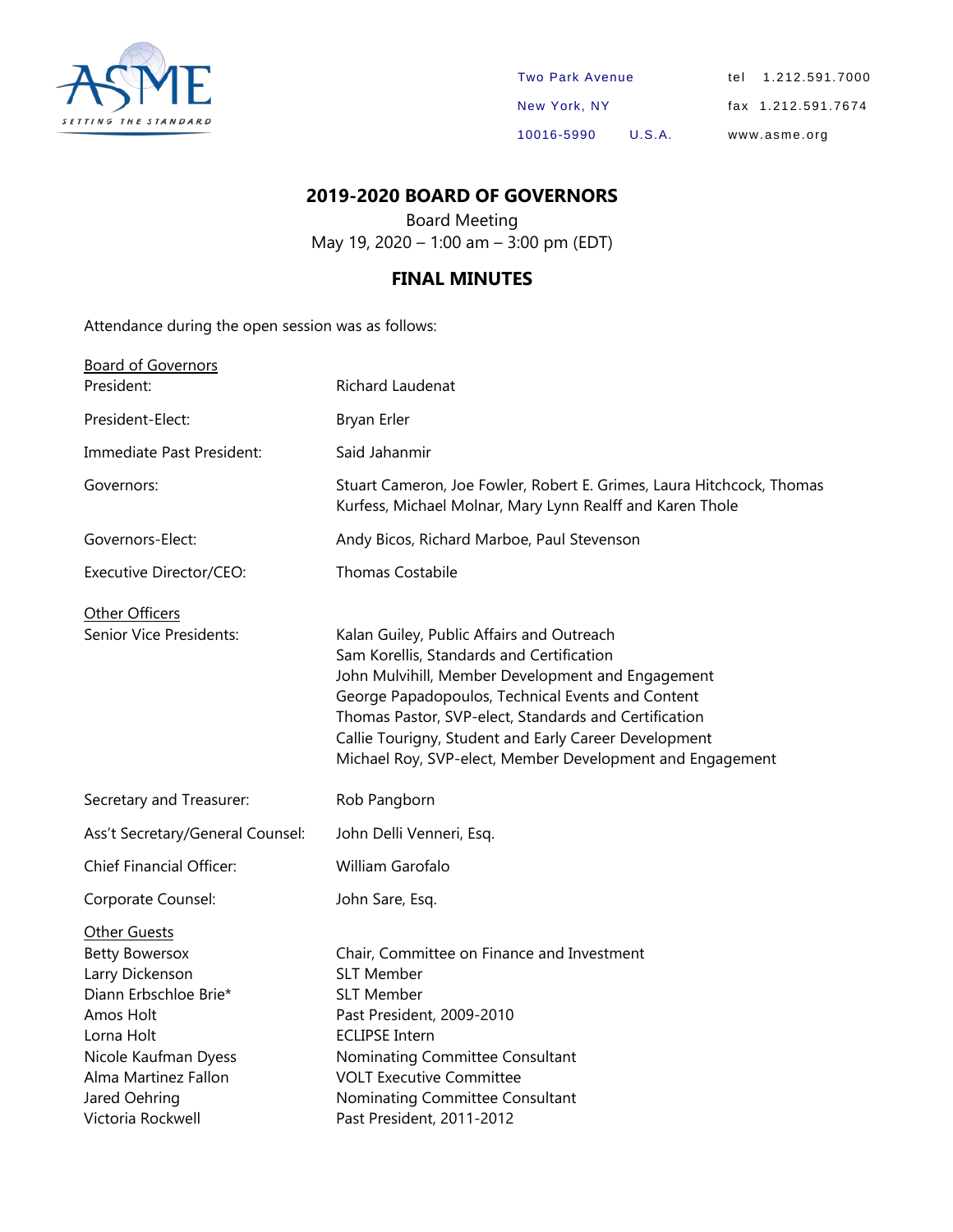2019-2020 Board of Governors Meeting Minutes May 19, 2020 Page 2 of 5

| K. Keith Roe<br>J. Robert Sims<br>William Weiblen<br>Charla Wise<br>Sam Zamrik | Past President, 2016-2017<br>Past President, 2014-2015<br>Past President, 2001-2002<br>Past President, 2017-2018<br>Past President, 2007-2008 |
|--------------------------------------------------------------------------------|-----------------------------------------------------------------------------------------------------------------------------------------------|
| <b>Staff</b>                                                                   |                                                                                                                                               |
| Mandi Bergenfeld                                                               | <b>Technology Services</b>                                                                                                                    |
| Susie Cabanas                                                                  | Manager, Global Alliances and Board Operations                                                                                                |
| Michael Johnson                                                                | Chief Strategy Officer                                                                                                                        |
| Kathleen Lobb                                                                  | Managing Director, Philanthropy/Executive Director for ASME Foundation                                                                        |
| Jeff Patterson                                                                 | <b>Chief Operating Officer</b>                                                                                                                |
| Allian Pratt                                                                   | Managing Director, Global Alliances & Board Operations                                                                                        |
| Karen Russo                                                                    | Director, Global Outreach and Board Operations                                                                                                |
| David Soukup                                                                   | Managing Director, Governance                                                                                                                 |

#### **1. Opening of Meeting**

1.1 Call to Order: On May 19, 2020, a Board meeting of the 2019-2020 Board of Governors of The American Society of Mechanical Engineers was held remotely via Zoom. Attendance was taken, a quorum was present, and the meeting was called to order by President Laudenat at 1:01 PM Eastern Daylight Time.

Prior to the commencement of the meeting, Mr. Costabile made a brief announcement that the agenda title should be changed from Conference Call to Board Meeting.

- 1.2 Adoption of the Agenda: The Board voted to adopt the agenda as circulated on May 5, 2020.
- 1.3 President's Remarks: President Laudenat welcomed and thanked everyone for their participation in today's meeting. He began his remarks by reiterating the continuing effects of the COVID-19 pandemic and its impact on ASME's core operations. He believes ASME is rising to the occasion by adjusting its operating model while looking to the future as we begin to pivot and transition to the future reality. As he mentioned in the April board meeting, this can be a chance to capture opportunity, focus on the difference and make hard choices to ensure ASME continues to be the leader in the society world.
- 1.4 Executive Director/CEO's Remarks: Mr. Costabile thanked everyone for their time and commitment during the changing landscape created by the COVID-19 pandemic. He expressed his pleasure that all the staff and volunteers are adapting and making progress every day, sensing a growing comfort with virtual meetings.

The first ever virtual Boiler Code Week event was held and was positively received. Conducting these events remotely provided an easier format for better participation with many more people attending the meetings.

Mr. Costabile asked Jeff Patterson to provide his remarks on the new virtual meeting model developed by the staff and volunteers.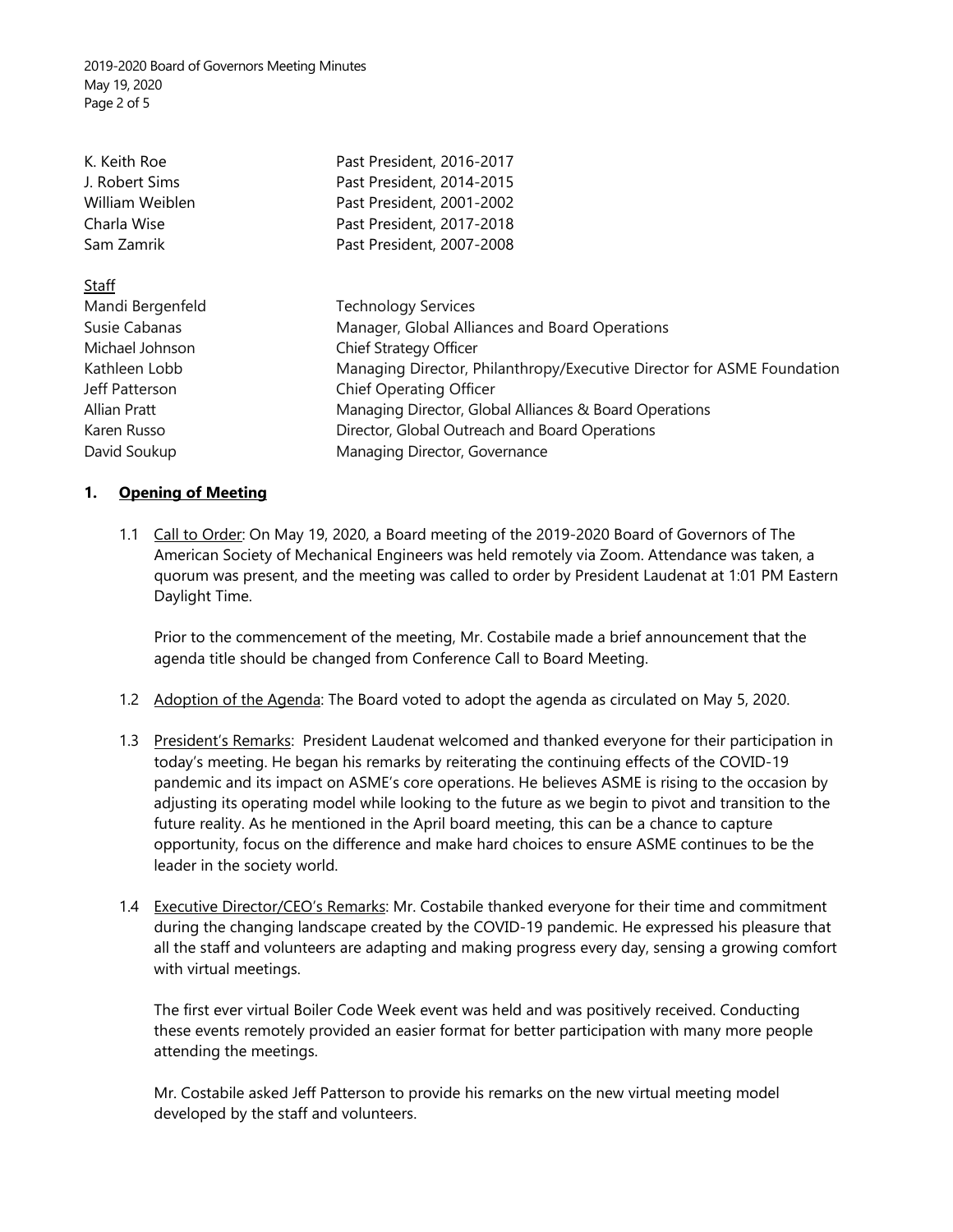Mr. Patterson indicated that a draft set of guidelines has been put together, with the assistance of key volunteers, addressing the transition from face-to-face events to virtual. The guidelines identify the steps for the staff to follow in producing events. There will be fees charged as is done for the physical events. Those fees are designed to cover overhead and the cost of putting the virtual conference together. To streamline and make things clearer, a three-tiered pricing structure has been created for the fees based on the size of the conference. This is consistent with ASME policy regarding physical conferences. The policy that at least one author of a submitted paper must participate in the conference as a condition for the paper to be published has also been extended to virtual conferences.

Mr. Costabile continued his remarks by noting the herculean task that the events staff has undertaken in mitigating losses due to hotel commitments for cancelled events. They will continue to work with the division and segment leaders to formulate plans for upcoming events.

Mr. Costabile announced that planning for the June meetings is going well, and an email will go out shortly inviting the volunteer leadership to register and join some of the meetings. The VIP Recognition Lunch and the Presidential Dinner will be reformatted as a virtual reception in order to celebrate the leadership.

With respect to the pandemic, Mr. Costabile stated that all ASME locations will be closed through July 31, 2020. This is to protect those who commute via public transportation. In addition, as of now, all ASME business travel is suspended until September 30, 2020, and may be extended until the end of the year.

Mr. Costabile concluded with a brief overview of financial information. The EMT and MD's are continuing to review all business conditions, updating forecasts and scrutinizing every expense possible.

1.5 Consent Items for Action: No requests were received to remove any items from the Consent Agenda.

The Board voted to approve the items on the consent agenda:

- 1.5.1 Approval of Minutes from the April 9, 2020 Meeting
- 1.5.2 By-Law Amendment Nominating Committee, Adopt (Minutes Appendix 1.5.2)
- 1.5.3 By-Law Amendments Changes to Committee on Finance and Investment, First Reading (Minutes Appendix 1.5.3)
- 1.5.4 By-Law Amendments Establishment of an Executive Committee, Adopt (Minutes Appendix 1.5.4)
- 1.5.5 Proposed Appointments (Minutes Appendix 1.5.5)

#### **2. Open Session Agenda Items**

2.1 Formal Commencement of "Capital Campaign" Fundraising Effort: Mr. Laudenat stated that the goal is 100% participation by each board member with the availability of short- and long-term giving options. Mr. Laudenat then asked Mr. Costabile to make his remarks.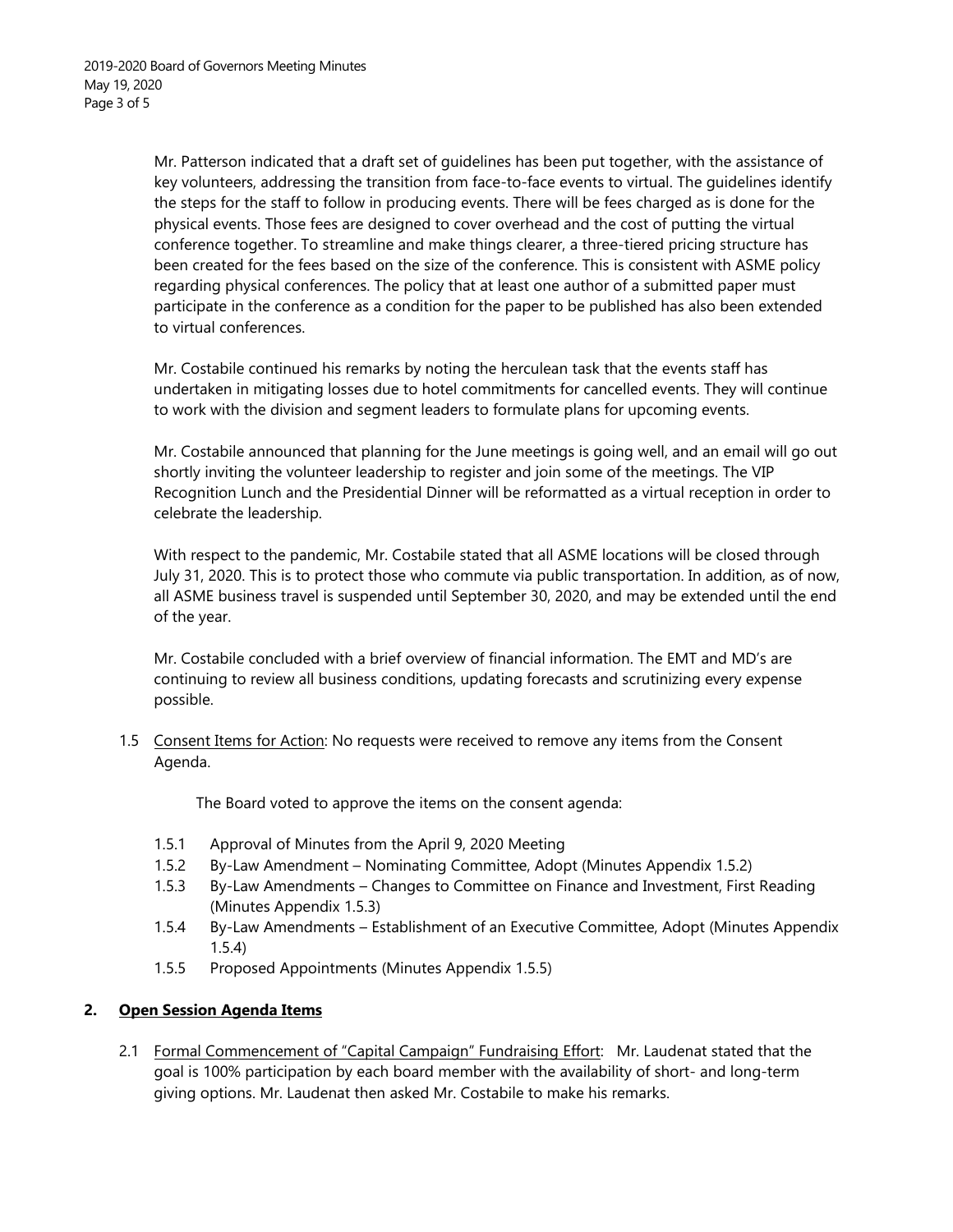Mr. Costabile stated that the approval of this motion will formally activate the leadership phase of the campaign. This phase will build momentum and lay the foundation for success. As a BOG member, an early leadership investment in the campaign is critical to success. Mr. Costabile reminded everyone that their contribution is a personal choice; size doesn't matter, but the commitment does.

Many BOG members have already received a copy of the initial Case for Support booklet which will show potential donors why the capital campaign is important. (Minutes Appendix 2.1)

The Board

VOTED to approve the Motion as follows:

- The Board of Governors hereby approves **The Campaign for Next Generation Engineers** to commence on July 1, 2020 to be completed on July 1, 2025. The Board of Governors is to be provided with a progress report at the end of each fiscal year or at such other times as the Board shall so request.
- 2.2 Update on TEC: Mr. Laudenat mentioned that the reorganization of TEC was approved in May and George Papadopoulos and two vice chairs are beginning the planning process. President Laudenat then asked Mr. Papadopoulos to provide his remarks.

Mr. Papadopoulos spoke about managing the transition to the newly updated structure of TEC. Along with the two vice chairs, Mr. Papadopoulos is holding regular on-going meetings to develop a framework for implementing the new TEC structure, mindful of the need to communicate with division leadership as it rolls out. Roles and responsibilities are being assessed and a timeline for the transition is being developed. The timeline is expected to be completed at the end of May or beginning of June.

Mr. Laudenat commented that there will be a more in-depth presentation on this topic during the June annual meeting.

- 2.3 By-Law Development Board Selects President: Mr. Laudenat thanked Paul Stevenson, Stuart Cameron and Bobby Grimes for working with him on the simplification and refinements of this presentation. After some discussion, President Laudenat expressed his desire for the Board to continue to think about the issues and provide final comments to him by June 2, 2020. The subject will be addressed during the June meeting, and he anticipates an agreement by all at that time so we can move forward with the necessary governance documents. (Minutes Appendix 2.3)
- **3. New Business:** No new business was discussed.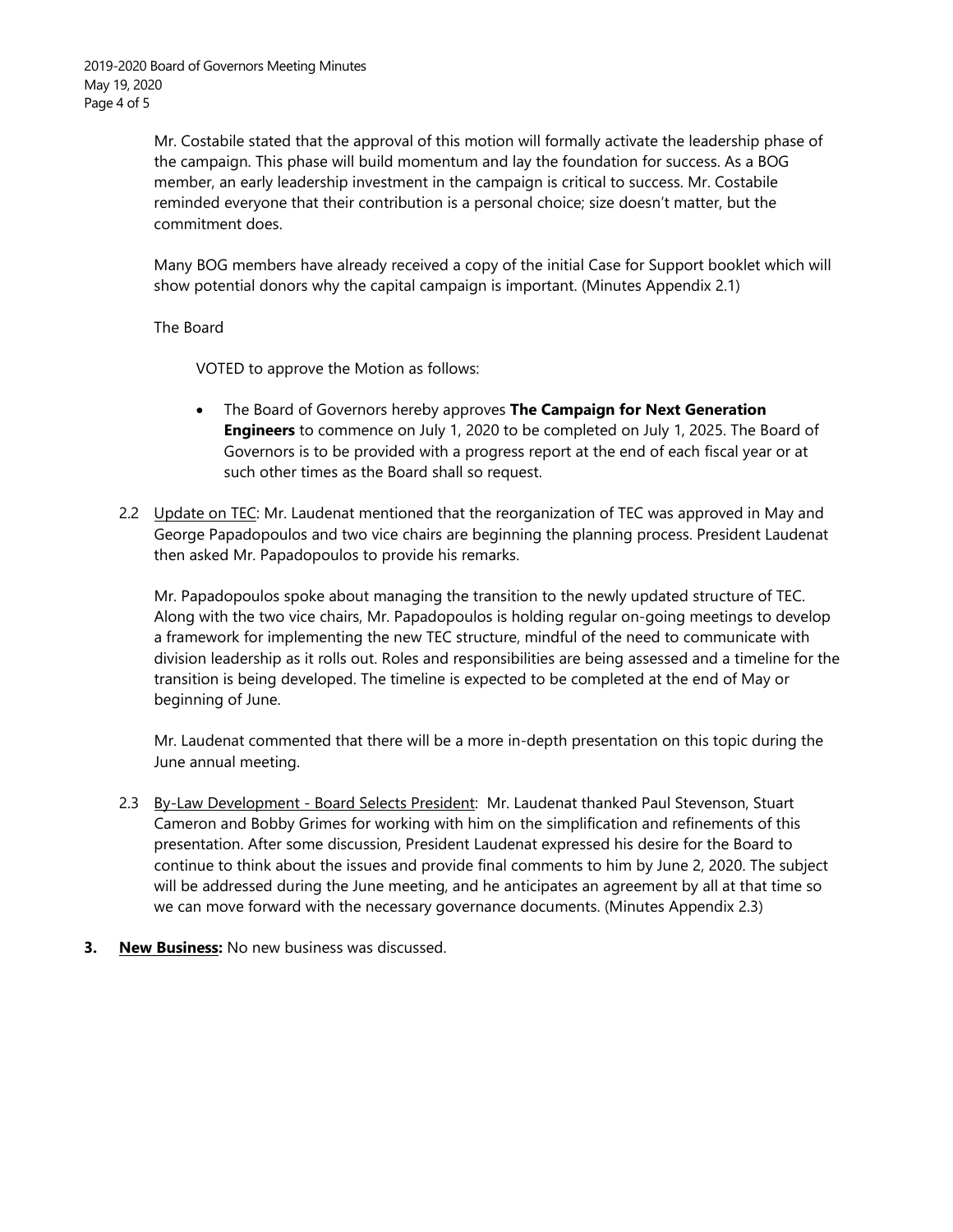2019-2020 Board of Governors Meeting Minutes May 19, 2020 Page 5 of 5

#### **4. Open Session Information Items**

#### 4.1 Dates of Future Meetings

| <b>DATE</b>        | <b>DAY</b> | <b>TIME</b>           | <b>LOCATION</b>  |
|--------------------|------------|-----------------------|------------------|
| June 15, 2020      | Monday     | $1:00$ PM $-3:00$ PM  | Virtual Meeting  |
| June 16, 2020*     | Tuesday    | 1:00 PM $-$ 3:00 PM   | Virtual Meeting  |
| July 27, 2020*     | Monday     | $1:00$ PM $-3:00$ PM  | Virtual Meeting  |
| July 28, 2020*     | Tuesday    | 1:00 PM $-$ 3:00 PM   | Virtual Meeting  |
| November 14, 2020* | Saturday   | $9:00$ AM $-$ 4:00 PM | Portland, Oregon |

\*2020-2021 Board of Governors

**5. Adjournment**: The open session of the meeting adjourned on Tuesday, May 19, 2020 at 2:37 PM Eastern Daylight Time.

Robert N. Pangborn

Robert N. Pangborn Secretary

#### List of Appendices

- 1.5.2 By-Law Amendment Nominating Committee, Second Reading
- 1.5.3 By-Law Amendments Changes to Committee on Finance and Investment, Adopt
- 1.5.4 By-Law Amendments Establishment of an Executive Committee
- 1.5.5 Proposed Appointments
- 2.1 Formal Commencement of "Capital Campaign" Fundraising Effort
- 2.3 By-Law Development Board Selects a President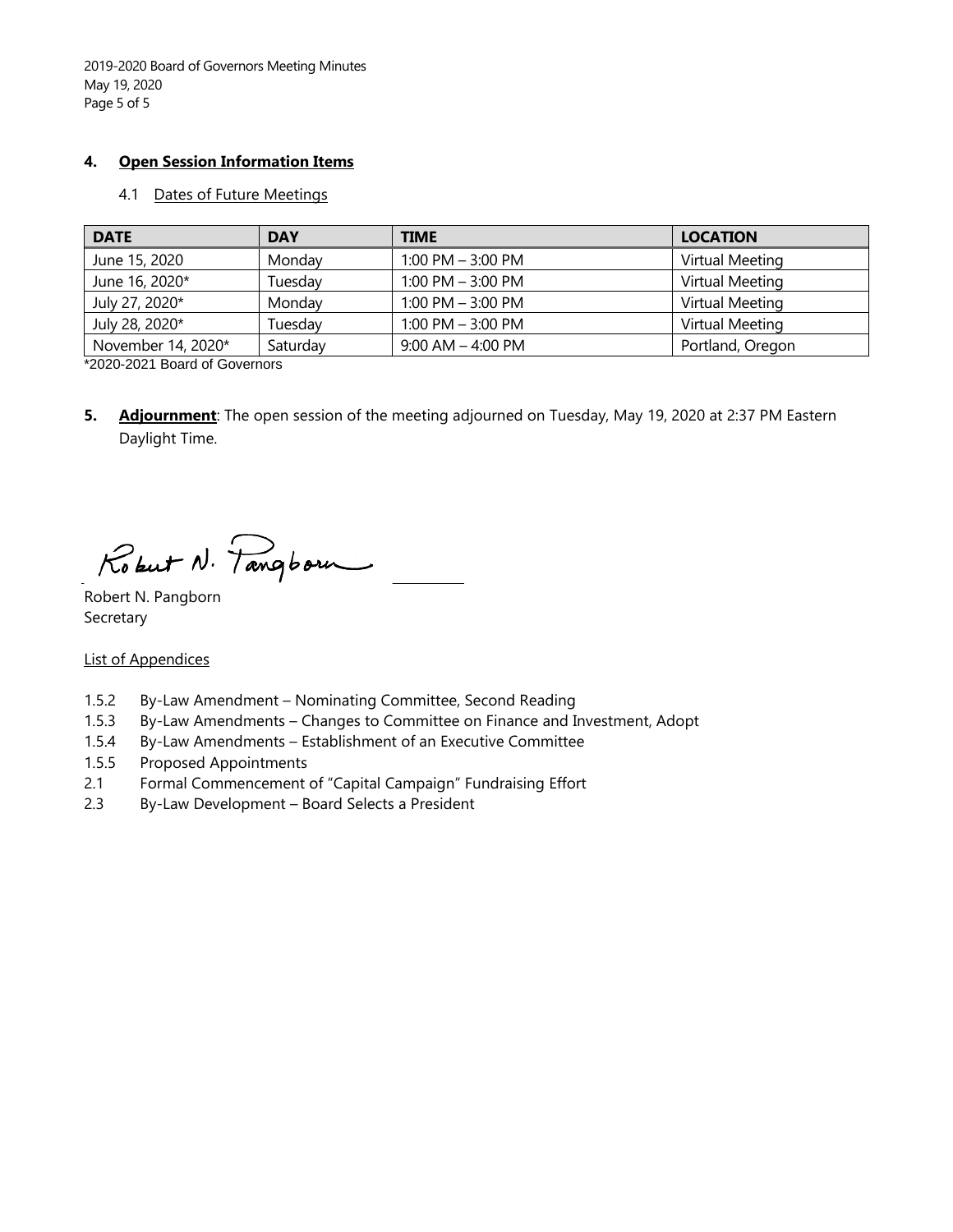

### **Board of Governors Meeting Agenda Item Cover Memo**

| Date Submitted:                              |  |  | April 21, 2020                          |
|----------------------------------------------|--|--|-----------------------------------------|
| <b>BOG Meeting Date:</b>                     |  |  | May 19, 2020                            |
| <b>Board of Governors</b><br>To:             |  |  |                                         |
| Committee on Organization and Rules<br>From: |  |  |                                         |
| Presented by:<br><b>Fred Stong</b>           |  |  |                                         |
| Agenda Title:                                |  |  | By-Law Amendment – Nominating Committee |

Agenda Item Executive Summary:

Given the Board of Governors' approval of the reduction of the size of the Nominating Committee to ten voting members and creation of the new Member Development and Engagement Sector, changes need to be made to the composition of the Nominating Committee.

It is proposed that the number of alternates be one per sector.

The 2020 Nominating Committee, which will meet at the 2020 Annual Meeting is already in place.

This By-Law will take effect with the 2021 Nominating Committee.

Proposed motion for BOG Action: To adopt changes to By-Law B-4.2.

Attachment(s): By-Law changes.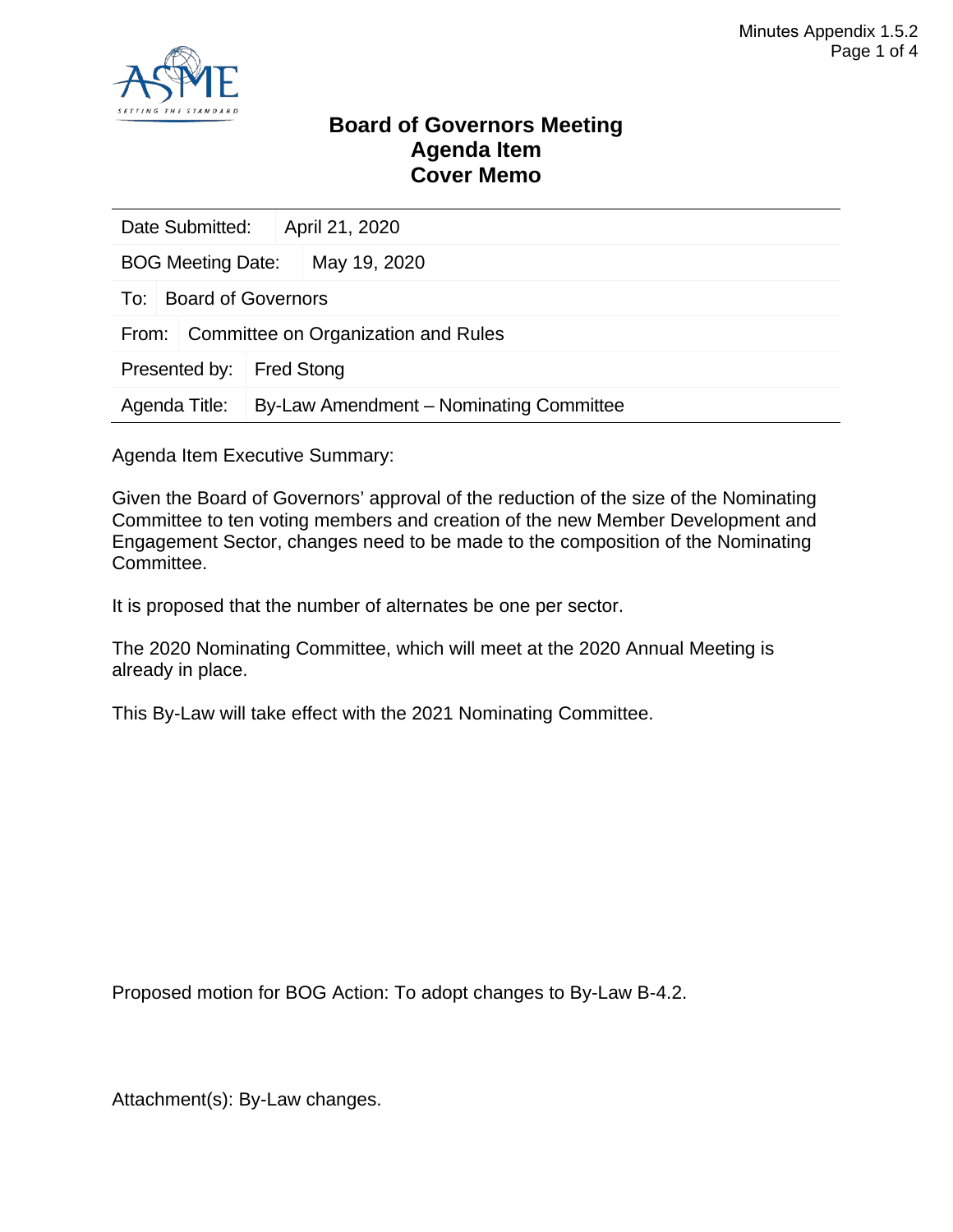#### **B4.2 NOMINATING COMMITTEE**

- B4.2.1 The Nominating Committee is charged with the responsibility of nominating members of experience, high standing, and active participation in the work of the Society to those offices specified in Article C4.1.8 of the Constitution. These nominees may be selected from proposals by various units or by individual members in the Society or from the Nominating Committee's own deliberations as it sees fit.
- B4.2.2.1 Election to the Nominating Committee takes place at Business Meetings of the Society. At the second Business Meeting of the fiscal year, the President shall present the names of those recommended pursuant to By-Law B4.2.2.3, as applicable, for election to the Nominating Committee. In the event any vacancies occur following that meeting, the President may present the names of those recommended pursuant to By-Law B4.2.2.3, as applicable, for any Nominating Committee vacancies at the first Business Meeting of the new fiscal year. The voting members of the Nominating Committee shall be elected for two years and alternates for one year.

Elected voting members and alternates shall begin their terms at the close of the Business Meeting at which they are elected.

Terms of voting members and alternates will normally end at the close of the Nominating Committee Selection Meeting. However, if the work of a particular Nominating Committee is not finished by that time, terms of that committee will continue until the selection process for which that committee is responsible has been completed.

B4.2.2.2 The Nominating Committee shall consist of voting members and alternates selected by each sector. Each sector shall have two voting members and one alternate. The TEC Sector shall have five voting members and five alternates selected by the TEC Sector Council. One voting member and one alternate for the TEC Sector shall be nominated by the Group Engagement Committee for as long as such Committee exists and reports to the Sector Management Committee. The S&C Sector shall have four voting members and three alternates selected by the Council on Standards and Certification. The PAO Sector shall have four voting members and three alternates selected by the PAO Sector Council. The SECD Sector shall have four voting members and three alternates selected by the SECD Sector Council. Approximately one-half of the voting members will have terms that expire annually. Nominations for open positions for voting members and alternates shall be made as provided in By-Law B4.2.2.3 and shall be voted upon at the Business Meetings as provided in By-Law B4.2.2.1.

> Voting members and alternates shall be of the Member or Fellow grade and not currently serving in any elective office of the Society.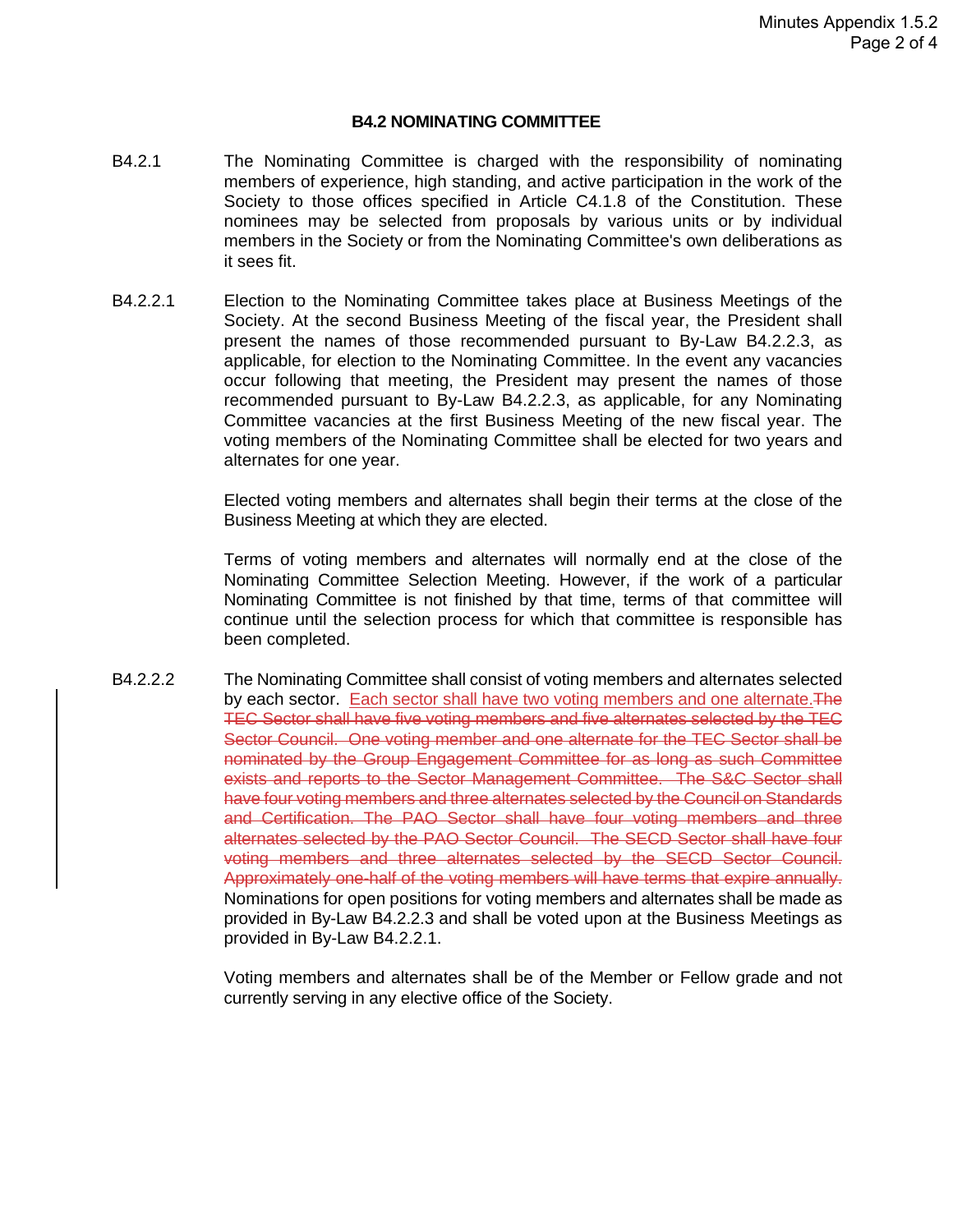- B4.2.2.3 Each sector will develop its own procedures for generating proposals for the members and alternates of the Nominating Committee for which that sector has a responsibility, and those procedures shall be specified in the sector operation guide.
- B4.2.2.4 The Nominating Committee shall be assisted by a non-voting group of Advisors consisting of up to three consenting and available past Presidents who have been out of office for one year or more. These Advisors, invited by the Nominating Committee, will attend all meetings of the Nominating Committee and participate in all its discussions. At the option of the committee, they may also be present during the casting of votes for the slate of nominees, although they shall remain impartial and not communicate to the Nominating Committee their opinions regarding any Proposed Nominee. The functions of this group shall be:

a. to acquaint the Nominating Committee of the short and long range Society plans;

b. to make available their experience in, and their knowledge of the requirements for Society offices;

- B4.2.3.1 If a voting member is unable to serve, then an alternate will be identified by the sector from its pool of alternates. In the event that no alternates are available in a specific sector, an alternate may be selected from another sector pool of alternates in accordance with the Nominating Committee Manual, MM-10.
- B4.2.3.2 A person who has been in office as voting member of the Nominating Committee for a term or portion of a term which includes more than one Nominating Committee Selection Meeting is eligible to be proposed for a later term as voting member or alternate only if the later term begins one year or more after the ending of the term in which the person served as a voting member.
- B4.2.4 No voting member or alternate shall be considered for nomination to any elective office (President and Governors) of the Society during a term of office on the Nominating Committee, whether or not it is served.
- B4.2.5 The names of those elected to serve on the Nominating Committee shall be published by the Executive Director prior to the end of each year, accompanied by a request for proposals for officers of the Society to be sent to the Nominating Committee. Any changes to the composition of the Nominating Committee shall be published as soon as possible.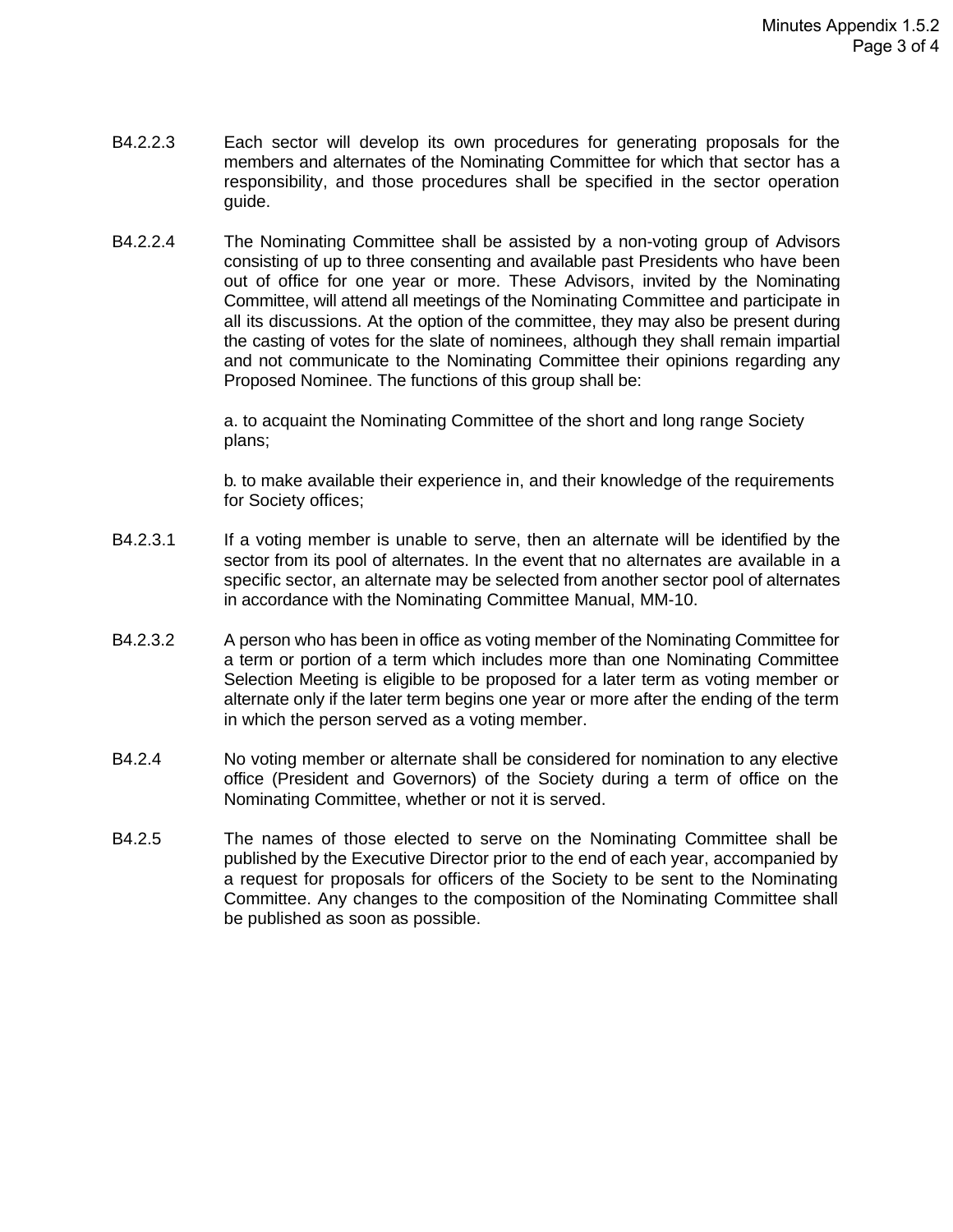- B4.2.6 A vacancy in the Nominating Committee of the Society shall be filled as determined in accordance with B4.2.3.1 and B4.2.2.1.
- B4.2.7 Each year, not later than December 1, the Nominating Committee shall submit any proposed changes to Manual MM-10 to the Committee on Organization and Rules for review and recommendation.
- B4.2.8 A special nominating committee may be organized by one percent of the corporate membership of the Society in good standing certifying to the Executive Director in writing their joint intention to organize such a committee.
- B4.2.9 Within two weeks following the close of the second Business Meeting of the fiscal year, the Nominating Committee shall deliver to the Executive Director in writing the names of its nominees for the elective offices to be filled at the next election, together with the written consents of the nominees.
- B4.2.10 The names of nominees for the various offices proposed by the Nominating Committee and any other special nominating committee shall be published by the Executive Director immediately after the receipt of the report of the Nominating Committee or the special nominating committee.
- B4.2.11 Names of any nominees presented by any special nominating committee must be in the hands of the Executive Director by the first Tuesday in August of each year, and must be accompanied by the written consent of each nominee.
- B4.2.12 Any member of the Society or any organized unit of the Society may propose and is encouraged to propose, directly to the Nominating Committee, nominees for President or the Board of Governors.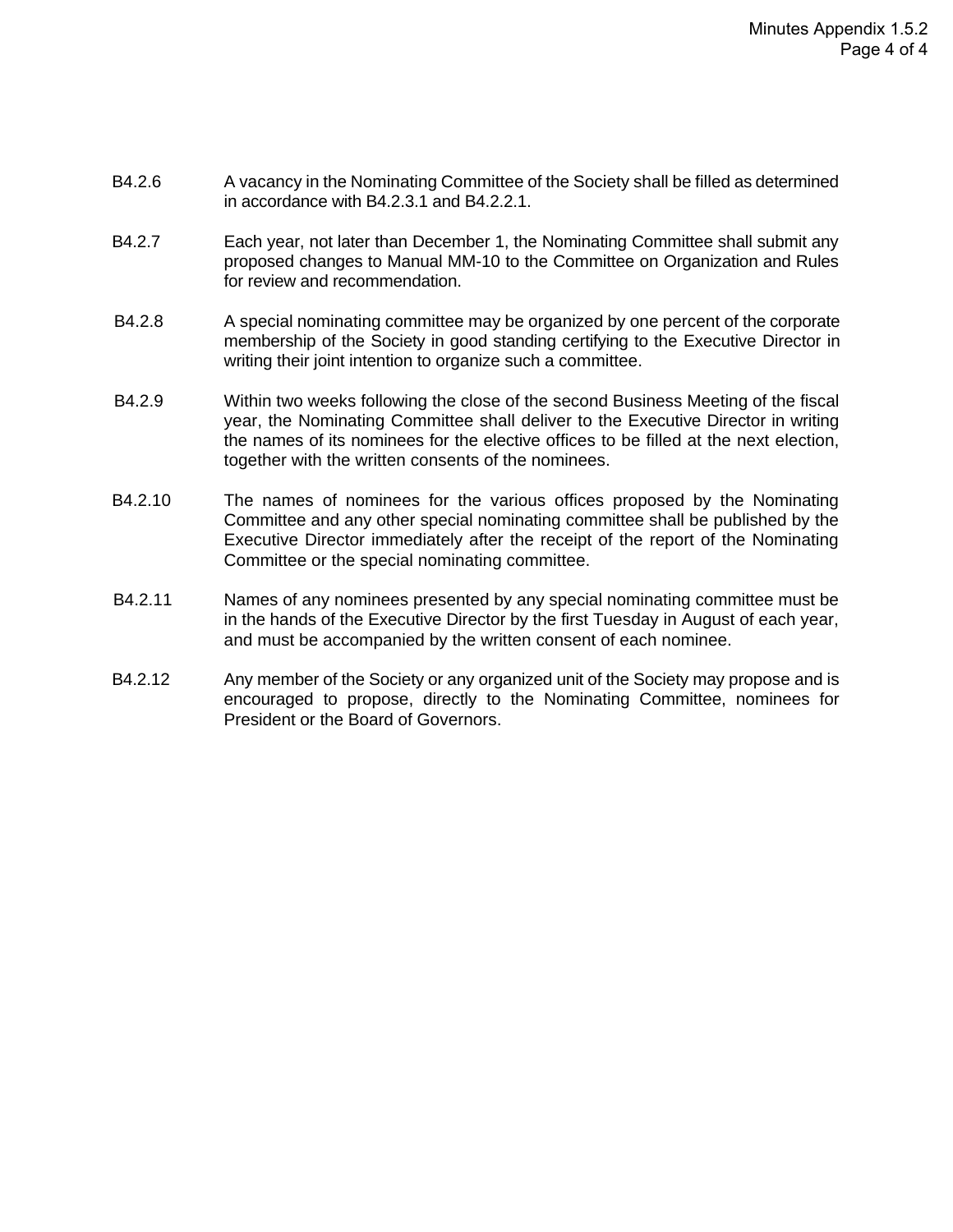

### **Board of Governors Meeting Agenda Item Cover Memo**

| Date Submitted:                              | April 21, 2020    |                                                         |  |  |
|----------------------------------------------|-------------------|---------------------------------------------------------|--|--|
| <b>BOG Meeting Date:</b>                     |                   | May 19, 2020                                            |  |  |
| To: Board of Governors                       |                   |                                                         |  |  |
| Committee on Organization and Rules<br>From: |                   |                                                         |  |  |
| Presented by:                                | <b>Fred Stong</b> |                                                         |  |  |
| Agenda Title:                                | Investment        | By-Law Amendments – Changes to Committee on Finance and |  |  |

Agenda Item Executive Summary:

The Committee on Finance and Investment is to be renamed the Committee on Finance.

The Board has previously formed an Executive Committee with specific responsibilities previously held by COFI. The Board has approved on first reading the various changes to By-Laws with respect to the Executive Committee. A need now arises to make complimentary changes to By-Laws related to COFI. The changes herein with respect to COFI are being submitted to the BOG for first reading. Because many of these By-Laws also relate to the Executive Committee, many of the same By-Laws are involved.

When this item appears for adoption at the June 15 Board agenda, the other changes to B4.4 and B5.2 being adopted on a separate agenda item at this meeting will be incorporated when these By-Laws are submitted for second reading.

Proposed motion for BOG Action: To approve for first reading changes to By-Law B4.4 and B5.2.

Attachment(s): By-Law changes.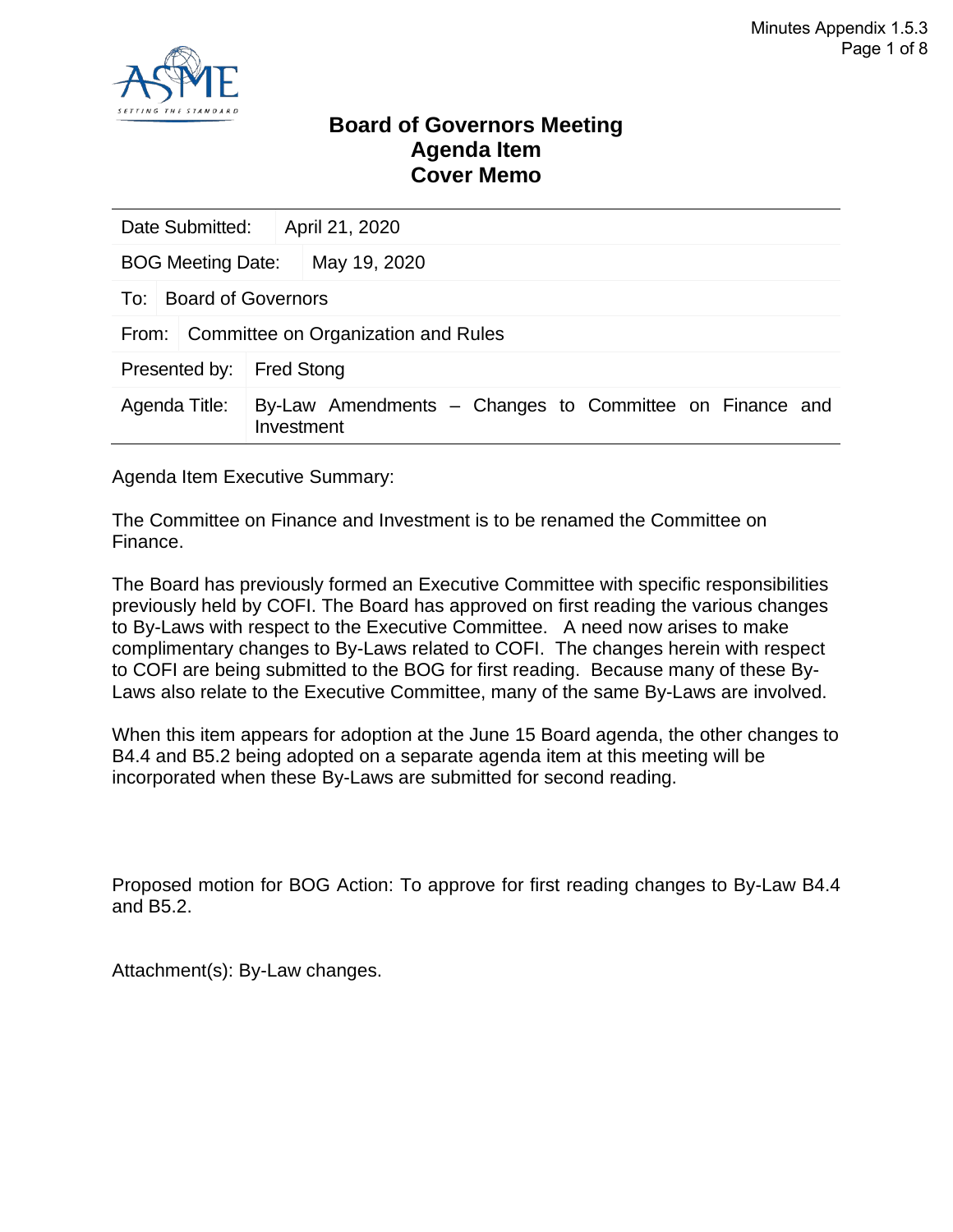#### **B4.4 FUNDS**

- B4.4.1 All funds received shall be directed to the office of the Chief Financial Officer for proper recording and deposit in authorized bank accounts.
- B4.4.2 All amounts due from members and others shall be collected by the office of the Chief Financial Officer.
- B4.4.3 Funds may be solicited from sources outside of the Society for the conduct of research.
- B4.4.4 No grant, gift or bequest to the Society shall be accepted until it and any restrictions thereon have been approved by or under the authority of the Board of Governors. Upon receipt, such grants, gifts and bequests shall be invested and used for the Society's purposes and in accordance with any restrictions thereon mandated by the donor and approved by or under the authority of the Board of Governors.
- B4.4.5 The Committee on Finance and Investment, under the direction of the Board of Governors, shall be responsible for the management of the securities of the Society.
- B4.4.6 All payments for expenditures shall be made by the office of the Chief Financial Officer upon proper authorization, in accordance with the budget adopted by the Board of Governors.
- B4.4.7 The Chief Financial Officer shall regularly report to the Committee on Finance and Investment the total expenditures incurred against each appropriation in the adopted budget. The Committee on Finance and Investment will report the financial position of the Society to the Board of Governors.
- B4.4.8 Any contract or other obligation to pay money in the work of the Society shall be valid only when signed by the Executive Director, the Chief Financial Officer, or the Assistant Treasurer.
- B4.4.9 The accounts of the Society shall be audited annually by a certified public accountant appointed by the Board of Governors and ratified by the corporate membership.
- B4.4.10 No part of net earnings of the organization shall inure to the benefit of any member, trustee, director, officer of the organization, or any private individual (except that reasonable compensation may be paid for the services rendered to or for the organization), and no member, trustee, officer of the organization or any private individual shall be entitled to share in the distribution of any of the organization's assets on dissolution of the organization.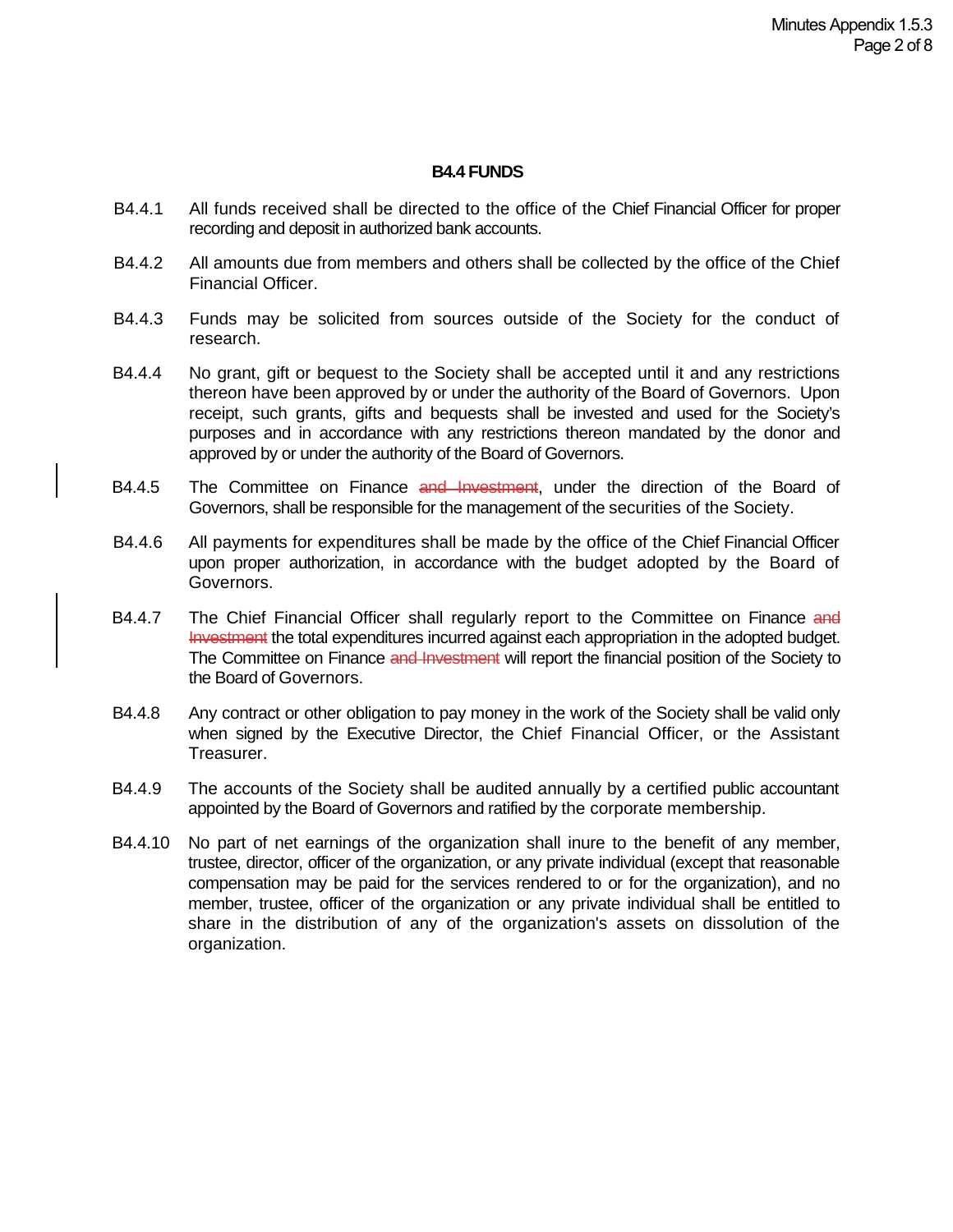B4.4.11 In the event of dissolution, all of the remaining assets and property of the organization shall, after payment of necessary expenses thereof, be distributed to such organizations as shall qualify under section 501(c) 3 of the Internal Revenue Code of 1986.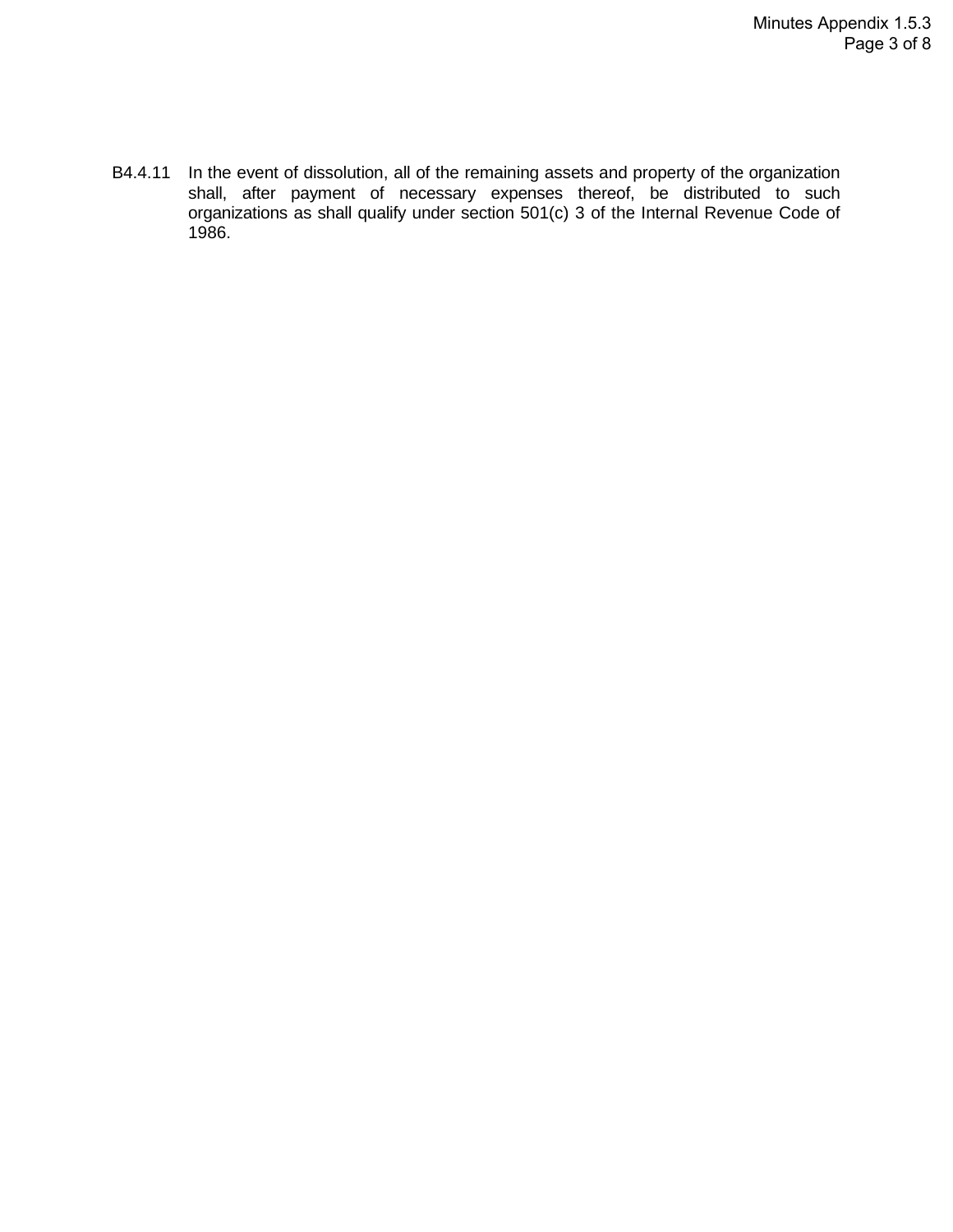#### **B5.2 SECTORS AND COMMITTEES REPORTING TO THE BOARD OF GOVERNORS**

B5.2.1 The sectors reporting to the Board of Governors shall be the Member Development and Engagement Sector, Standards and Certification Sector, Technical Events and Content Sector, the Public Affairs and Outreach Sector and the Student and Early Career Development Sector.

> Each sector shall be led by a council. The council of each sector shall consist of such voting members as specified in the sector By-Laws. Individuals, as may be required or designated pursuant to any statute, regulation, or court order or consent decree may also be voting or non-voting members of a sector council. A member of the senior staff of the sector, if any, may be a voting member of the sector council. The sector council may designate both volunteer and staff non-voting members.

> The duties and responsibilities of the sectors shall be as designated from time to time by the Board of Governors. Each sector shall maintain its own operation guide as prescribed by Society Policy. Each sector shall be chaired by a senior vice president who shall serve a term of three years. Additional service as the same senior vice president may occur after an interruption of one or more years or following a partial term. Senior vice presidents shall attend meetings of the Board of Governors without vote.

- B5.2.2 The following Standing Committees shall report to the Board of Governors and shall be appointed by the Board as determined in the By-Laws: Committee on Organization and Rules, Committee on Finance and Investment, Audit Committee, Committee on Executive Director Evaluation and Staff Compensation, Committee on Honors, Committee of Past Presidents, Sector Management Committee, Philanthropy Committee, Diversity and Inclusion Strategy Committee, Industry Advisory Board, and Volunteer Orientation and Leadership Training Academy. Each Standing Committee shall maintain its own operation guide as prescribed by Society Policy. If a Standing Committee includes individuals who are not Governors, it is not a committee of the Board and may not bind the Board.; provided, however, that the Committee on Finance and Investment may bind the Board with respect to investment matters without regard to whether it includes individuals who are not Governors.
- B5.2.3.1 The Committee on Organization and Rules, under the direction of the Board of Governors, shall have responsibility for ensuring that the Society is organized and supplied with qualified leadership to serve the current and anticipated future needs of the membership, and shall reexamine regularly the Constitution, By-Laws and Policies of the Society.
- B5.2.3.2 The Committee on Organization and Rules shall select its own Chair and Vice Chair. Its membership shall be determined by the Board of Governors. The President-Elect may select a Governor to serve as Liaison to the Committee during their Presidential term.
- B5.2.4.1 The Committee on Finance and Investment, under the direction of the Board of Governors, shall have responsibility for supervising the financial and investment affairs of the Society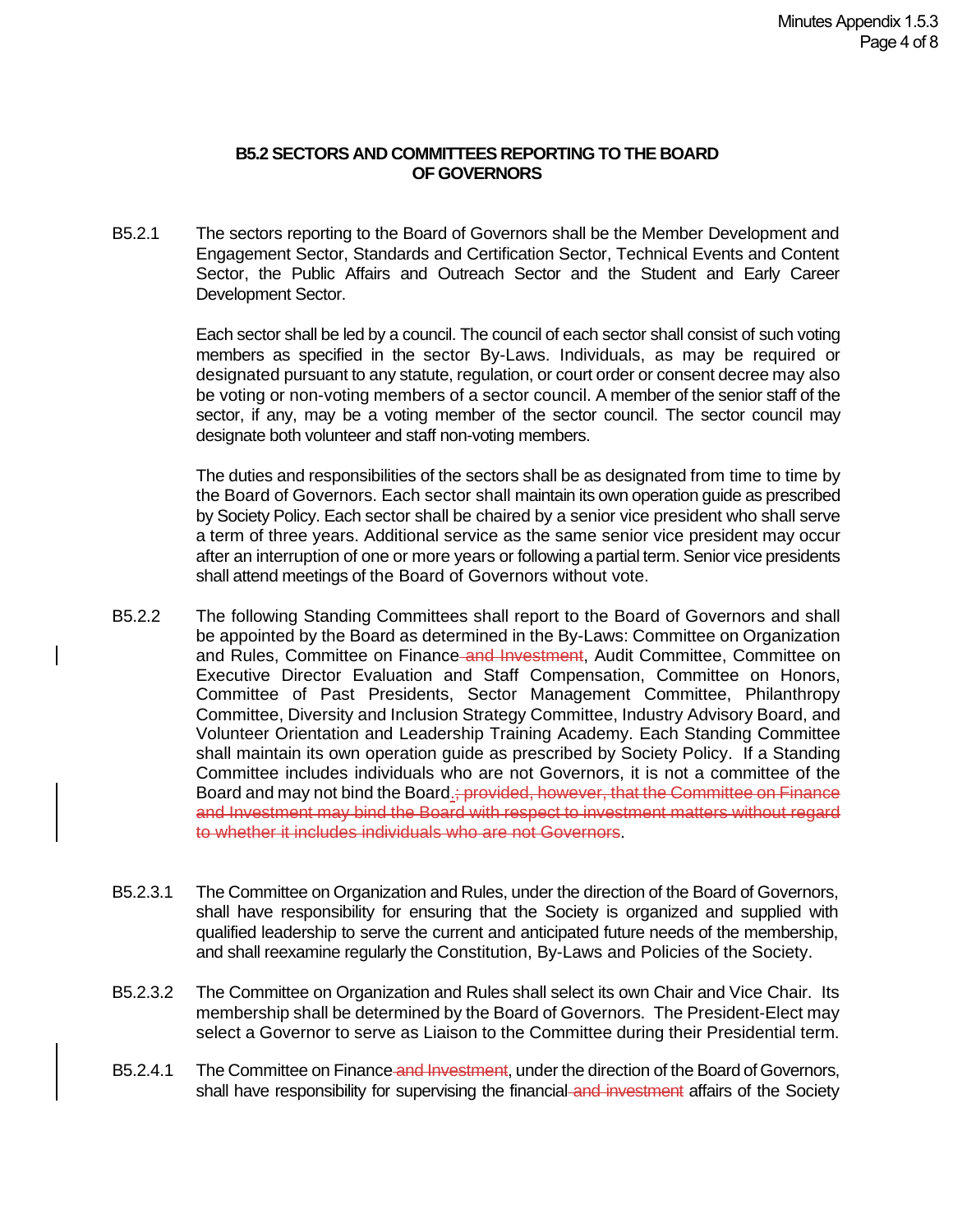and supporting the Board and its committees by conducting an annual review of the Society's budgets.

B5.2.4.2 The Committee on Finance and Investment shall select its own Chair.

The Treasurer shall be an ex officio member of the Committee with vote and shall serve as Vice Chair. The Chief Financial Officer and the Assistant Treasurer shall be ex officio members of the Committee without vote. Other members shall be determined by the Board of Governors. The President-Elect may select a Governor to serve as Liaison to the Committee during their Presidential term.

B5.2.5.1 The Committee on Executive Director Evaluation and Staff Compensation, under the direction of the Board of Governors, shall have responsibility for making recommendations to the Board regarding the Executive Director's performance planning and evaluation and for making recommendations to the Board regarding the Executive Director's compensation, including salary and bonus recommendations.

> The Committee shall also have the responsibility to advise the Board of Governors on activities of the Society's staff regarding: staff compensation, including bonus programs; volunteer/staff collaboration survey; staff planning and organization; staff training and development; staff and retiree benefit programs, including pension plans. The committee will also be responsible for staff related Society Policies P-7.1, (Recognition of Staff Members - 5 Years or More of Service) and P-7.2, (Staff Employment Guidelines).

> In addition, the Committee has oversight responsibilities for the Pension Plan Trustees and the Retirement Plan Committee.

B5.2.5.2 The Committee on Executive Director Evaluation and Staff Compensation shall consist of the President, the President-Nominee/Elect, the Immediate Past President and three current Board members at-large (serving staggered terms on the Board). The President and Immediate Past President are ex officio members of the committee with vote. The President-Nominee/Elect is an ex officio member of the Committee without vote. The Immediate Past President shall be the Chair. The incoming first-year Governor shall be selected by the President-Elect and approved by the Board of Governors.

> The term of each of the current Board members at-large expires when their Board term expires.

B5.2.5.3 The Pension Plan Trustees, under the direction of the Committee on Executive Director Evaluation and Staff Compensation, shall have responsibility, as specified in the American Society of Mechanical Engineers Pension Plan, for the investment and ultimate distribution of the funds and may also act as Plan agent for the service of legal process.

> The Pension Plan Trustees shall consist of up to seven members: the Treasurer of ASME; the Chief Financial Officer, and three to five at-large members recommended by the Committee on Executive Director Evaluation and Staff Compensation for appointment by the Board of Governors.

> The terms of the at-large members shall be three years ending at the close of the second Society-Wide Meeting on a schedule established by the Committee on Executive Director Evaluation and Staff Compensation. Except as provided in this section, a Pension Plan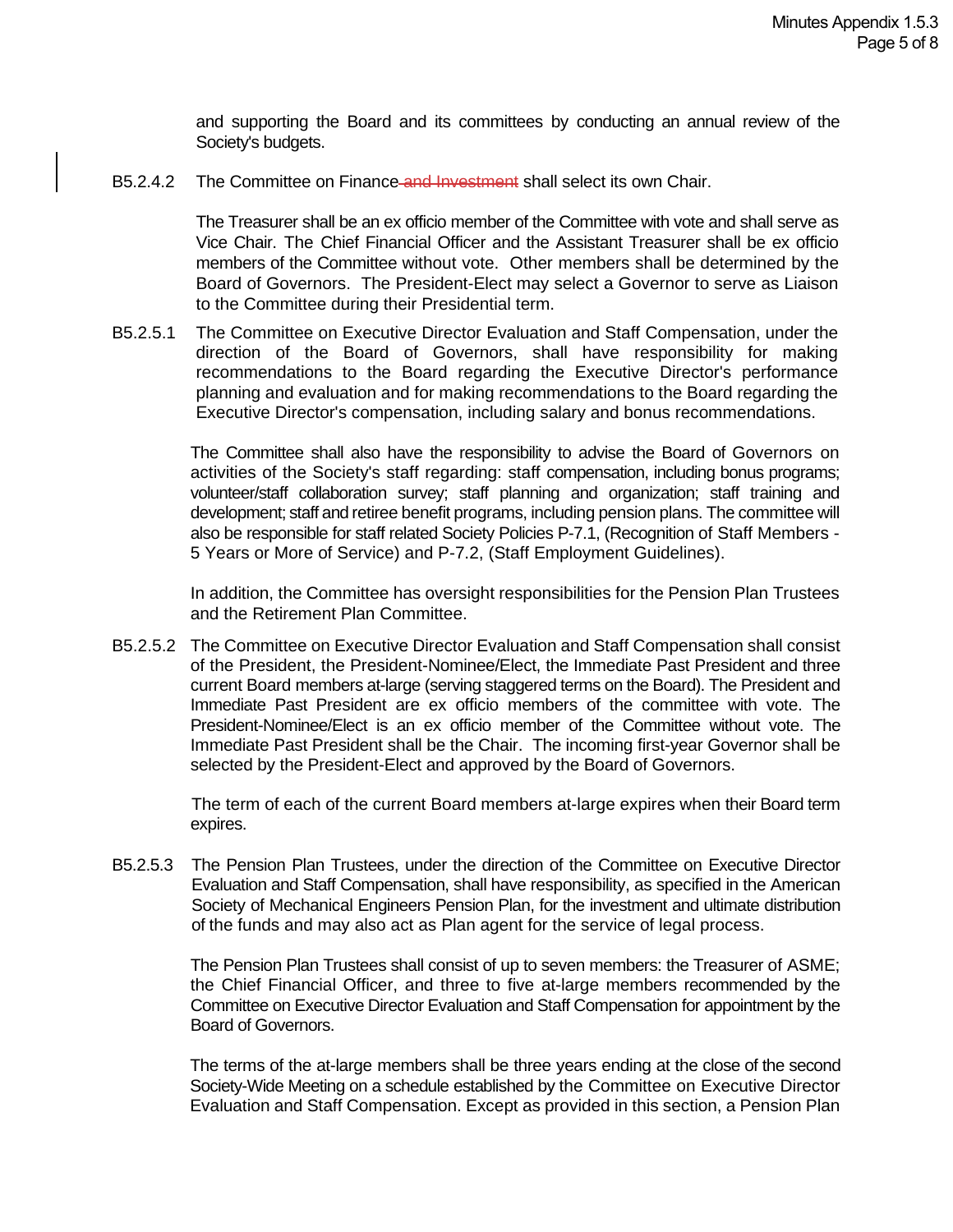Trustee who is a member-at-large may serve no more than two consecutive full terms. To be eligible for additional full terms, a member-at-large must be nominated by the Committee on Executive Director Evaluation and Staff Compensation upon a finding by the Committee that specifies exceptional circumstances warranting the additional terms, and a written statement of such findings must accompany the nomination when it is communicated to the Board of Governors by the Chair of the Committee. The nominee may then be appointed only upon the affirmative vote of two-thirds of the entire Board of Governors.

B5.2.5.4 The Retirement Plan Committee, under the direction of the Committee on Executive Director Evaluation and Staff Compensation, shall have responsibility, as specified in the ASME Thrift Plan, the ASME Defined Contribution (DC) Plan, the ASME 457(b) Plan, and the ASME 401(k) Plan documents, including to act as Plan Administrator and Named Fiduciary for such plans and assume such responsibilities as developing investment policy statements, selecting and monitoring investment choices, benchmarking Plan administration expenses and investment plan administrators performance and selecting, appointing and retaining plan investment, governance and plan administration compliance advisors, as well as having the power to make ministerial and technically required plan amendments.

The Retirement Plan Committee shall consist of four members: two members of the Executive Management Team, one member of the Human Resources Department and one Volunteer member of the Pension Plan Trustees. The three staff members will be nominated by the Executive Director and appointed at the discretion of the EDESC. The pension plan trustee shall be recommended by the Pension Plan Trustees and may be appointed at the discretion of the EDESC.

 The ASME Staff members of the Committee may be members with vote for as long as they hold the positions described in this By-Law B5.2.5.4. The Pension Plan Trustee member's term will be for as long as they are a member of the Pension Plan Trustees.

- B5.2.6.1 The Committee on Honors, under the direction of the Board of Governors, shall have responsibility for recommending properly selected candidates for honors, medals, Honorary Members, and awards, and as required shall recommend recipients of joint awards, all subject to approval by the Board of Governors. However, the Board may delegate to the Committee on Honors the power to approve candidates for any honor, medal or award other than Honorary Member or ASME Medalist.
- B5.2.6.2 The Committee on Honors shall select its own Chair and Vice Chair. Its membership shall be determined by the Board of Governors. The Chair of the General Awards Committee shall be an ex officio member with vote. The President-Elect may select a Governor to serve as Liaison to the Committee during their Presidential term.
- B5.2.6.3 The General Awards Committee, under the direction of the Committee on Honors, shall seek candidates for all honors and awards except Honorary Members, the ASME Medal, and group-level awards, and shall screen nominations and make recommendations to the Committee on Honors.

The General Awards Committee shall consist of a Chair, a Vice Chair and a membership as determined by the Committee on Honors.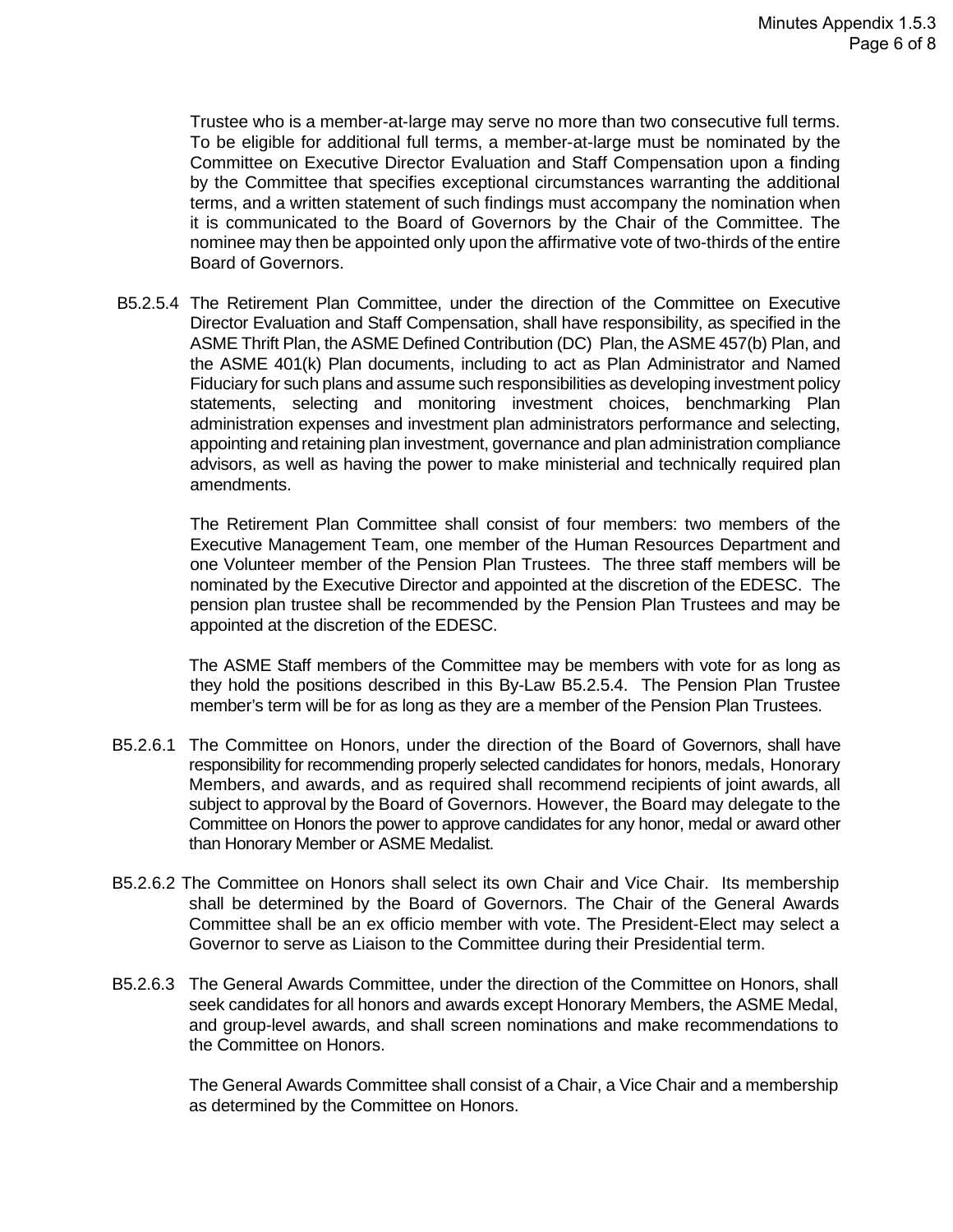- B5.2.6.4 Other Society award committees, including special award committees, shall in accordance with the policies and procedures administered by the Committee on Honors, seek nominees for honors in their several areas of interest, shall screen nominations, and make recommendations to the Committee on Honors.
- B5.2.7.1 The Committee of Past Presidents, under the direction of the Board of Governors, shall have responsibility for electing Fellows, overseeing the ethical practice of engineering, and providing guidance on matters where its experience may be useful, upon request by the President, Board of Governors, and other units of the Society.
- B5.2.7.2 The Committee of Past Presidents shall select its own Chair and Vice Chair. Its membership shall consist of all living Past Presidents, unless the Board of Governors or Ethics Committee makes a finding that results in the censure, expulsion, suspension or other disciplinary action of a Past President involving the following conduct:

(a) violation or attempted violation of the ASME Ethics or Conflicts of Interest Policy, knowingly assisting or inducing another to violate or attempt to violate the ASME Ethics or Conflicts of Interest Policy, or doing so through the acts of another;

(b) illegal conduct that adversely reflects on the Past President's honesty, trustworthiness or fitness to serve ASME in a position of trust;

(c) conduct involving breach of fiduciary duty, dishonesty, fraud, deceit or misrepresentation; or

(d) other conduct that is or reasonably could be harmful to the reputation and administration of the Society.

Disciplinary action for conduct described in B5.2.7.2 (a) through (d) shall render a Past President ineligible for membership on the Committee of Past Presidents and shall result in the expulsion from the committee of any current member of the Committee of Past Presidents.

B5.2.8.1 The Audit Committee, under the direction of the Board of Governors, shall have responsibility for overseeing the accounting and financial reporting process of the Society and the audit of its financial statements and report its activities to the Board. The Committee will be responsible for overseeing the adoption and implementation of, and compliance with, the Society Policies on whistleblowers and conflicts of interest. The Committee will annually consider the performance and independence of the independent auditor and recommend retaining or renewing the retention of the independent auditor to the Board. The Committee will liaise with the independent auditor prior to the commencement of the audit and upon completion of the audit, review and discuss the audit results and any related management letter with the auditor, including:

(a) any material risks and weaknesses in internal controls identified by the auditor;

(b) any restrictions on the scope of the auditor's activities or access to requested information;

(c) any significant disagreements between the auditor and management; and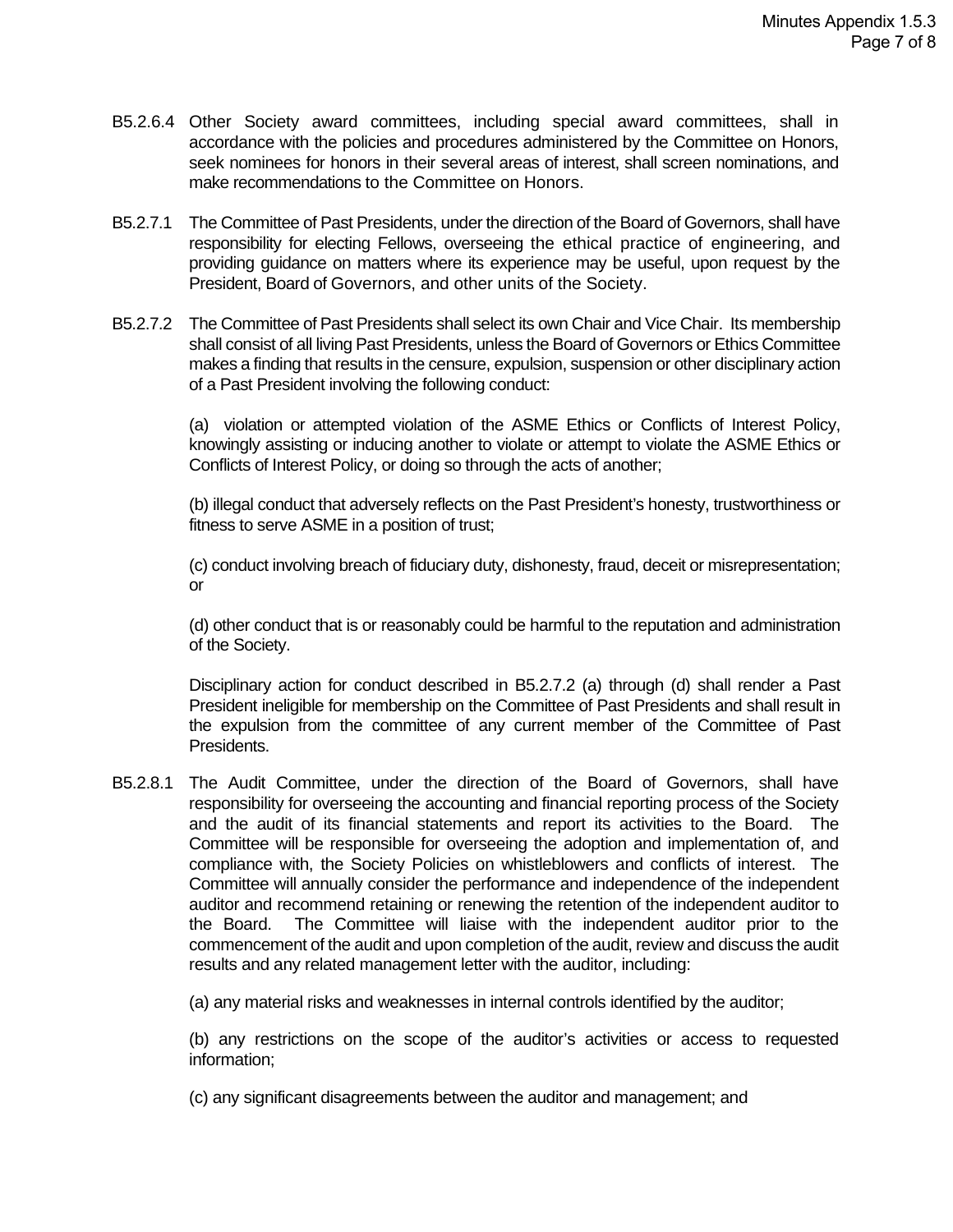(d) the adequacy of the Corporation's accounting and financial reporting processes.

B5.2.8.2 The Audit Committee shall consist of three current Board members-at-large (serving staggered terms on the Board) who serve as voting members. The Committee membership is determined by the Board of Governors and consists solely of "independent" members of the Board as defined under Section 102(a) (21) of the New York Not-for-Profit Corporation Law. The Chair shall be the senior Governor and the Vice Chair shall be the second-most senior Governor.

> The Treasurer shall be an ex officio member of the Committee without vote. The Chief Financial Officer and the Assistant Treasurer shall be ex officio members of the Committee without vote. The President-Elect makes the recommendation on the incoming first-year Board member-at-large. The term of the Board members-at-large expires when their Board term expires.

- B5.2.9.1 The Philanthropy Committee, under the direction of the Board of Governors, shall have responsibility for advising the Board of Governors and assisting the Society in connection with fundraising activities and philanthropic programs carried out using the Society's name or other resources.
- B5.2.9.2 The Philanthropy Committee shall select its own chair and vice chair. The ASME Executive Director, the ASME Managing Director of Philanthropy and the ASME Managing Director of Programs shall be ex officio members of the Committee without vote. Other members shall be determined by the Board of Governors. The President-Elect may select a Governor to serve as Liaison to the Committee during their Presidential term.
- B5.2.10.1 The Diversity and Inclusion Strategy Committee, under the direction of the Board of Governors, shall have responsibility for providing insight and advice into promoting diversity and inclusion within ASME and mechanical engineering.
- B5.2.10.2 The Diversity and Inclusion Strategy Committee shall select its own Chair and Vice Chair. Its membership shall be determined by the Board of Governors. The President-Elect may select a Governor to serve as Liaison to the Committee during their Presidential term.
- B5.2.11.1 The Industry Advisory Board, under the direction of the Board of Governors, shall have responsibility for providing a voice for industry within ASME through the communication of the needs of engineers that are engaged in industry.
- B5.2.11.2 The Industry Advisory Board shall select its own Chair and Vice Chair. Its membership shall be determined annually by the Board of Governors. The President-Elect may select a Governor to serve as Liaison to the Board during their Presidential term.
- B5.2.12.1 The Volunteer Orientation and Leadership Training Academy, under the direction of the Board of Governors, shall have responsibility for developing ASME's volunteer leadership. VOLT's programmatic offerings extend to volunteers serving throughout the Society at all levels.
- B5.2.12.2 The Volunteer Orientation and Leadership Training Academy shall select its own Chair and Vice Chair. Its membership shall be determined by the Board of Governors. The President-Elect may select a Governor to serve as Liaison to the Academy during their Presidential term.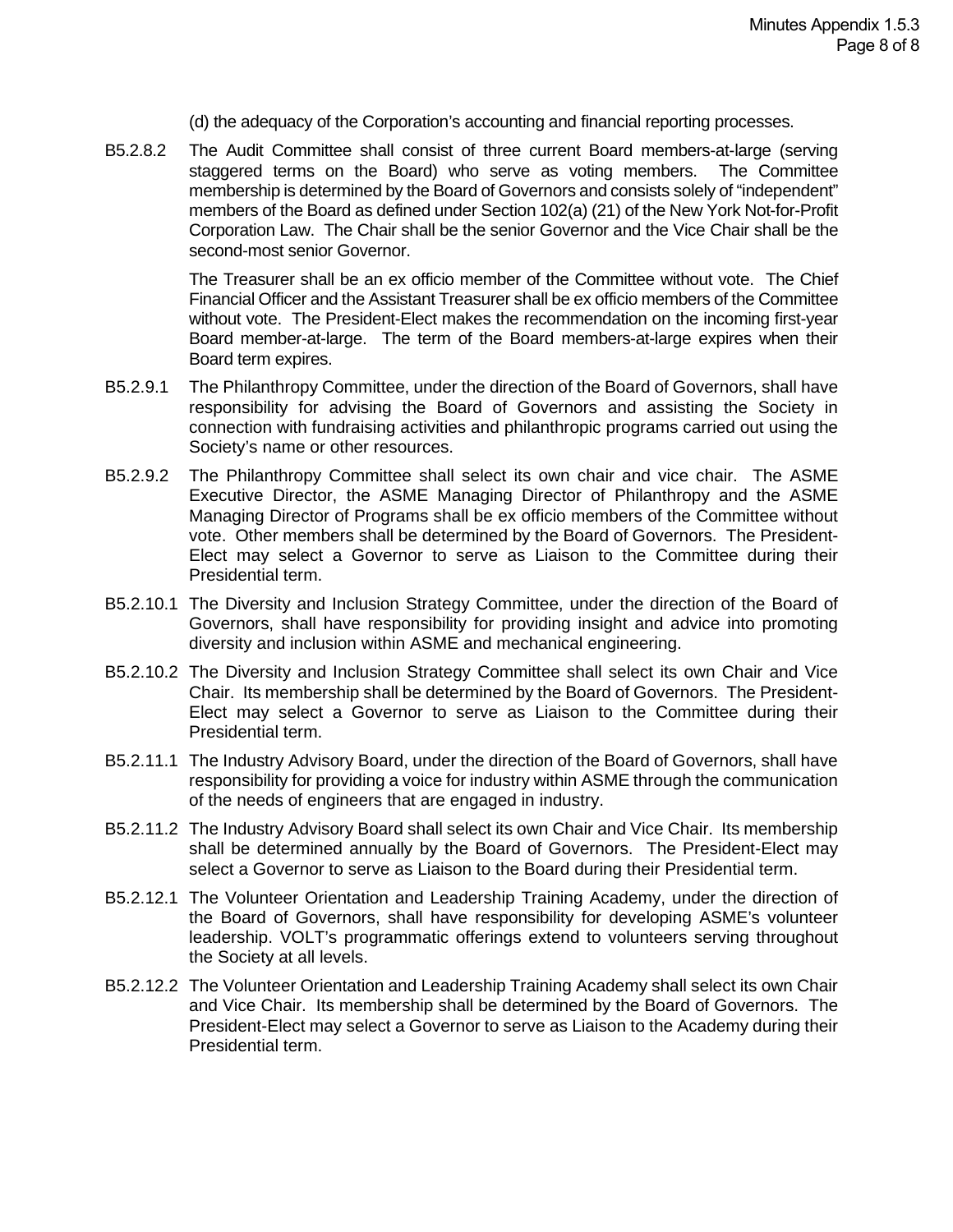

### **Board of Governors Meeting Agenda Item Cover Memo**

|                                                                              | Date Submitted:    |  | April 28,2020 |  |  |
|------------------------------------------------------------------------------|--------------------|--|---------------|--|--|
| <b>BOG Meeting Date:</b>                                                     |                    |  | May 19, 2020  |  |  |
| To:                                                                          | Board of Governors |  |               |  |  |
| Committee on Organization and Rules<br>From:                                 |                    |  |               |  |  |
| Presented by:<br><b>Fred Stong</b>                                           |                    |  |               |  |  |
| By-Law Amendments – Establishment of an Executive Committee<br>Agenda Title: |                    |  |               |  |  |

Agenda Item Executive Summary:

A need has arisen for a more agile governance structure at the highest level of ASME to handle action items between meetings of the Board of Governors. The attached By-Law changes call for the establishment of an Executive Committee of the Board of Governors. The voting members of the Executive Committee are all members of the Board of Governors, so, like the Audit Committee and Committee on Executive Director Evaluation and Staff Compensation, the Executive Committee is considered a Committee of the Board of Governors and, as a result, may take actions to bind the Board.

It should be noted that the President-Nominee is not a voting member of the Executive Committee. Only after the Business Meeting at the Congress would this individual, who at that time would be the President-Elect, be a voting member of the Executive Committee.

It is proposed that By-Law B4.4 be amended to allow the Executive Committee to assume responsibility for the acceptance of grants, gifts and bequests.

Proposed motion for BOG Action: To adopt changes to By-Law B-4.4 and B5.2.

Attachment(s): By-Law changes.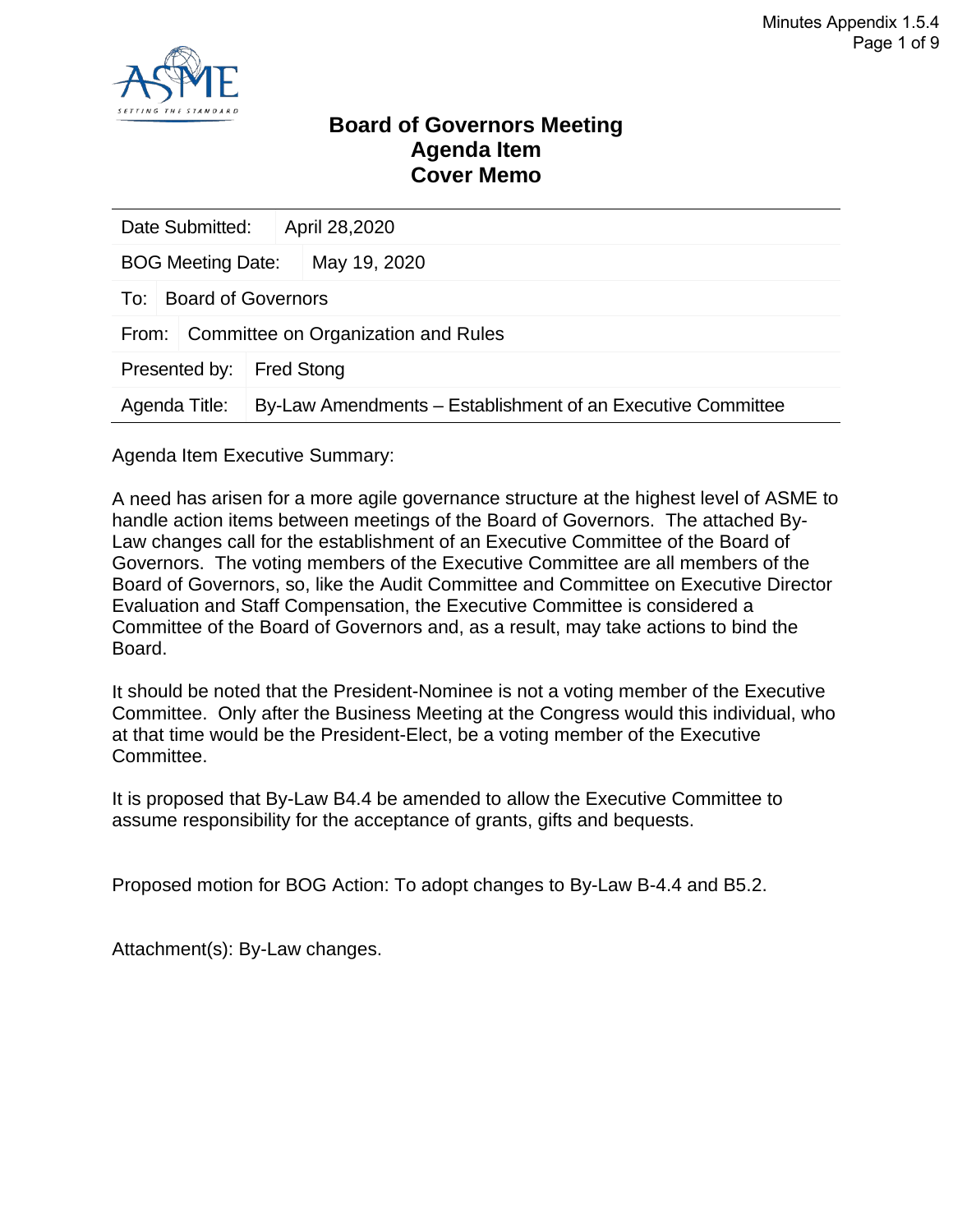#### **B4.4 FUNDS**

- B4.4.1 All funds received shall be directed to the office of the Chief Financial Officer for proper recording and deposit in authorized bank accounts.
- B4.4.2 All amounts due from members and others shall be collected by the office of the Chief Financial Officer.
- B4.4.3 Funds may be solicited from sources outside of the Society for the conduct of research.
- B4.4.4 No grant, gift or bequest to the Society shall be accepted until it and any restrictions thereon have been approved by or under the authority of the Board of Governors. Upon receipt, such grants, gifts and bequests shall be invested and used for the Society's purposes and in accordance with any restrictions thereon mandated by the donor and approved by or under the authority of the Board of Governors. The Executive Committee of the Board of Governors may accept unrestricted grants, gifts or bequests with a value of less than \$2,500,000.
- B4.4.5 The Committee on Finance and Investment, under the direction of the Board of Governors, shall be responsible for the management of the securities of the Society.
- B4.4.6 All payments for expenditures shall be made by the office of the Chief Financial Officer upon proper authorization, in accordance with the budget adopted by the Board of Governors.
- B4.4.7 The Chief Financial Officer shall regularly report to the Committee on Finance and Investment the total expenditures incurred against each appropriation in the adopted budget. The Committee on Finance and Investment will report the financial position of the Society to the Board of Governors.
- B4.4.8 Any contract or other obligation to pay money in the work of the Society shall be valid only when signed by the Executive Director, the Chief Financial Officer, or the Assistant Treasurer.
- B4.4.9 The accounts of the Society shall be audited annually by a certified public accountant appointed by the Board of Governors and ratified by the corporate membership.
- B4.4.10 No part of net earnings of the organization shall inure to the benefit of any member, trustee, director, officer of the organization, or any private individual (except that reasonable compensation may be paid for the services rendered to or for the organization), and no member, trustee, officer of the organization or any private individual shall be entitled to share in the distribution of any of the organization's assets on dissolution of the organization.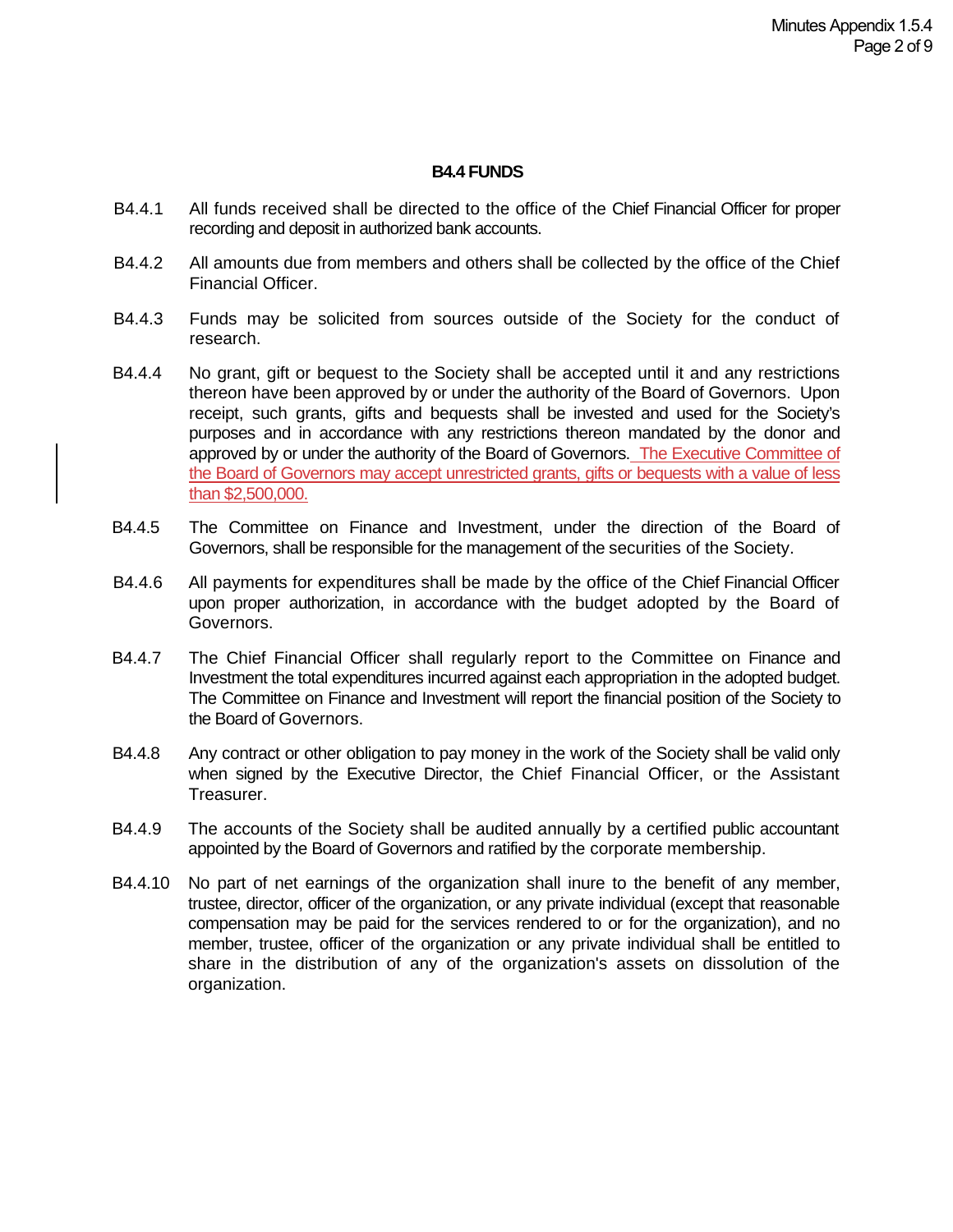B4.4.11 In the event of dissolution, all of the remaining assets and property of the organization shall, after payment of necessary expenses thereof, be distributed to such organizations as shall qualify under section 501(c) 3 of the Internal Revenue Code of 1986.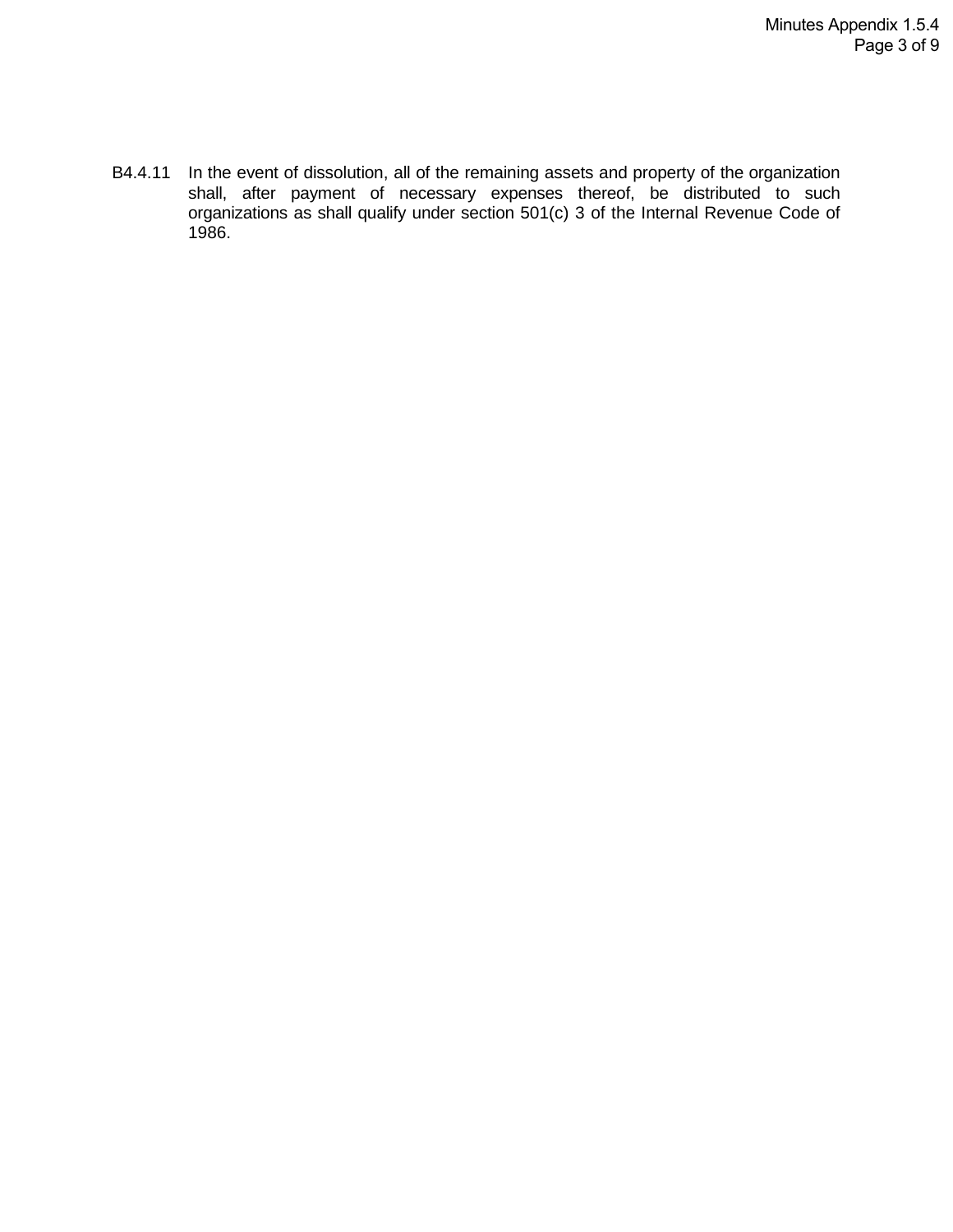#### **B5.2 SECTORS AND COMMITTEES REPORTING TO THE BOARD OF GOVERNORS**

B5.2.1 The sectors reporting to the Board of Governors shall be the Member Development and Engagement Sector, Standards and Certification Sector, Technical Events and Content Sector, the Public Affairs and Outreach Sector and the Student and Early Career Development Sector.

> Each sector shall be led by a council. The council of each sector shall consist of such voting members as specified in the sector By-Laws. Individuals, as may be required or designated pursuant to any statute, regulation, or court order or consent decree may also be voting or non-voting members of a sector council. A member of the senior staff of the sector, if any, may be a voting member of the sector council. The sector council may designate both volunteer and staff non-voting members.

> The duties and responsibilities of the sectors shall be as designated from time to time by the Board of Governors. Each sector shall maintain its own operation guide as prescribed by Society Policy. Each sector shall be chaired by a senior vice president who shall serve a term of three years. Additional service as the same senior vice president may occur after an interruption of one or more years or following a partial term. Senior vice presidents shall attend meetings of the Board of Governors without vote.

- B5.2.2 The following Standing Committees shall report to the Board of Governors and shall be appointed by the Board as determined in the By-Laws: Executive Committee, Committee on Organization and Rules, Committee on Finance and Investment, Audit Committee, Committee on Executive Director Evaluation and Staff Compensation, Committee on Honors, Committee of Past Presidents, Sector Management Committee, Philanthropy Committee, Diversity and Inclusion Strategy Committee, Industry Advisory Board, and Volunteer Orientation and Leadership Training Academy. Each Standing Committee shall maintain its own operation guide as prescribed by Society Policy. If a Standing Committee includes individuals who are not Governors, it is not a committee of the Board and may not bind the Board; provided, however, that the Committee on Finance and Investment may bind the Board with respect to investment matters without regard to whether it includes individuals who are not Governors.
- B5.2.3.1 The Executive Committee shall act on behalf of the Board of Governors between Board of Governors meetings, its authority limited to those matters specifically provided for in these By-Laws and specifically delegated to it, consistent with applicable law, by the Board of Governors from time to time. All such actions shall be ratified by the Board of Governors at its next scheduled meeting. The Executive Committee shall have responsibility to accept grants, gifts or bequests in accordance with By-Law B4.4.4. The Executive Committee shall meet from time to time as deemed necessary by the Committee.
- B5.2.3.2 The President will serve as Chair of the Executive Committee. The Immediate Past President, President-Elect and one third-year Governor, who is selected by closed written ballot by the Board of Governors at the Board's first meeting of the fiscal year,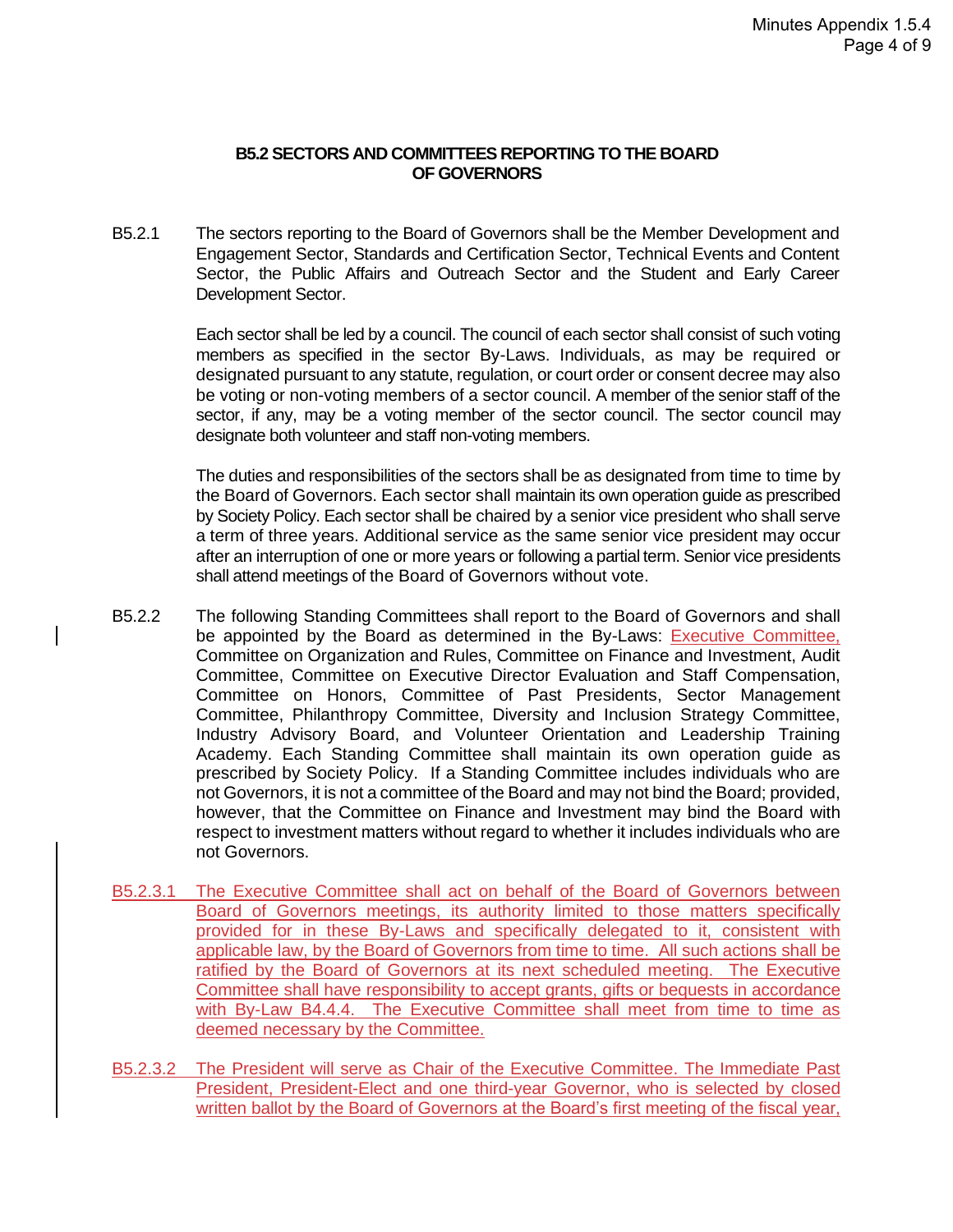shall constitute the remaining voting members of the Executive Committee. If a round of closed written balloting shall fail to produce a majority vote of those present and constituting a quorum in support of a third-year Governor, the lowest vote-getter shall be removed from the ballot for one or more subsequent rounds of closed written balloting until a single candidate shall receive a majority vote of those present and constituting a quorum. If a round of closed written balloting shall produce a tie, the tie shall be broken by a drawing of straws by the tied candidates, and the candidate who draws the shorter or shortest straw shall be removed from the ballot for one or more subsequent rounds of closed written balloting until a single candidate shall receive a majority vote of those present and constituting a quorum. The President-Nominee (until such time as he or she becomes President-Elect) and the Executive Director are non-voting members of the Executive Committee.

- B5.2.43.1 The Committee on Organization and Rules, under the direction of the Board of Governors, shall have responsibility for ensuring that the Society is organized and supplied with qualified leadership to serve the current and anticipated future needs of the membership, and shall reexamine regularly the Constitution, By-Laws and Policies of the Society.
- B5.2.43.2 The Committee on Organization and Rules shall select its own Chair and Vice Chair. Its membership shall be determined by the Board of Governors. The President-Elect may select a Governor to serve as Liaison to the Committee during their Presidential term.
- B5.2.54.1 The Committee on Finance and Investment, under the direction of the Board of Governors, shall have responsibility for supervising the financial and investment affairs of the Society and supporting the Board and its committees by conducting an annual review of the Society's budgets.
- B5.2.54.2 The Committee on Finance and Investment shall select its own Chair.

The Treasurer shall be an ex officio member of the Committee with vote and shall serve as Vice Chair. The Chief Financial Officer and the Assistant Treasurer shall be ex officio members of the Committee without vote. Other members shall be determined by the Board of Governors. The President-Elect may select a Governor to serve as Liaison to the Committee during their Presidential term.

B5.2.65.1 The Committee on Executive Director Evaluation and Staff Compensation, under the direction of the Board of Governors, shall have responsibility for making recommendations to the Board regarding the Executive Director's performance planning and evaluation and for making recommendations to the Board regarding the Executive Director's compensation, including salary and bonus recommendations.

> The Committee shall also have the responsibility to advise the Board of Governors on activities of the Society's staff regarding: staff compensation, including bonus programs; volunteer/staff collaboration survey; staff planning and organization; staff training and development; staff and retiree benefit programs, including pension plans. The committee will also be responsible for staff related Society Policies P-7.1, (Recognition of Staff Members - 5 Years or More of Service) and P-7.2, (Staff Employment Guidelines).

> In addition, the Committee has oversight responsibilities for the Pension Plan Trustees and the Retirement Plan Committee.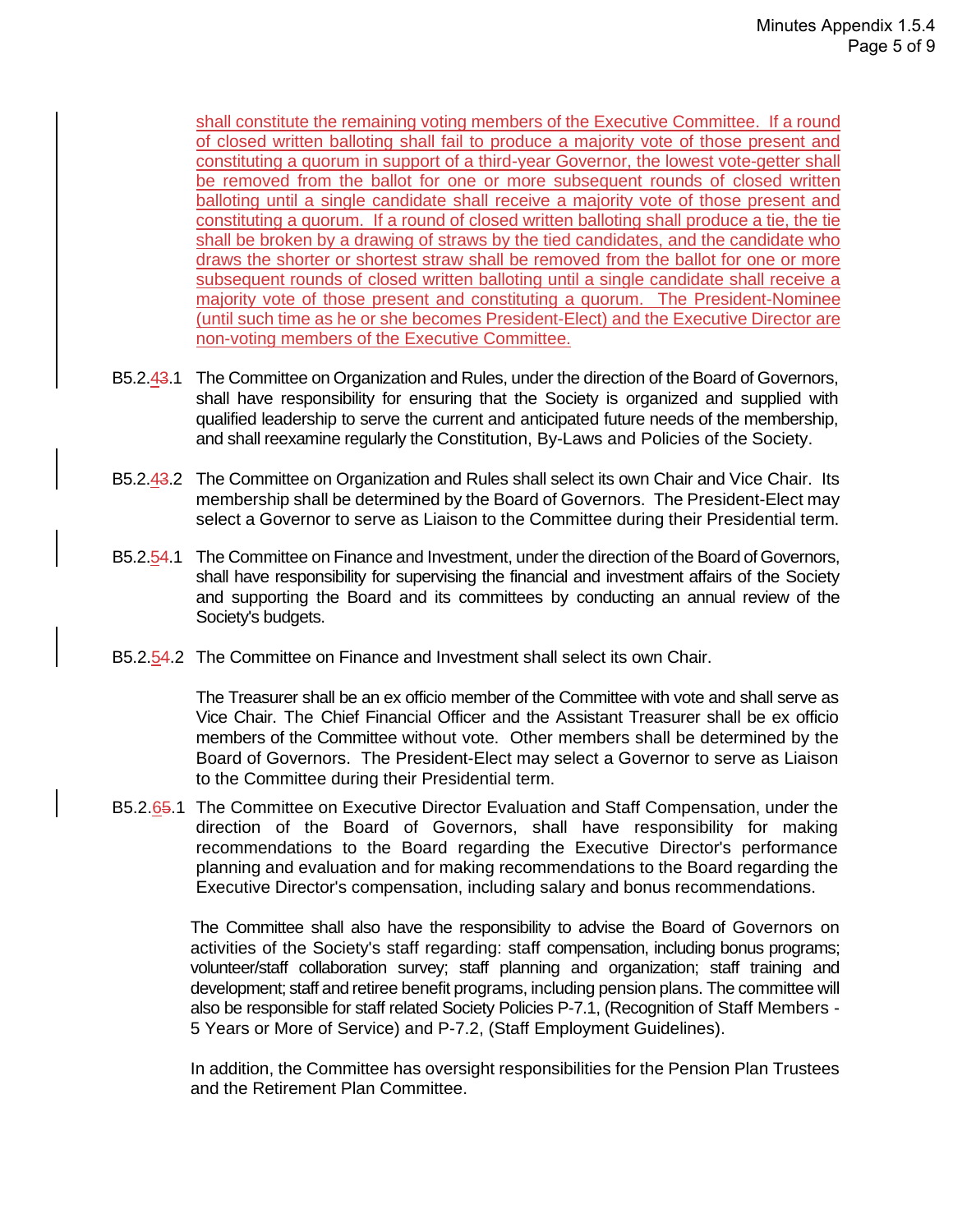B5.2.65.2 The Committee on Executive Director Evaluation and Staff Compensation shall consist of the President, the President-Nominee/Elect, the Immediate Past President and three current Board members at-large (serving staggered terms on the Board). The President and Immediate Past President are ex officio members of the committee with vote. The President-Nominee/Elect is an ex officio member of the Committee without vote. The Immediate Past President shall be the Chair. The incoming first-year Governor shall be selected by the President-Elect and approved by the Board of Governors.

> The term of each of the current Board members at-large expires when their Board term expires.

B5.2.65.3 The Pension Plan Trustees, under the direction of the Committee on Executive Director Evaluation and Staff Compensation, shall have responsibility, as specified in the American Society of Mechanical Engineers Pension Plan, for the investment and ultimate distribution of the funds and may also act as Plan agent for the service of legal process.

> The Pension Plan Trustees shall consist of up to seven members: the Treasurer of ASME; the Chief Financial Officer, and three to five at-large members recommended by the Committee on Executive Director Evaluation and Staff Compensation for appointment by the Board of Governors.

> The terms of the at-large members shall be three years ending at the close of the second Society-Wide Meeting on a schedule established by the Committee on Executive Director Evaluation and Staff Compensation. Except as provided in this section, a Pension Plan Trustee who is a member-at-large may serve no more than two consecutive full terms. To be eligible for additional full terms, a member-at-large must be nominated by the Committee on Executive Director Evaluation and Staff Compensation upon a finding by the Committee that specifies exceptional circumstances warranting the additional terms, and a written statement of such findings must accompany the nomination when it is communicated to the Board of Governors by the Chair of the Committee. The nominee may then be appointed only upon the affirmative vote of two-thirds of the entire Board of Governors.

B5.2.65.4The Retirement Plan Committee, under the direction of the Committee on Executive Director Evaluation and Staff Compensation, shall have responsibility, as specified in the ASME Thrift Plan, the ASME Defined Contribution (DC) Plan, the ASME 457(b) Plan, and the ASME 401(k) Plan documents, including to act as Plan Administrator and Named Fiduciary for such plans and assume such responsibilities as developing investment policy statements, selecting and monitoring investment choices, benchmarking Plan administration expenses and investment plan administrators performance and selecting, appointing and retaining plan investment, governance and plan administration compliance advisors, as well as having the power to make ministerial and technically required plan amendments.

The Retirement Plan Committee shall consist of four members: two members of the Executive Management Team, one member of the Human Resources Department and one Volunteer member of the Pension Plan Trustees. The three staff members will be nominated by the Executive Director and appointed at the discretion of the EDESC. The pension plan trustee shall be recommended by the Pension Plan Trustees and may be appointed at the discretion of the EDESC.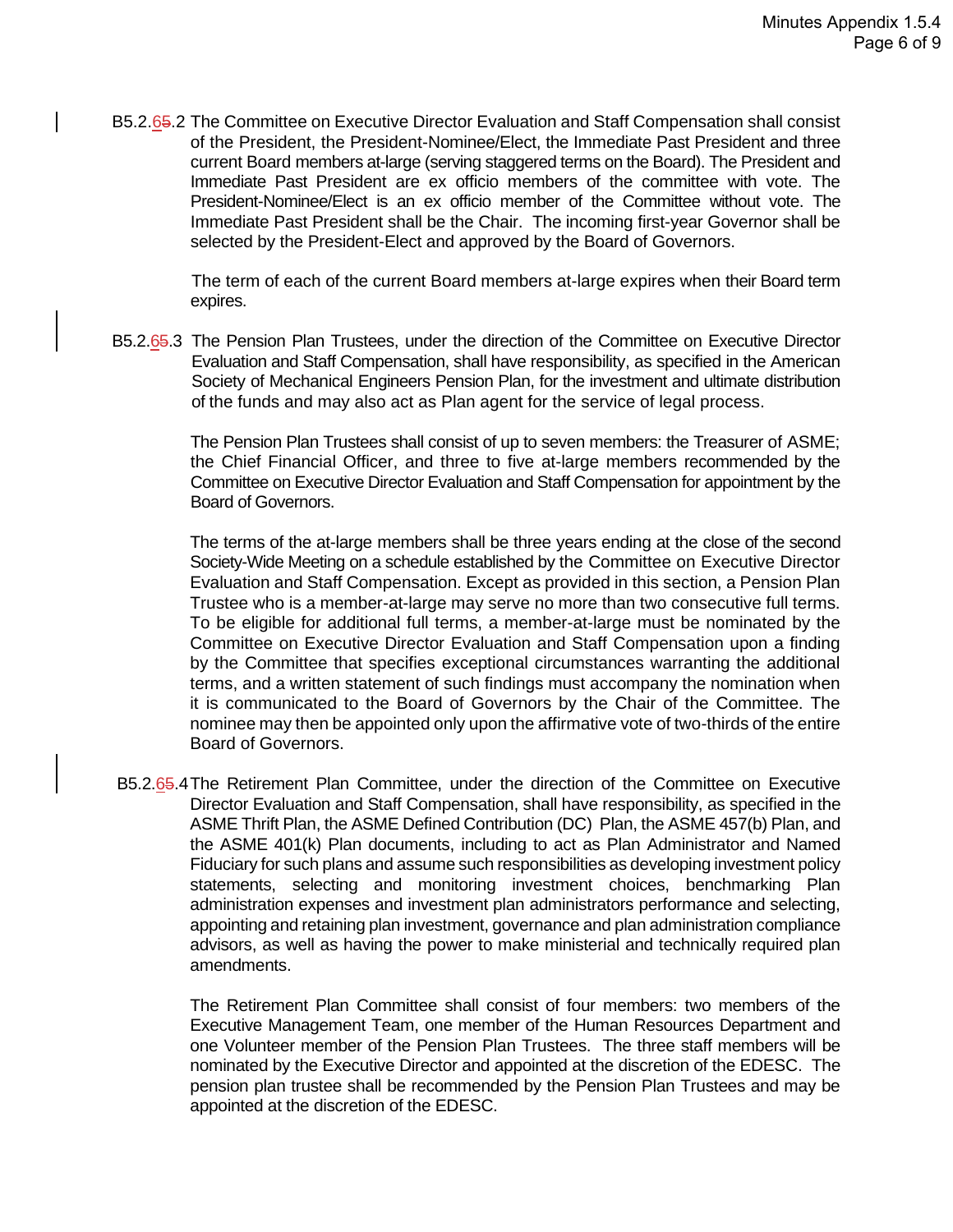The ASME Staff members of the Committee may be members with vote for as long as they hold the positions described in this By-Law B5.2.5.4. The Pension Plan Trustee member's term will be for as long as they are a member of the Pension Plan Trustees.

- B5.2.76.1 The Committee on Honors, under the direction of the Board of Governors, shall have responsibility for recommending properly selected candidates for honors, medals, Honorary Members, and awards, and as required shall recommend recipients of joint awards, all subject to approval by the Board of Governors. However, the Board may delegate to the Committee on Honors the power to approve candidates for any honor, medal or award other than Honorary Member or ASME Medalist.
- B5.2.76.2 The Committee on Honors shall select its own Chair and Vice Chair. Its membership shall be determined by the Board of Governors. The Chair of the General Awards Committee shall be an ex officio member with vote. The President-Elect may select a Governor to serve as Liaison to the Committee during their Presidential term.
- B5.2.76.3 The General Awards Committee, under the direction of the Committee on Honors, shall seek candidates for all honors and awards except Honorary Members, the ASME Medal, and group-level awards, and shall screen nominations and make recommendations to the Committee on Honors.

The General Awards Committee shall consist of a Chair, a Vice Chair and a membership as determined by the Committee on Honors.

- B5.2.67.4 Other Society award committees, including special award committees, shall in accordance with the policies and procedures administered by the Committee on Honors, seek nominees for honors in their several areas of interest, shall screen nominations, and make recommendations to the Committee on Honors.
- B5.2.87.1 The Committee of Past Presidents, under the direction of the Board of Governors, shall have responsibility for electing Fellows, overseeing the ethical practice of engineering, and providing guidance on matters where its experience may be useful, upon request by the President, Board of Governors, and other units of the Society.
- B5.2.87.2 The Committee of Past Presidents shall select its own Chair and Vice Chair. Its membership shall consist of all living Past Presidents, unless the Board of Governors or Ethics Committee makes a finding that results in the censure, expulsion, suspension or other disciplinary action of a Past President involving the following conduct:

(a) violation or attempted violation of the ASME Ethics or Conflicts of Interest Policy, knowingly assisting or inducing another to violate or attempt to violate the ASME Ethics or Conflicts of Interest Policy, or doing so through the acts of another;

(b) illegal conduct that adversely reflects on the Past President's honesty, trustworthiness or fitness to serve ASME in a position of trust;

(c) conduct involving breach of fiduciary duty, dishonesty, fraud, deceit or misrepresentation; or

(d) other conduct that is or reasonably could be harmful to the reputation and administration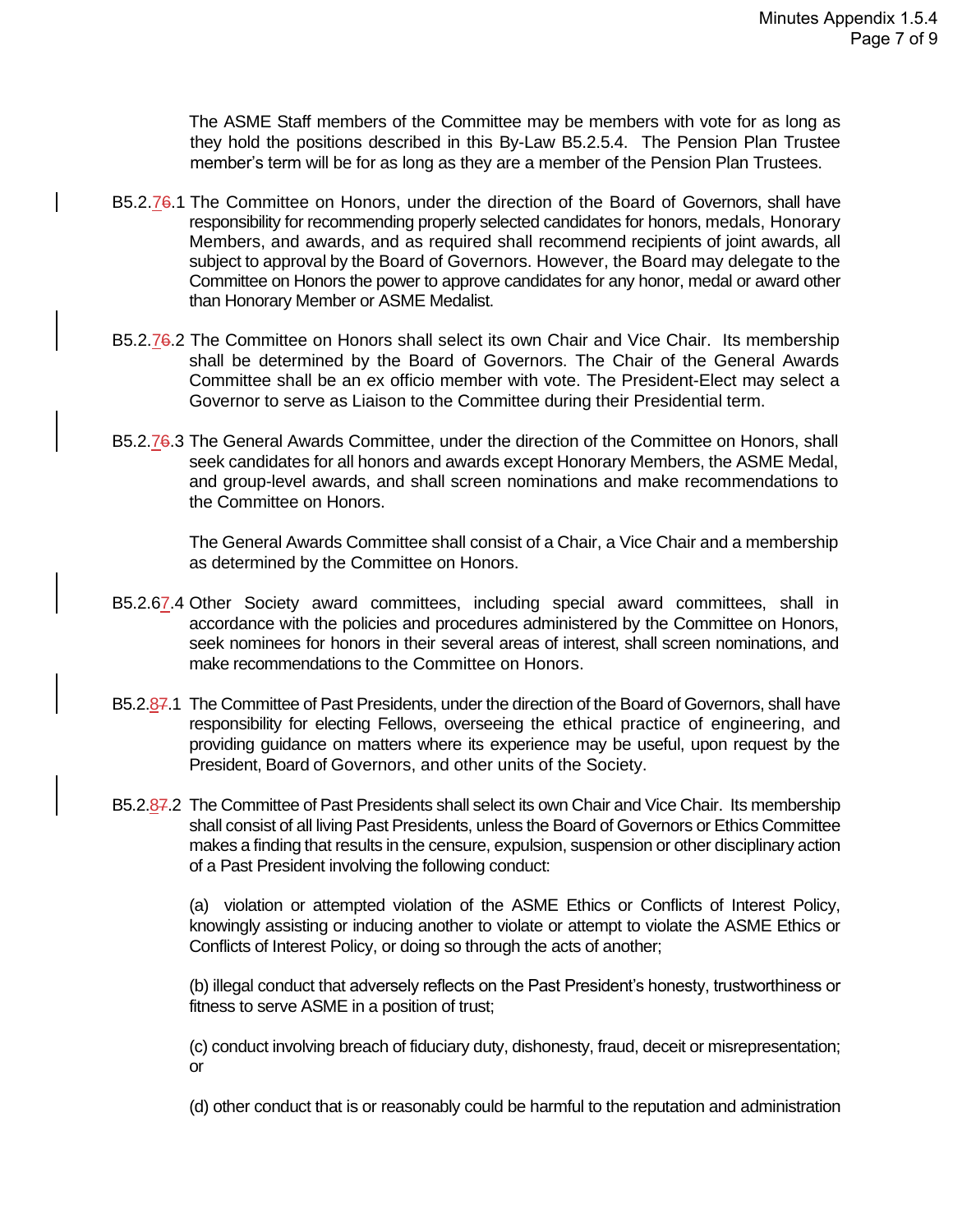of the Society.

Disciplinary action for conduct described in B5.2.7.2 (a) through (d) shall render a Past President ineligible for membership on the Committee of Past Presidents and shall result in the expulsion from the committee of any current member of the Committee of Past Presidents.

B5.2.98.1 The Audit Committee, under the direction of the Board of Governors, shall have responsibility for overseeing the accounting and financial reporting process of the Society and the audit of its financial statements and report its activities to the Board. The Committee will be responsible for overseeing the adoption and implementation of, and compliance with, the Society Policies on whistleblowers and conflicts of interest. The Committee will annually consider the performance and independence of the independent auditor and recommend retaining or renewing the retention of the independent auditor to the Board. The Committee will liaise with the independent auditor prior to the commencement of the audit and upon completion of the audit, review and discuss the audit results and any related management letter with the auditor, including:

(a) any material risks and weaknesses in internal controls identified by the auditor;

(b) any restrictions on the scope of the auditor's activities or access to requested information;

(c) any significant disagreements between the auditor and management; and

(d) the adequacy of the Corporation's accounting and financial reporting processes.

B5.2.98.2 The Audit Committee shall consist of three current Board members-at-large (serving staggered terms on the Board) who serve as voting members. The Committee membership is determined by the Board of Governors and consists solely of "independent" members of the Board as defined under Section 102(a) (21) of the New York Not-for-Profit Corporation Law. The Chair shall be the senior Governor and the Vice Chair shall be the second-most senior Governor.

> The Treasurer shall be an ex officio member of the Committee without vote. The Chief Financial Officer and the Assistant Treasurer shall be ex officio members of the Committee without vote. The President-Elect makes the recommendation on the incoming first-year Board member-at-large. The term of the Board members-at-large expires when their Board term expires.

- B5.2.109.1The Philanthropy Committee, under the direction of the Board of Governors, shall have responsibility for advising the Board of Governors and assisting the Society in connection with fundraising activities and philanthropic programs carried out using the Society's name or other resources.
- B5.2.109.2The Philanthropy Committee shall select its own chair and vice chair. The ASME Executive Director, the ASME Managing Director of Philanthropy and the ASME Managing Director of Programs shall be ex officio members of the Committee without vote. Other members shall be determined by the Board of Governors. The President-Elect may select a Governor to serve as Liaison to the Committee during their Presidential term.

B5.2.110.1 The Diversity and Inclusion Strategy Committee, under the direction of the Board of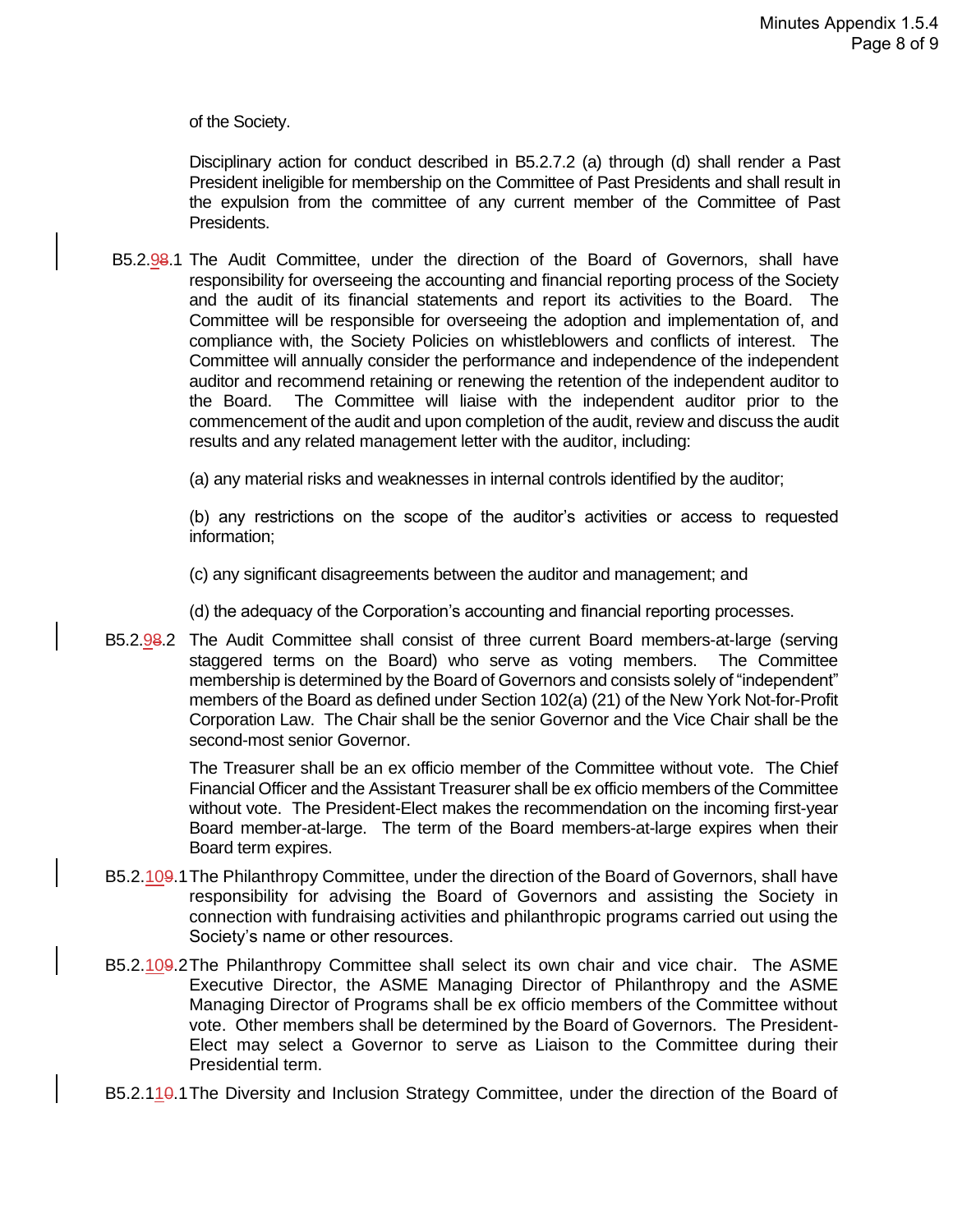Governors, shall have responsibility for providing insight and advice into promoting diversity and inclusion within ASME and mechanical engineering.

- B5.2.110.2The Diversity and Inclusion Strategy Committee shall select its own Chair and Vice Chair. Its membership shall be determined by the Board of Governors. The President-Elect may select a Governor to serve as Liaison to the Committee during their Presidential term.
- B5.2.124.1 The Industry Advisory Board, under the direction of the Board of Governors, shall have responsibility for providing a voice for industry within ASME through the communication of the needs of engineers that are engaged in industry.
- B5.2.124.2The Industry Advisory Board shall select its own Chair and Vice Chair. Its membership shall be determined annually by the Board of Governors. The President-Elect may select a Governor to serve as Liaison to the Board during their Presidential term.
- B5.2.132.1 The Volunteer Orientation and Leadership Training Academy, under the direction of the Board of Governors, shall have responsibility for developing ASME's volunteer leadership. VOLT's programmatic offerings extend to volunteers serving throughout the Society at all levels.
- B5.2.132.2The Volunteer Orientation and Leadership Training Academy shall select its own Chair and Vice Chair. Its membership shall be determined by the Board of Governors. The President-Elect may select a Governor to serve as Liaison to the Academy during their Presidential term.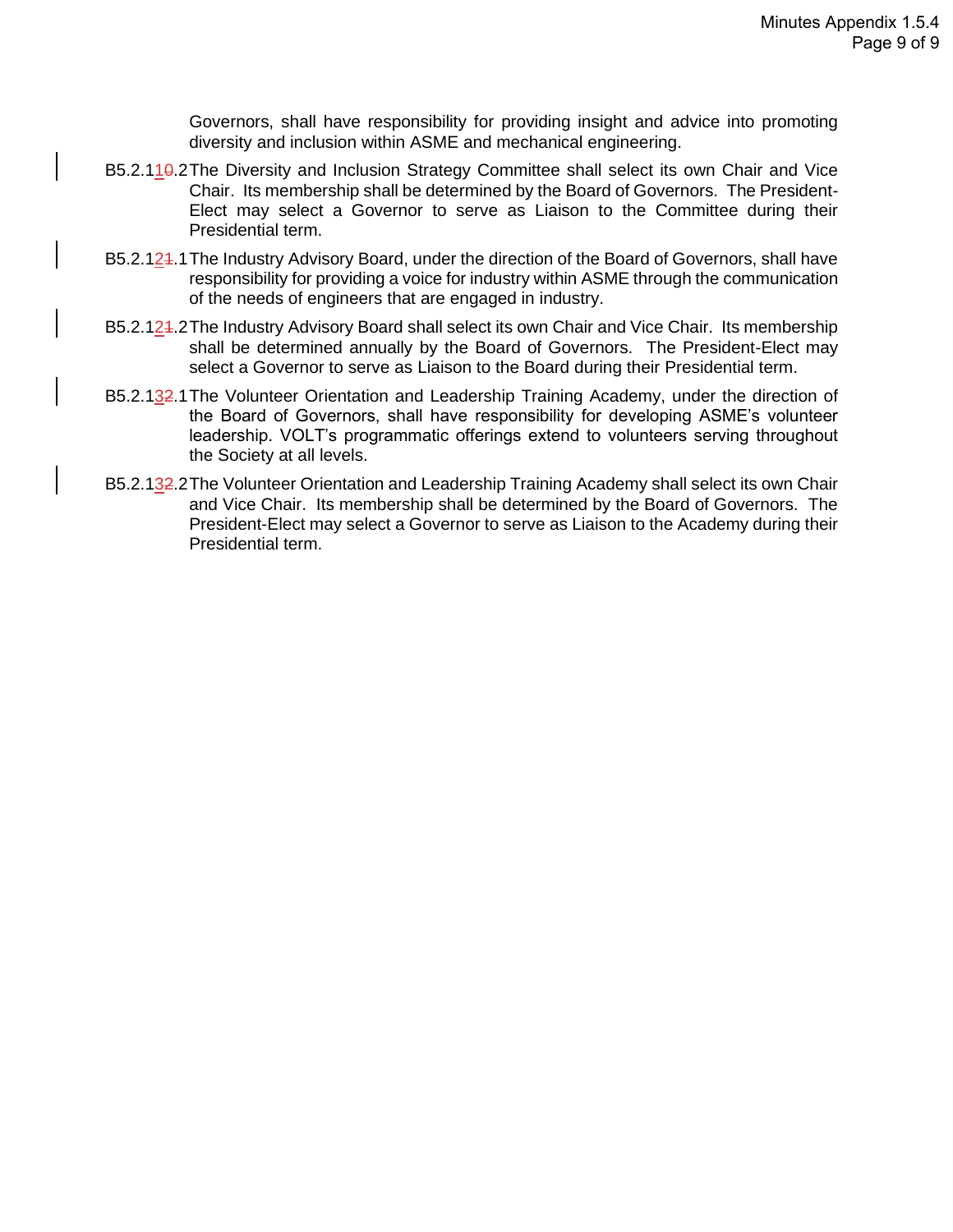### **ASME Board of Governors Agenda Item Cover Memo**

**Date Submitted: April 21, 2020 BOG Meeting Date: May 19, 2020**

**To: Board of Governors From: Committee on Organization and Rules Presented by: Fred Stong Agenda Title: Proposed Appointments**

**Agenda Item Executive Summary:**

Proposed appointments reviewed by the COR on April 24, 2020.

#### **Proposed motion for BOG Action:**

To approve the attached appointments.

**Attachments:** Document attached.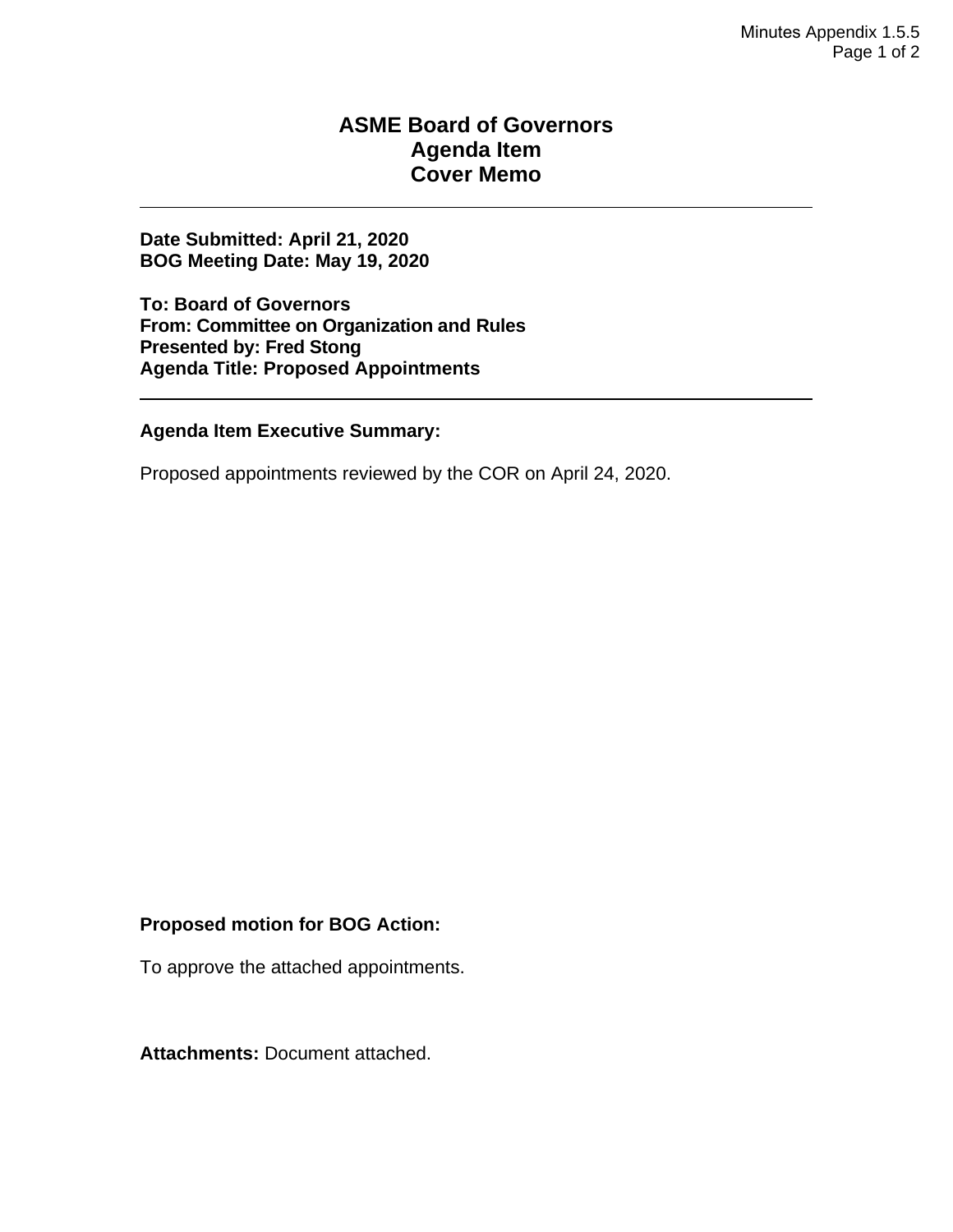### **MAY 2020**

#### **PROPOSED APPOINTMENTS TO ASME UNITS**

| <b>Internal Unit</b>      | <b>Nominee</b>          | <b>Appointment</b><br><b>Position/Title</b> | <b>Appointment</b><br><b>Term/Category</b>    | Appointment<br><b>Type</b> | <b>History</b>                     |
|---------------------------|-------------------------|---------------------------------------------|-----------------------------------------------|----------------------------|------------------------------------|
| Diversity and Inclusion   | <b>Ruander Cardenas</b> |                                             | Member-at-Large $\vert$ July 2020 - June 2023 | Initial                    | Member, VOLT Executive             |
| <b>Strategy Committee</b> |                         |                                             |                                               |                            | Committee                          |
| Philanthropy              | Kenneth Balkey          |                                             | Member-at-Large   July 2020 - June 2023       | Initial                    | Senior Vice President,             |
| Committee                 |                         |                                             |                                               |                            | <b>Standards and Certification</b> |
| Philanthropy              | Lester Su               |                                             | Member-at-Large $\vert$ July 2020 - June 2023 | Initial                    | Chair, Committee on                |
| Committee                 |                         |                                             |                                               |                            | <b>Government Relations</b>        |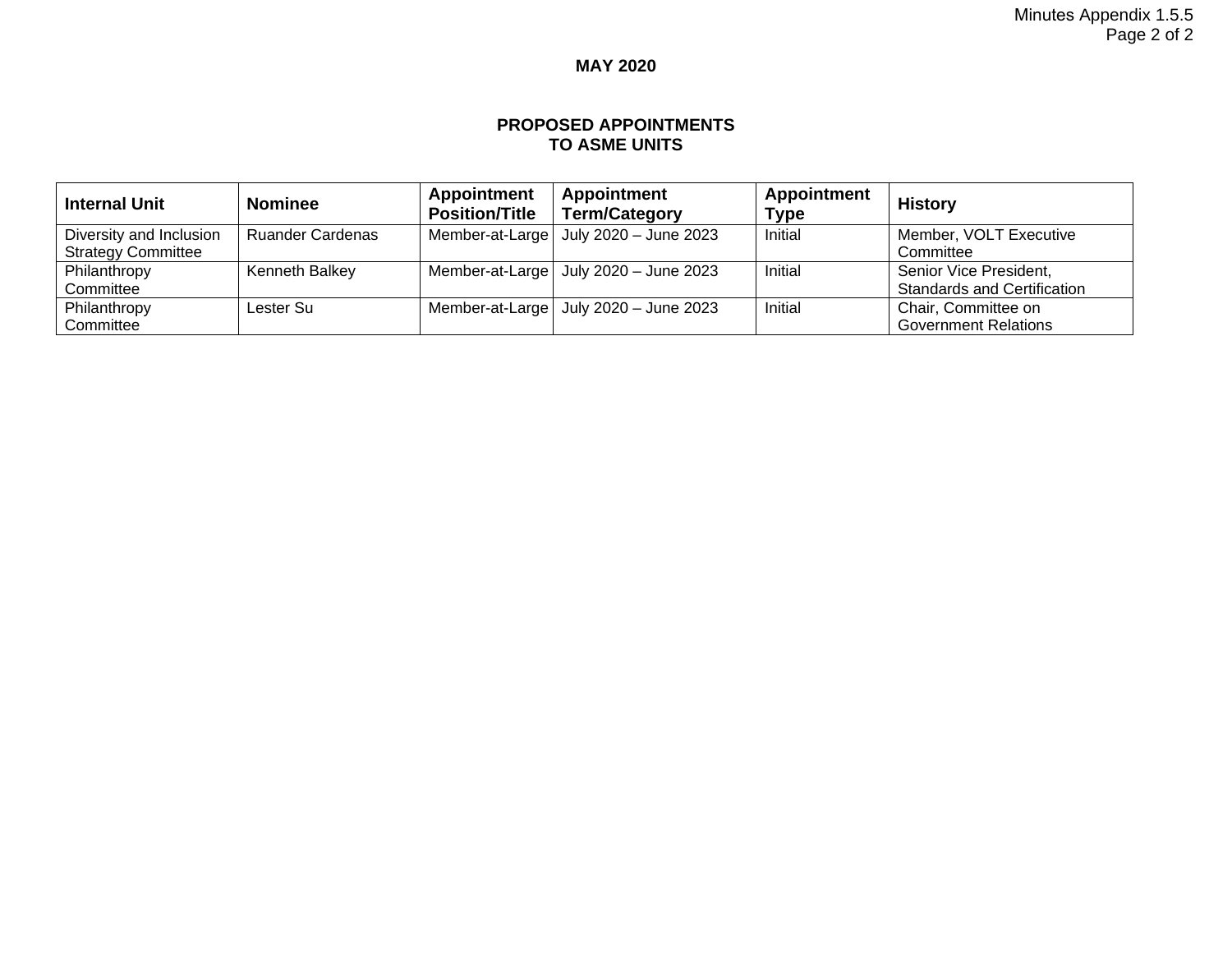

### **Board of Governors Agenda Item Cover Memo**

| Date Submitted:                   | April 21, 2020                                                                            |              |  |  |  |
|-----------------------------------|-------------------------------------------------------------------------------------------|--------------|--|--|--|
| <b>BOG Meeting Date:</b>          |                                                                                           | May 19, 2020 |  |  |  |
| To:                               | <b>Board of Governors</b>                                                                 |              |  |  |  |
| <b>ASME Philanthropy</b><br>From: |                                                                                           |              |  |  |  |
| Presented by:                     | Tom Costabile, Executive Director / CEO<br>Kathleen Lobb, Managing Director, Philanthropy |              |  |  |  |
| Agenda Title:                     | Formal Commencement of "Capital Campaign" Fundraising Effort                              |              |  |  |  |

Agenda Item Executive Summary:

Over the past year, the Board of Governors has been apprised of progress being made on plans to launch a major five-year fundraising effort (a capital campaign) to support both ASME's and the ASME Foundation's philanthropic programs. The proposal is to formally begin "The Campaign for Next Generation Engineers Who Will Transform the World" on July 1, 2020 and to complete it on July 1, 2025. The fundraising goal for this five-year campaign is \$50 million. The Board of Governors will be provided with a progress report at the end of each fiscal year or at such other times as the Board shall so request.

Proposed motion for BOG Action: *(if appropriate)*

The Board of Governors hereby approves The Campaign for Next Generation Engineers to commence on July 1, 2020 to be completed on July 1, 2025. The Board of Governors is to be provided with a progress report at the end of each fiscal year or at such other times as the Board shall so request.

#### **For information and discussion only.**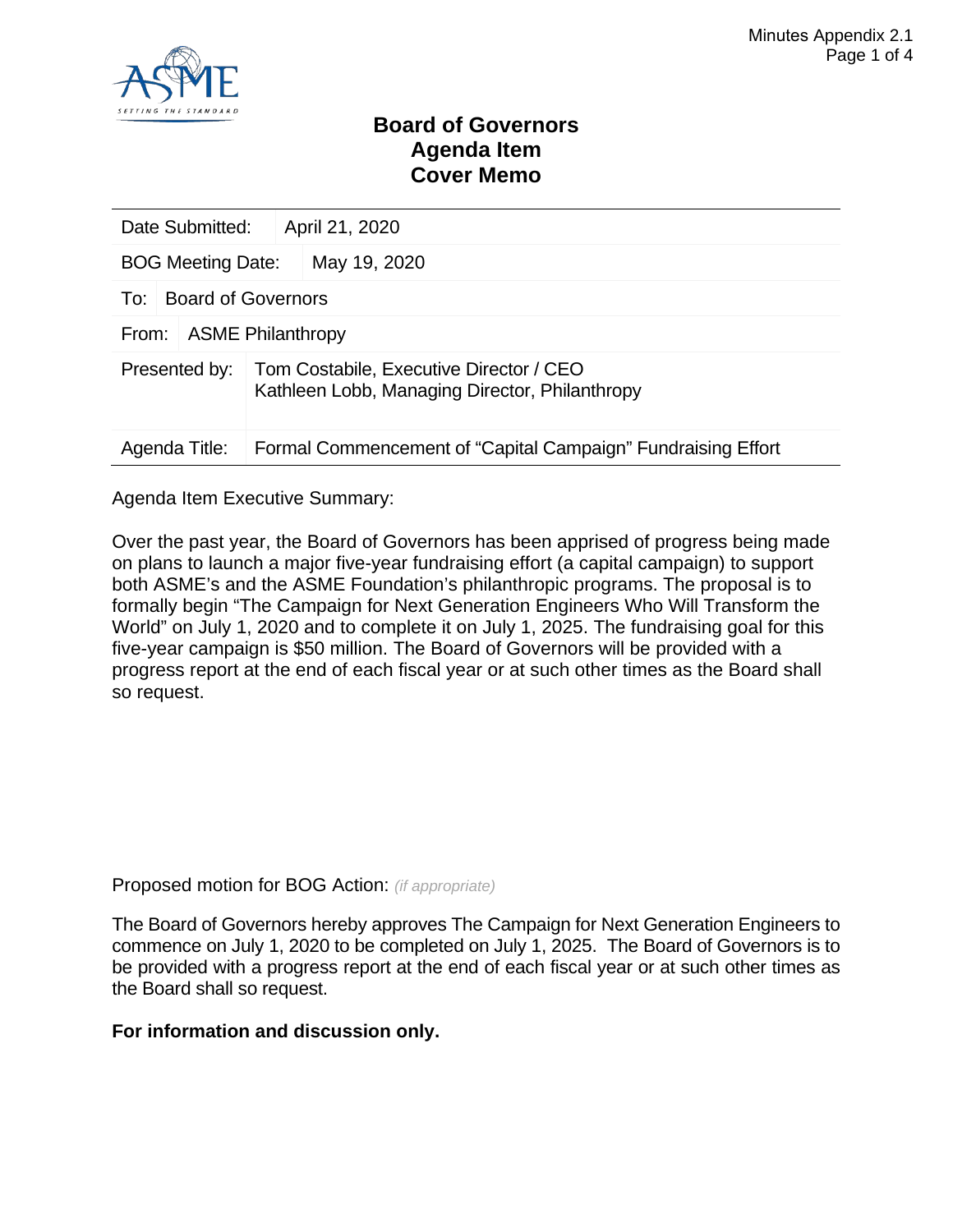# What to Expect from Presentation

- Proposal to formally begin "The Campaign for Next Generation Engineers Who Will Transform the World" on July 1, 2020 and to complete it on July 1, 2025. This 5-year capital campaign has a fundraising goal of \$50 million.
- Proposed motion for BOG Action:

The Board of Governors hereby approves The Campaign for Next Generation Engineers to commence on July 1, 2020 to be completed on July 1, 2025. The Board of Governors is to be provided with a progress report at the end of each fiscal year or at such other times as the Board shall so request

- Please hold questions until after the presentation
- 5 minutes

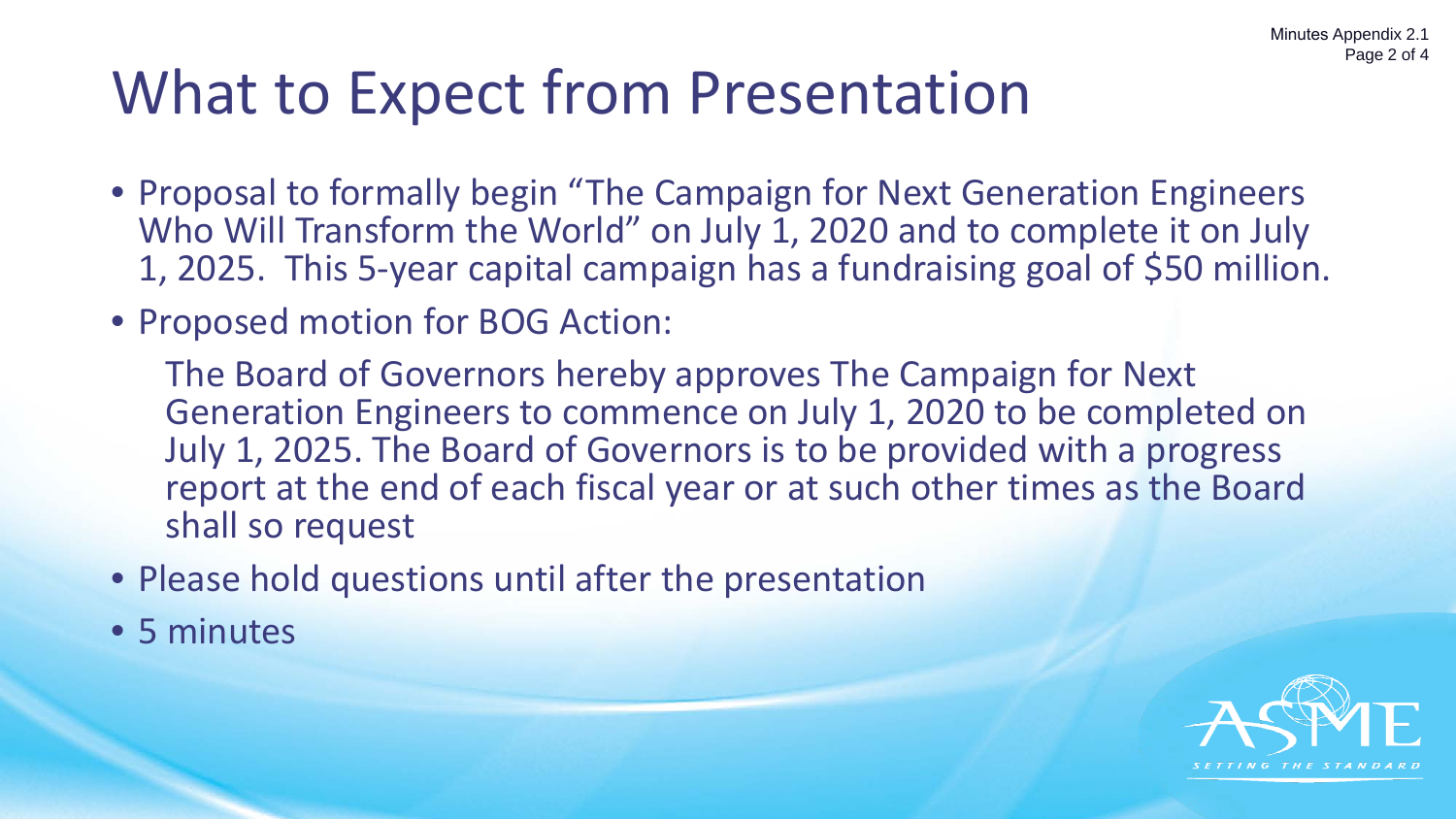### **The Campaign For Next Generation Engineers Who Transform the World (ASME's 5-year, \$50 million Capital Campaign)**

**Engineers are visionaries and problem-solvers.** They are creators and inventors whose ingenuity drives progress and enhances quality of life for all of us. Engineers meet humankind's most serious challenges with practical, real-world solutions.

**So many problems can't wait**. At a moment when disease, climate change, and poor sanitation, among many other critical challenges, pose an urgent threat to billions around the world, engineers will deliver powerful new solutions to humanity's most pressing needs.

**The Campaign for Next Generation Engineers** is ASME's ambitious fundraising effort to support an arc of philanthropic programs that address every stage of an engineer's journey: *EDUCATION THAT INSPIRES*, igniting a lifelong passion for engineering in K-12 through college and graduate school; *CAREERS THAT MATTER*, propelling early-career engineers toward a lifetime of meaningful work and engagement; and *IDEAS THAT INNOVATE*, nurturing breakthrough ideas to improve quality of life in underserved communities.

Reaching our fundraising goal of \$50 million over five years requires the engagement, leadership, and participation of ASME's 100,000+ members in 150+ countries, corporate and foundation partners, and other stakeholders whose interests and mission align with ours.

In normal times, *advancing engineering for the benefit of humanity* is an apt description of ASME's reason for being. But at this unprecedented moment, when millions of lives are impacted by COVID-19, our inspiring mission statement becomes an urgent call to action. ASME's Campaign for Next Generation Engineers answers that call in three ways:

- Providing a new generation of engineers with the networking opportunities and fellowships they need to launch engineering careers in a challenging economic environment
- Supporting aspiring social entrepreneurs with business guidance, mentoring, and seed funding to scale breakthrough solutions from idea to prototype to marketplace
- Offering early-career engineers resources to advance innovative global development ideas, propel meaningful careers, and serve the greater good

Today, too few diverse, young women and men are inspired to join the engineering profession, and too few early-career engineers get the support and interdisciplinary training they need to solve complex challenges. **But with your support, the possibilities are limitless.**

During the initial phase of our campaign, the ASME Foundation is looking for individuals and corporate partners to **join us in an early leadership role** to advocate for the campaign and inspire others to follow in your footsteps to support the next generation of engineers who will transform the world.

Founded in 1880, American Society of Mechanical Engineers sets global manufacturing and safety standards for products and processes with an unwavering commitment to public safety and engineering excellence. ASME is also the central information and learning hub for more than 100,000 professional and student members in 150 countries. With its multidisciplinary focus and engagement with industry, academia and government, ASME is uniquely positioned to nurture the next generation of engineers and the life-changing breakthroughs they will create.

> **Engineers build the future. Now let's build theirs. www.asmefoundation.org**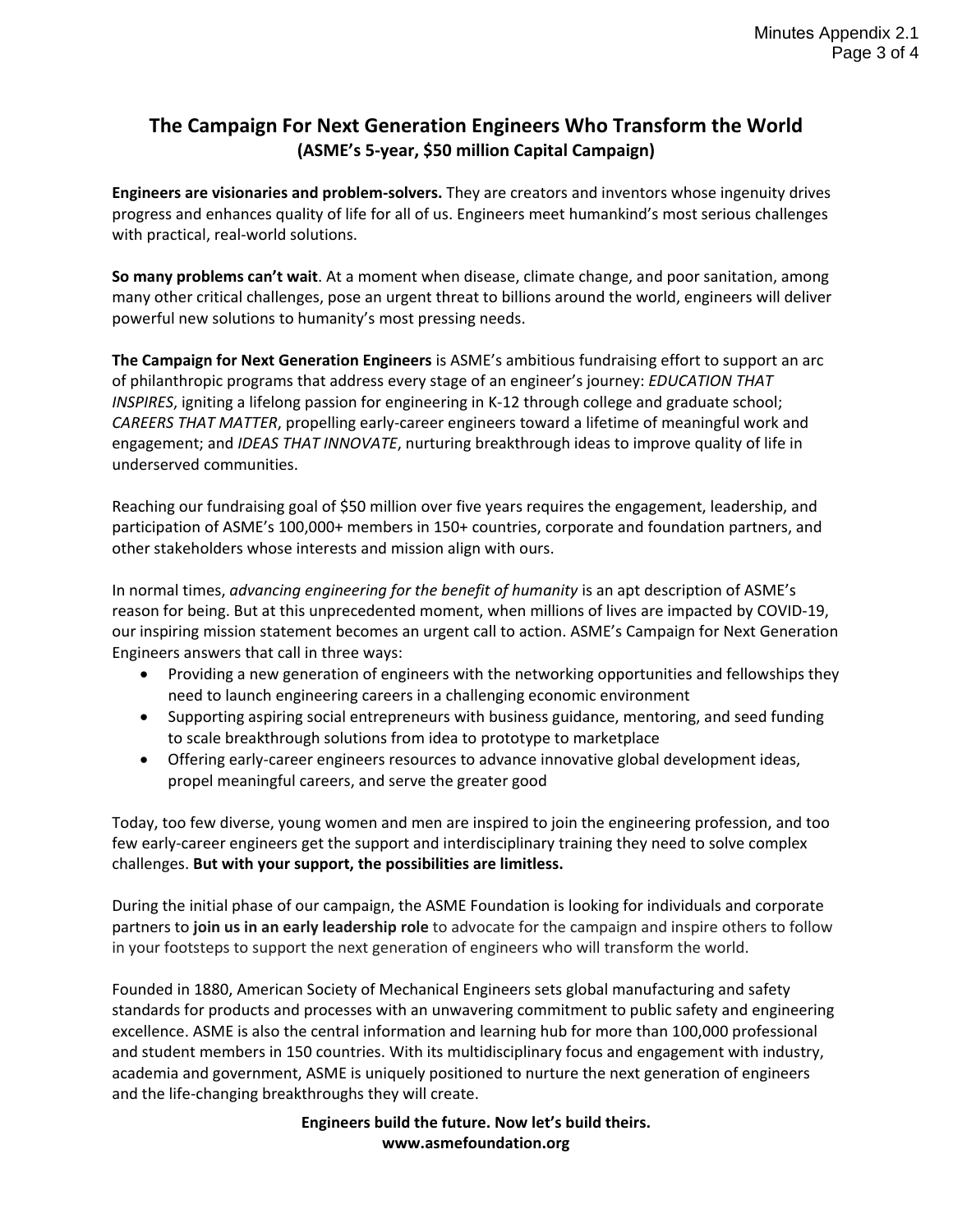Minutes Appendix 2.1 Page 4 of 4

# **Motion**

The Board of Governors hereby approves The Campaign for Next Generation Engineers to commence on July 1, 2020 to be completed on July 1, 2025. The Board of Governors is to be provided with a progress report at the end of each fiscal year or at such other times as the Board shall so request.

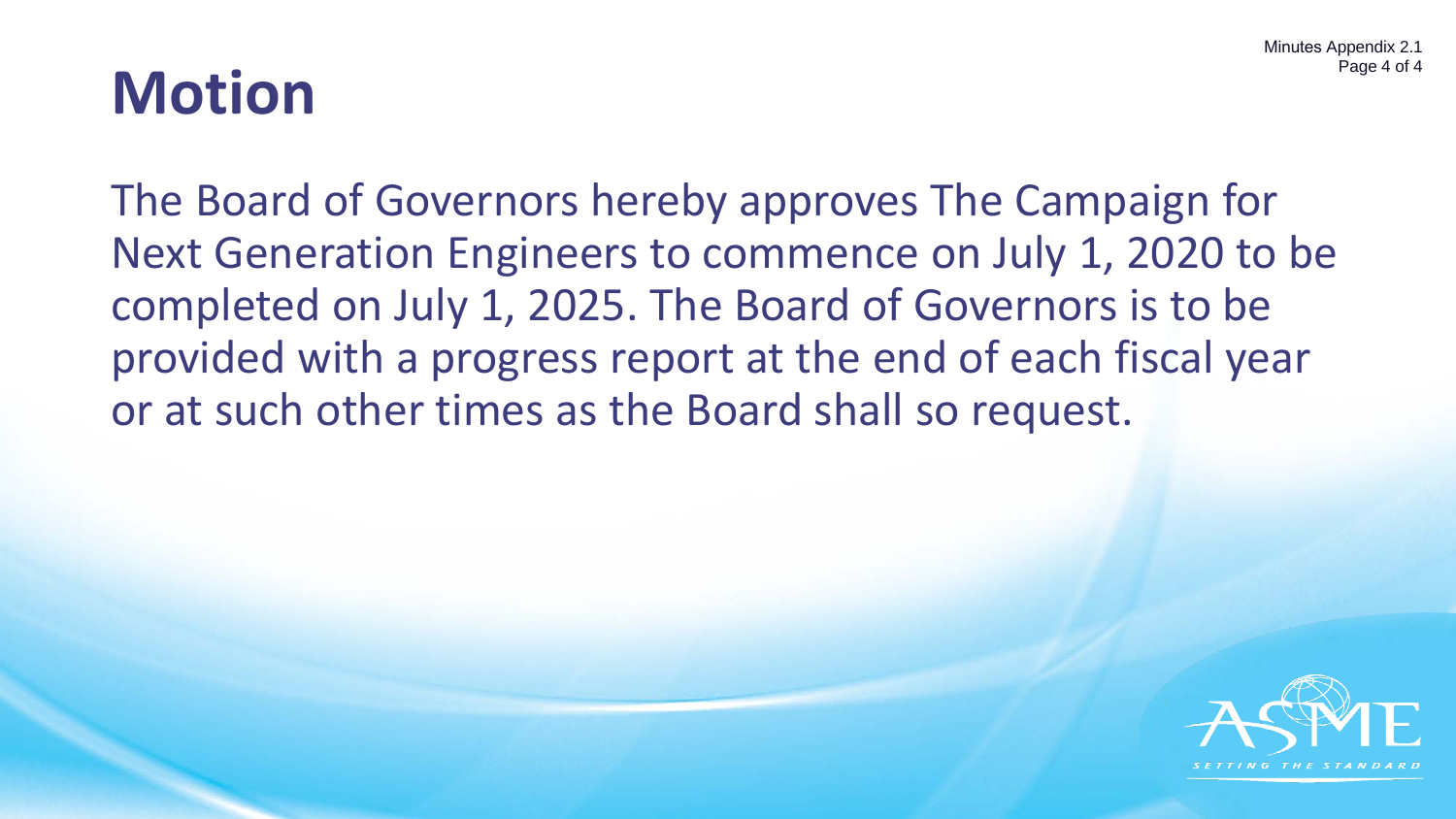

### **Board of Governors Meeting Agenda Item Cover Memo**

| Date Submitted:                                                                | May 3, 2020             |  |
|--------------------------------------------------------------------------------|-------------------------|--|
| <b>BOG Meeting Date:</b><br>May 19, 2020                                       |                         |  |
| Board of Governors<br>To:                                                      |                         |  |
| <b>Richard Laudenat</b><br>From:                                               |                         |  |
| Presented by:                                                                  | <b>Richard Laudenat</b> |  |
| Agenda Item 2.3, By-Law Development - Board Selects President<br>Agenda Title: |                         |  |

Agenda Item Executive Summary:

### **Discussion of latest approach to Board Of Governors Selecting its Chair**

Proposed motion for BOG Action: **Concurrence with Subsequent Bylaw Revisions**

Attachment(s):

PowerPoint Presentation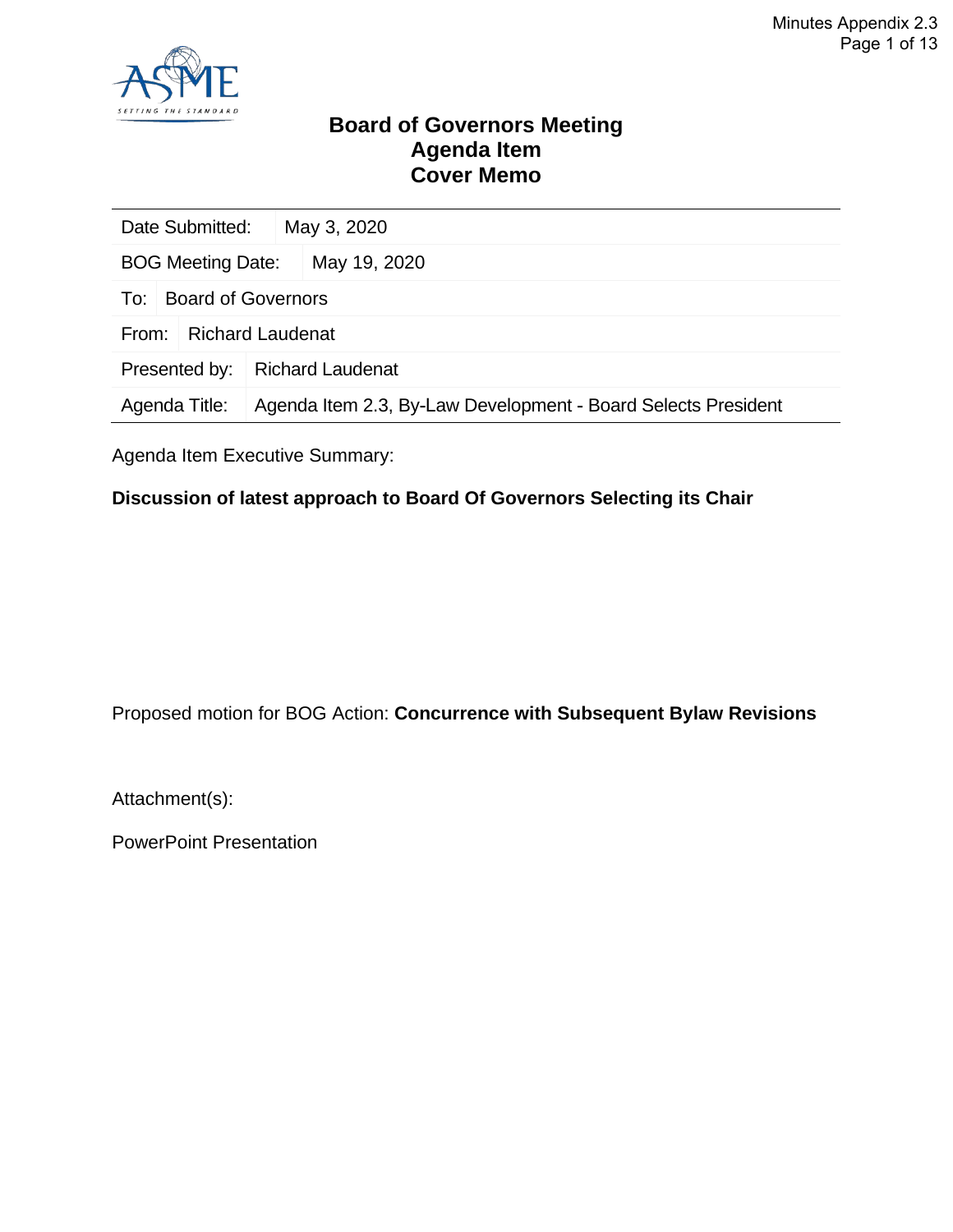### **By-Law Development: Principles and In-Depth Discussion Regarding ASME Board of Governor Self Selection of President/Chair**

Richard Laudenat

May 19, 2020

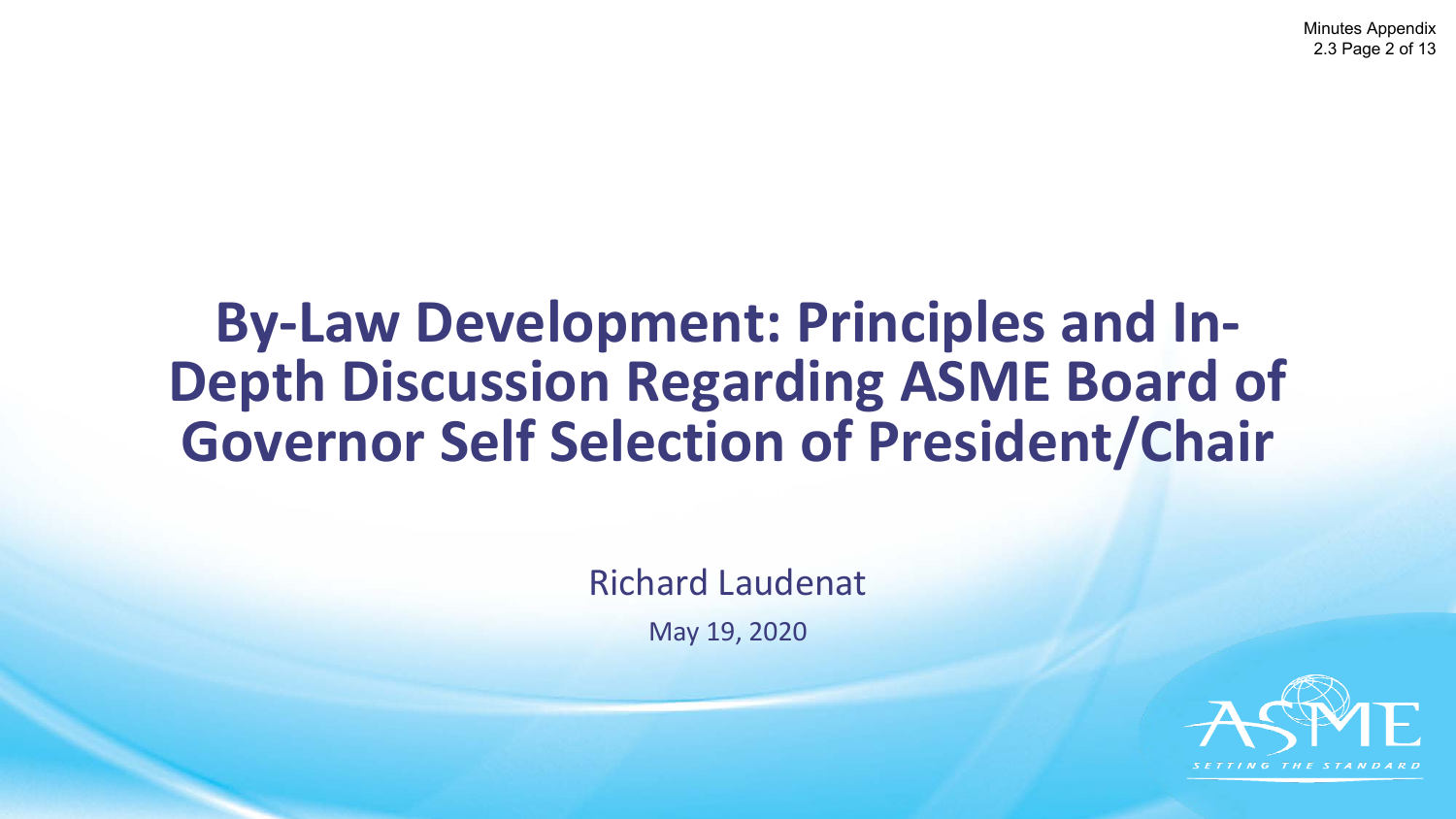# What to Expect from Presentation …

- •Description An in-depth discussion of proposal for BOG Self Selection of President
- •Desired Outcome Board concurrence to allow revised Governance Documents to be prepared for Board Action
- •Questions Please ask questions during the presentation.
- •Duration 30 minutes

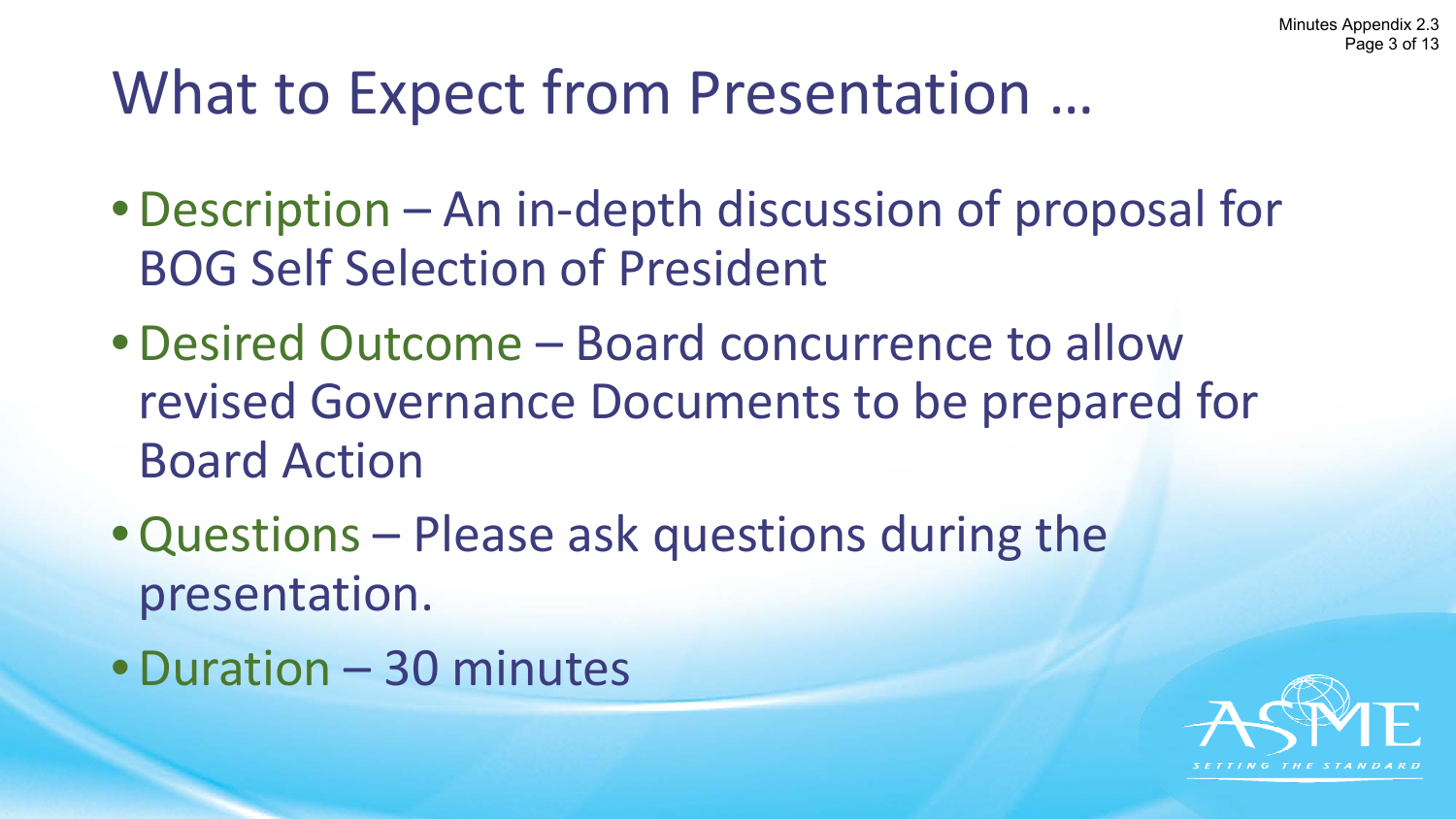# In-Depth Discussion…

- Chair of the Board is a very common term in profit and not-for-profit organizations. While the Chair can also be the President, it is not required. I think with all the changes we're recommending to the Governance process, separating this historical title (President) will help justify the changes we're making (i.e. the Board selecting its own "leader")
- The beauty of this is that the NC only vets and selects Governors to the Board. Everyone comes onto the Board as a Governor (with the possible exception of the external appointment that occurs when no sitting Governors are qualified or interested in the position) and has the potential to be Chair once they've acquired the necessary amount of experience on Board affairs

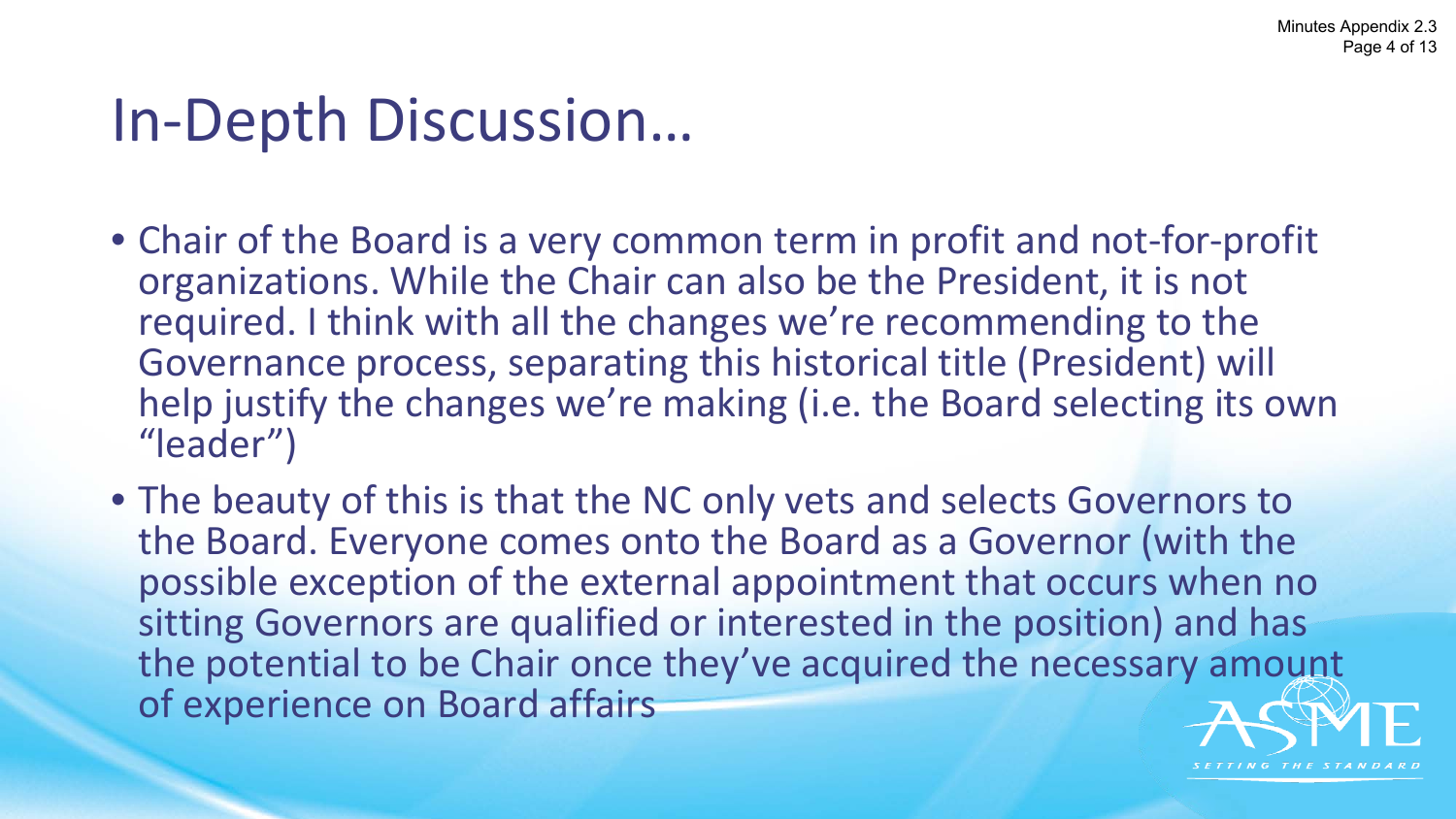# In-Depth Discussion continued …

- The 2<sup>nd</sup> beauty is that the continuous flow of new talent to the board is consistent (3 per year), and a truly exceptional leader could stay for 5 years without disrupting the flow
- Extending a Chair to a 2<sup>nd</sup> year would still require a majority vote as they could be up against 3<sup>rd</sup> year Governors with a desire to be Chair.
- Even if the Board needs to resort to an external Chair as described in paragraph 7, things just keep running along as usual.
- A negative is that a Governor who fails to gain the votes (though interested) to become Chair would exit the Board and not be allowed to run again unless reached out to by the Board under extenuating circumstances but something significantly different than the past

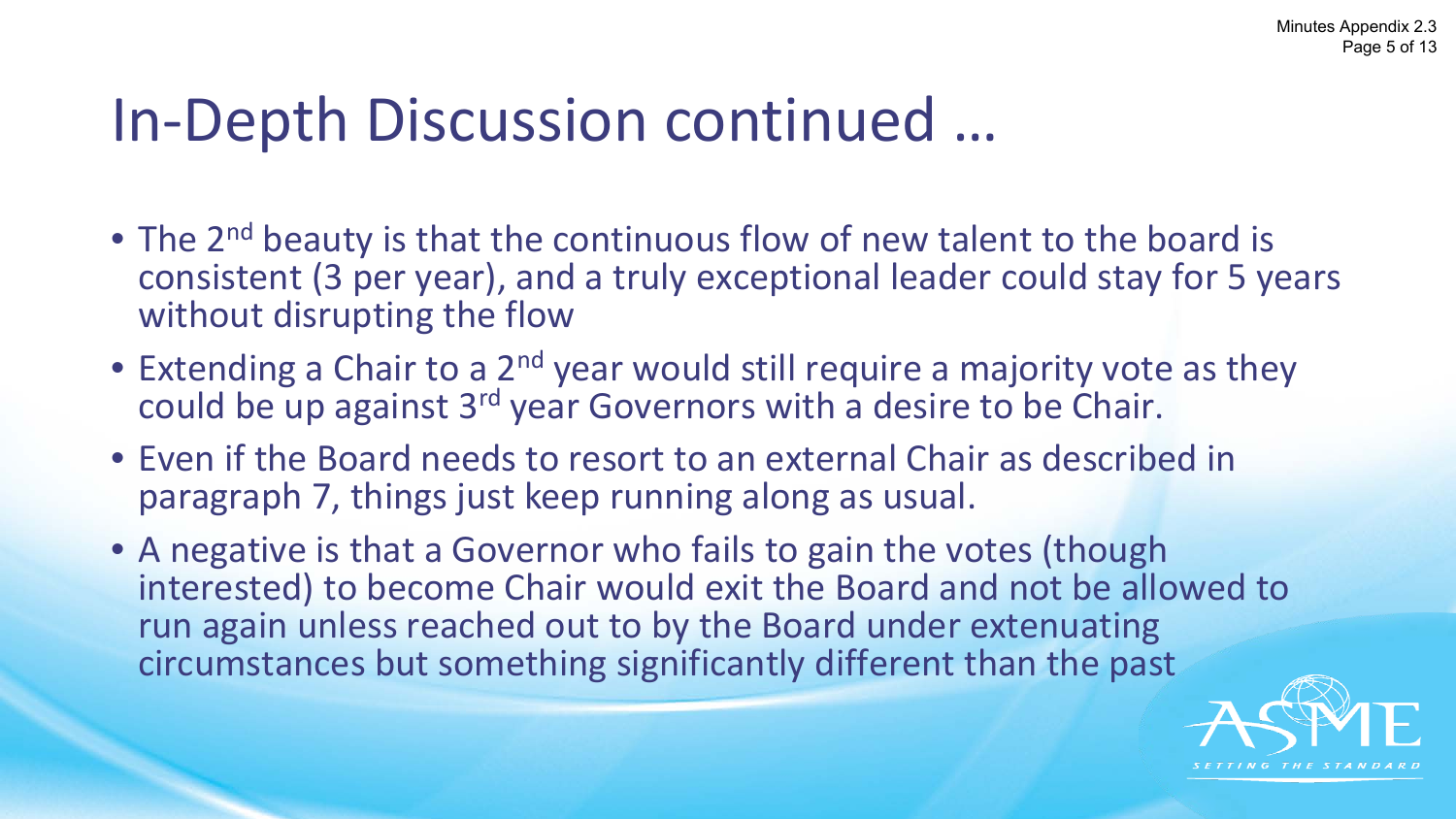# In-Depth Discussion Continued …

• The "3<sup>rd</sup> year only" restriction for running for Chair remains an issue. The Board has seen some really strong 2<sup>nd</sup> year Governors who came to the board with a significant amount of corporate level governance experience. The Board should be able to draw more of those kinds of professionals. We might want to open it up to be any level of experience and any duration up to three years in order to capitalize on an exceptional leader.

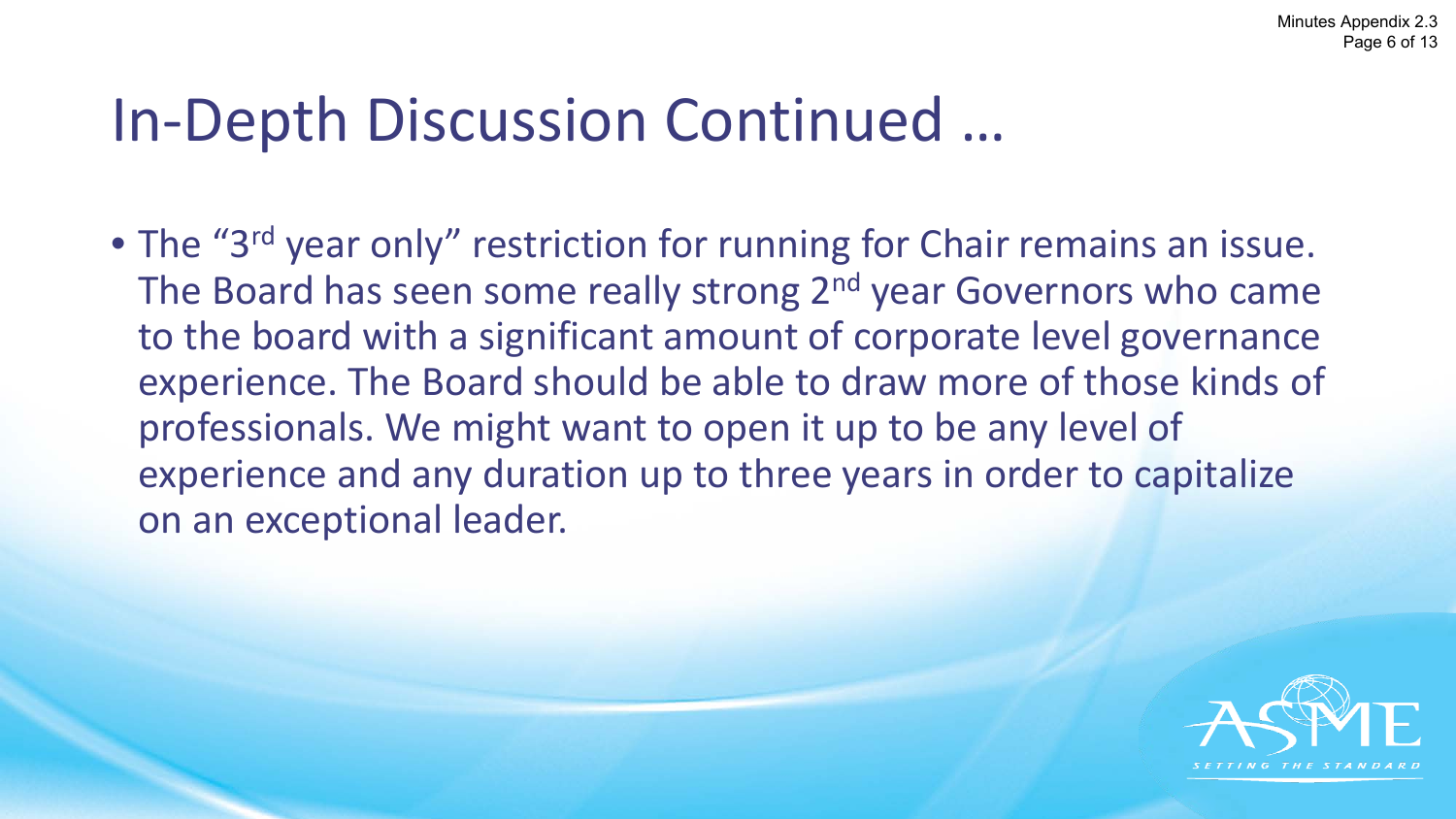# Principles … Overview

• **OVERVIEW -** In order to facilitate becoming a high-performing board, the current Board of Governors feel it imperative that the members of the board in any given year be charged with appointing their Chair (replacing the title of President) from amongst its membership. The NC will still be responsible for vetting and recommending Governors to the Board.

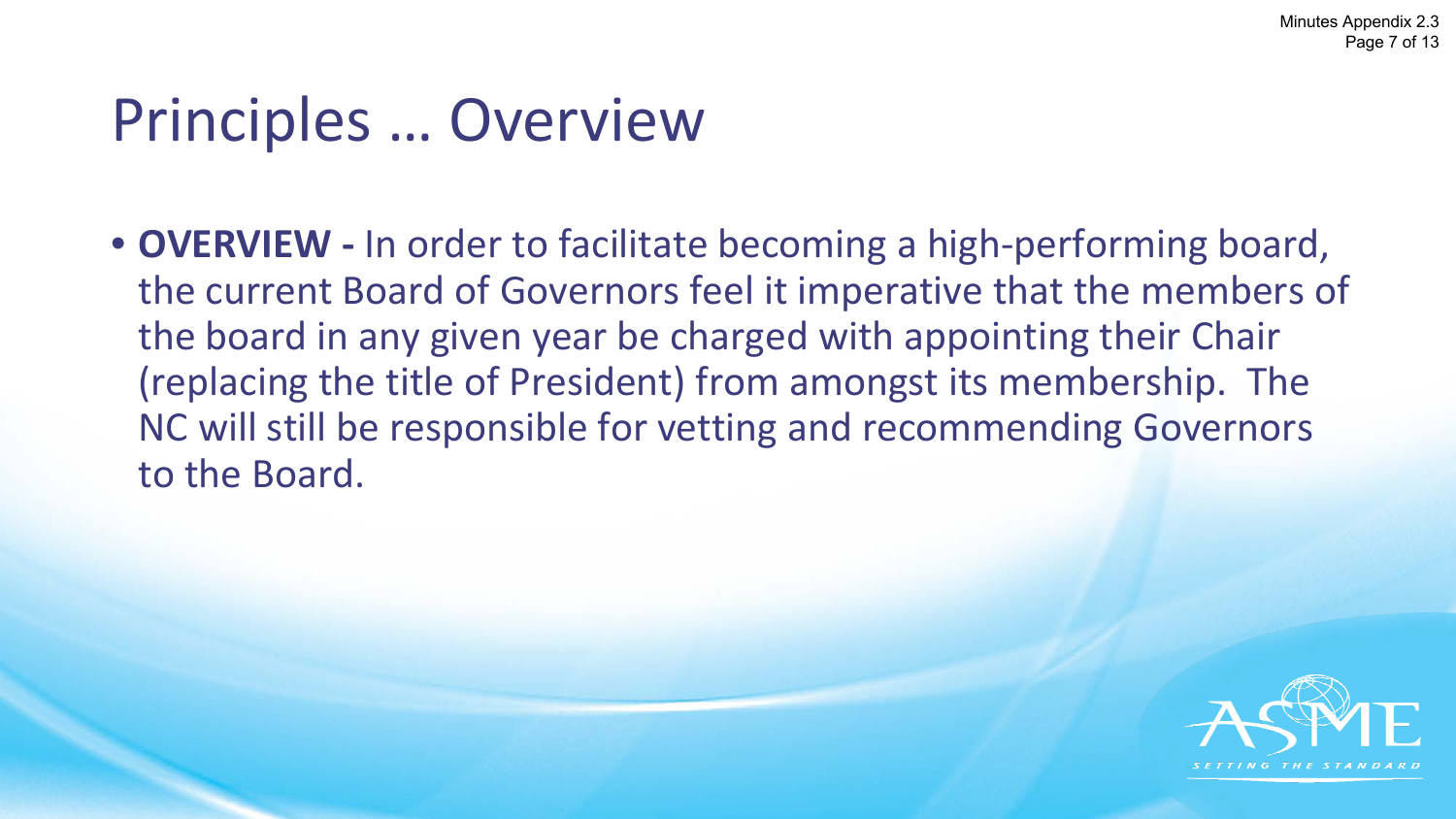# Principles … Membership and Nomination

- **MEMBERSHIP** The ASME Board of Governors will consist of 11 members:
	- Nine (9) Members-at-Large
	- Chair, appointed by the Board from the previous year's senior Governors (3rd Year)
	- Executive Director, in a non-voting ex officio capacity
- **NOMINATION PROCESS** The Nominating Committee would annually select enough candidates to fill three board positions. The Board, at its discretion, may select its own candidate (i.e. a high-level donor) to fill **one** of the three spots, but must notify the NC no later than Dec 31<sup>st</sup> of the prior fiscal year in order to set expectations. In that scenario, the NC would be responsible for filling the two remaining spots.

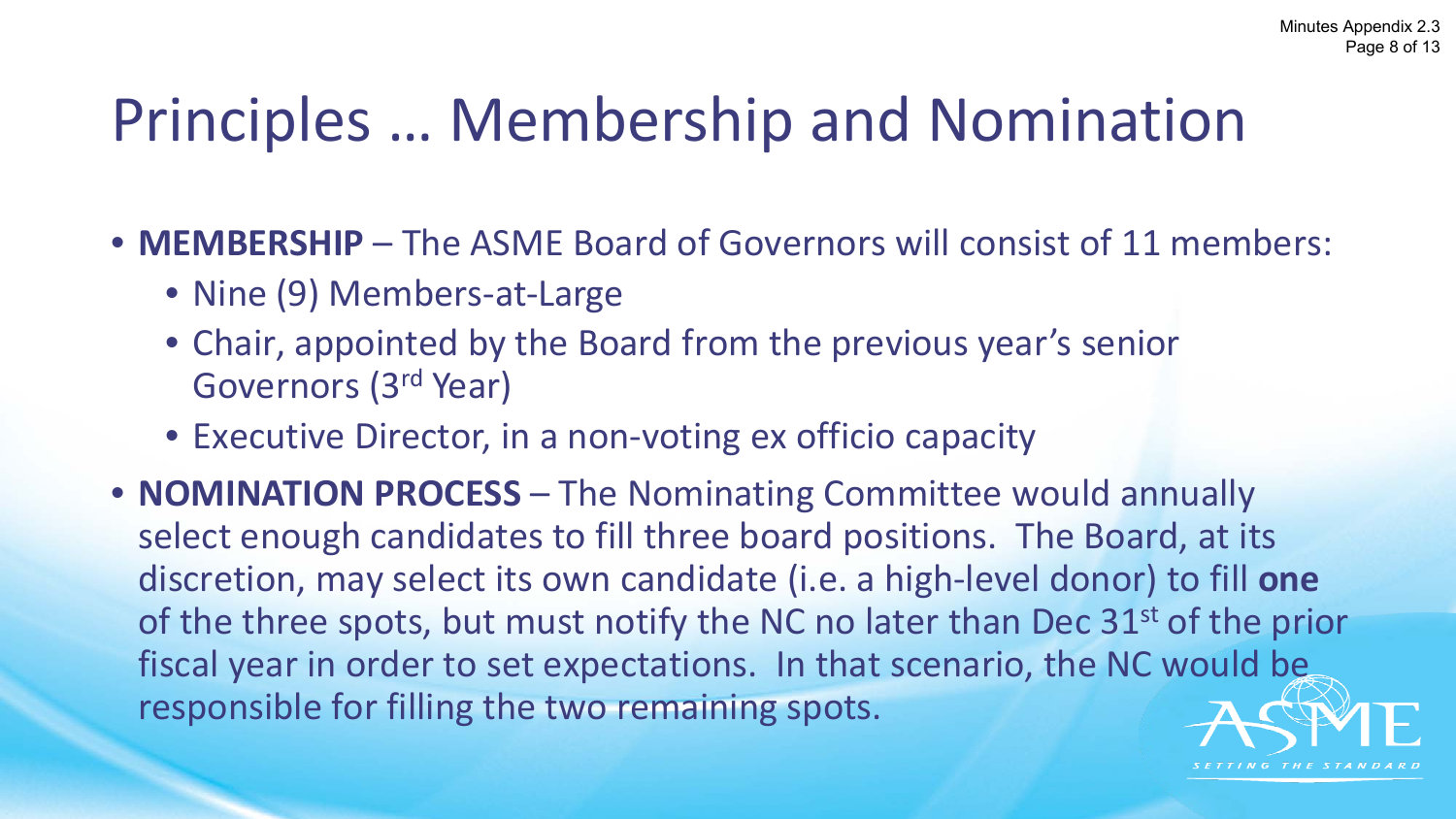# Principles … Board Term

• **BOARD TERM** – each Governor will serve a minimum of three (3) years, with the option of a 4<sup>th</sup> year under certain conditions (see Chair Selection below) and as approved by the Board. Board terms will be staggered such that no more than three (3) new Governors are required in any given year.

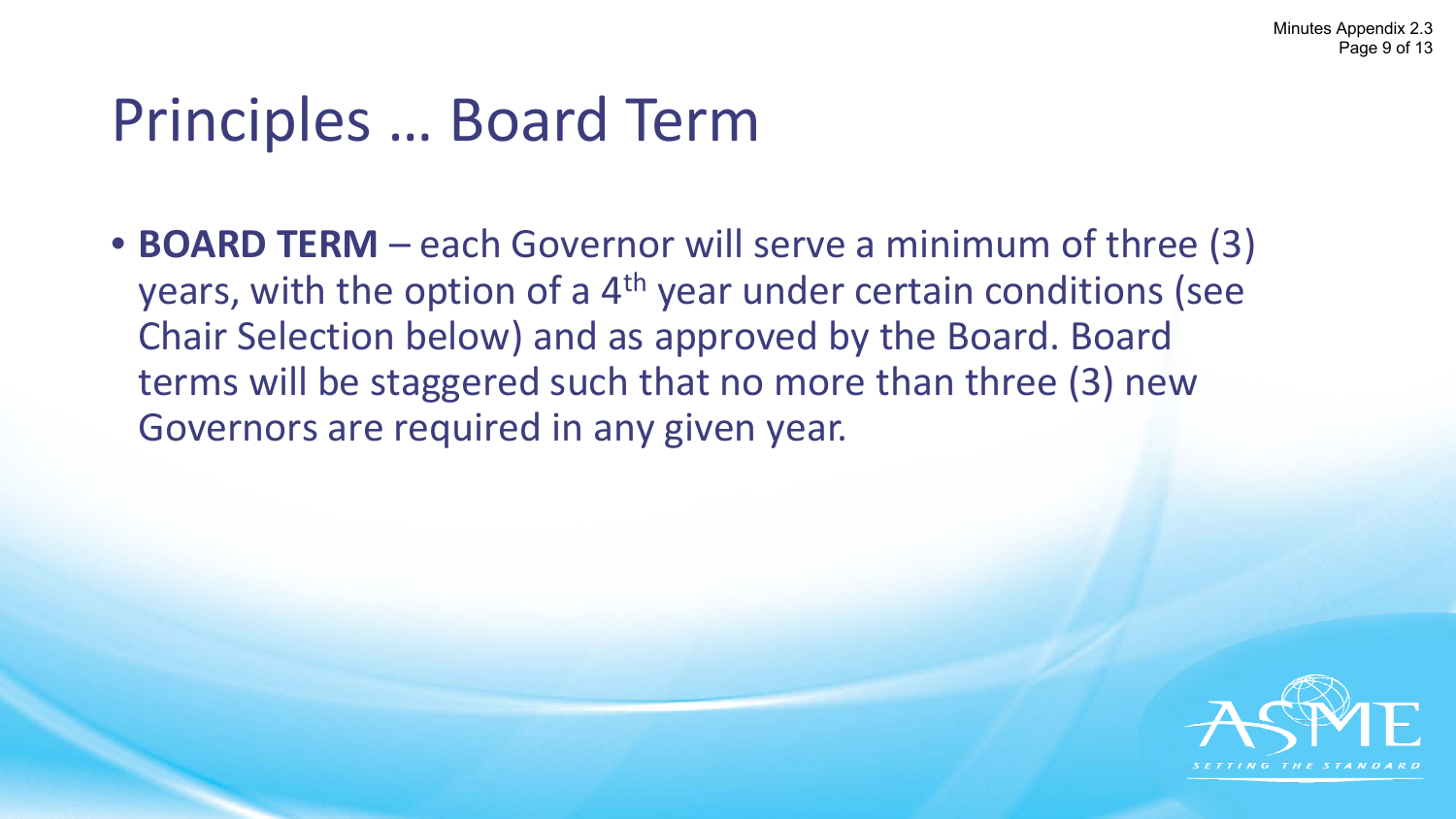# Principles … Chair Selection

• **CHAIR SELECTION** – the Board nominates candidates for Chair for a one-year term from the senior-most siting elective members of the board (3rd year only). These individuals have gained the necessary experience from their time on the board and are best positioned to fill the role of Chair. A vote is held at the last business meeting of the fiscal year (early June), and a Chair is elected by a majority vote of the Board. The new Chair becomes effective immediately. The ASME Membership only ratifies Governor appointments, not the Chair position. Governor-Elects will continue to be ratified by the membership via ballot and confirmed at the 2<sup>nd</sup> business meeting of the fiscal year.

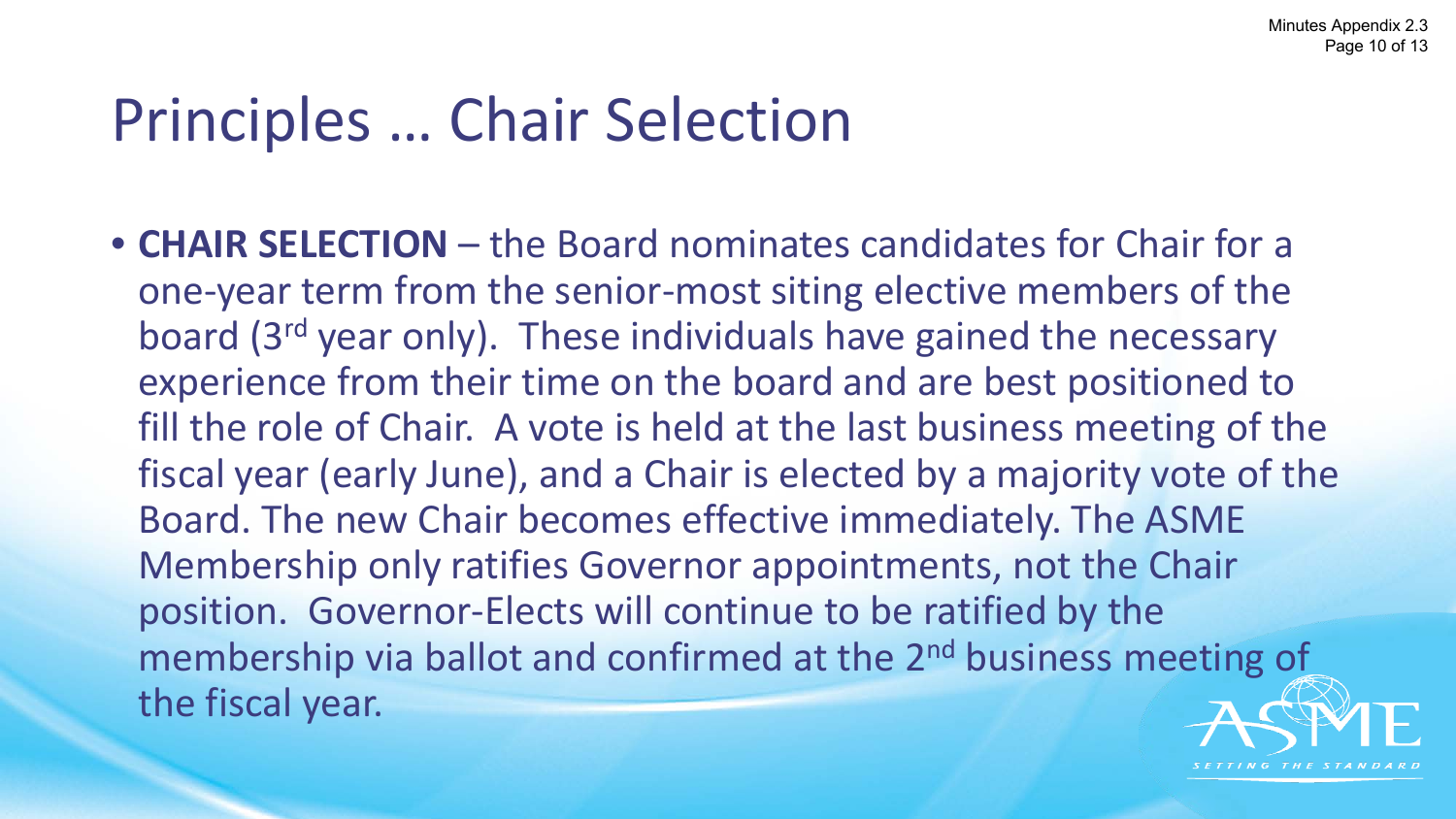# Principles … Chair Term

• **CHAIR TERM** – nominally, the Chair serves a one-year term which is his or her 4<sup>th</sup> year on the Board. The Chair would be permitted to serve a second one-year term in that office but must stand for reelection by the Board against any 3<sup>rd</sup> year Governors interested in the position. Again, the Chair is elected by a majority vote. If not renewed for a 2<sup>nd</sup> one-year term, the current Chair would exit the Board and be replaced by the 3rd year Governor elected by the Board or an external candidate selected by the Board (see paragraph 7 below).

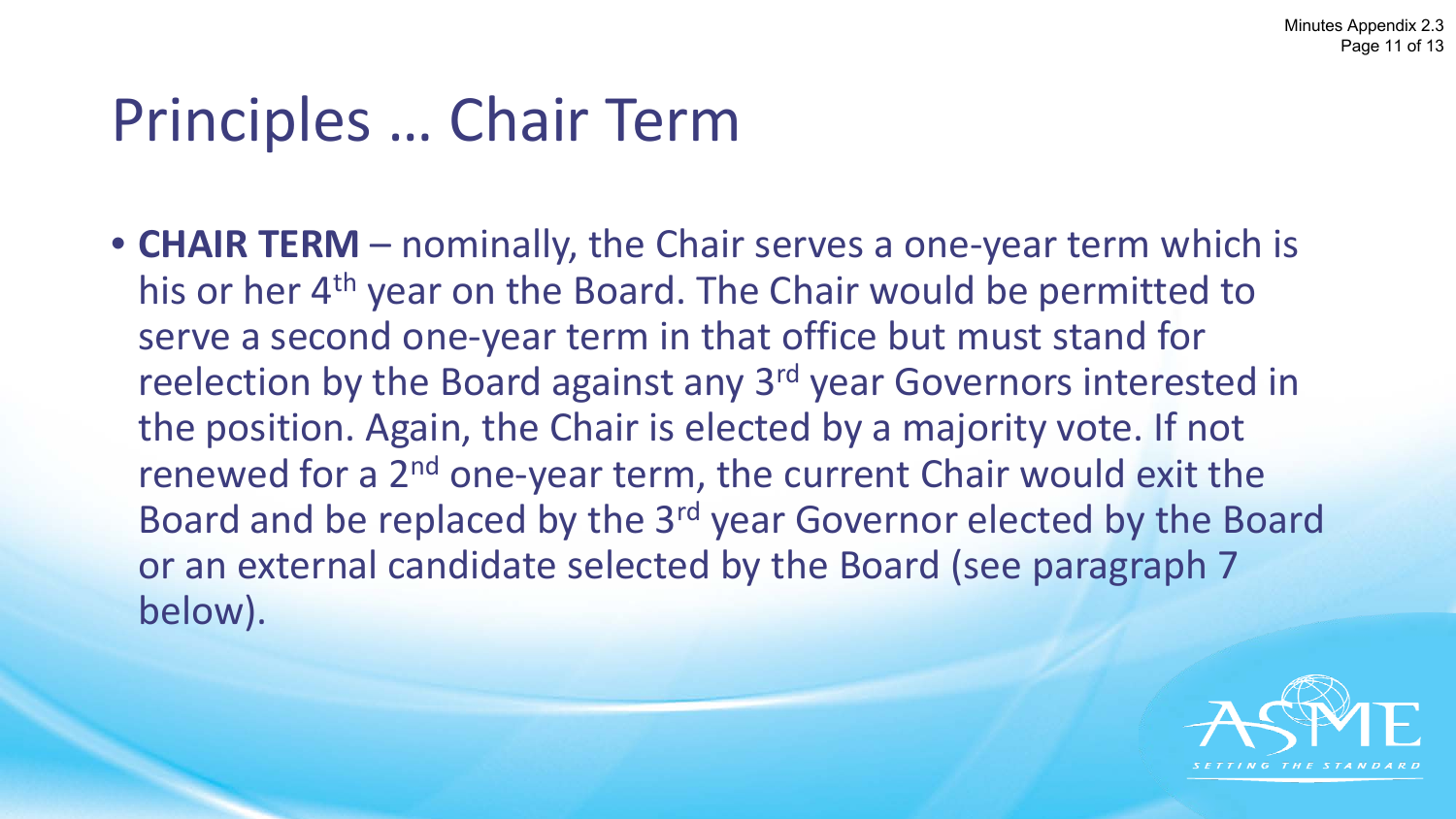# Principles … External Candidates

• **NO CHAIR CANDIDATE WITHIN BOARD** - Only those elective governors who have completed a three-year period on the Board, and who exhibit the leadership skills required of the Chair, would be eligible to be selected as Chair in this process. If none of the sitting third year Board members chooses to serve as President, the Board is empowered to select a President from a larger pool of consenting past Board members, consenting past Senior Vice Presidents, and if necessary, consenting past Presidents/Chairs. The eligibility of these candidates will be based on the calendar year of their final term plus three years to ensure they remain current in Board issues. If a desired candidate cannot be found within the groups previously described, the Board may expand the candidate pool to other individuals who exhibit the desired leadership skills. Any Chair so selected would serve a one-year term on the Board solely by virtue of holding the office of Chair.